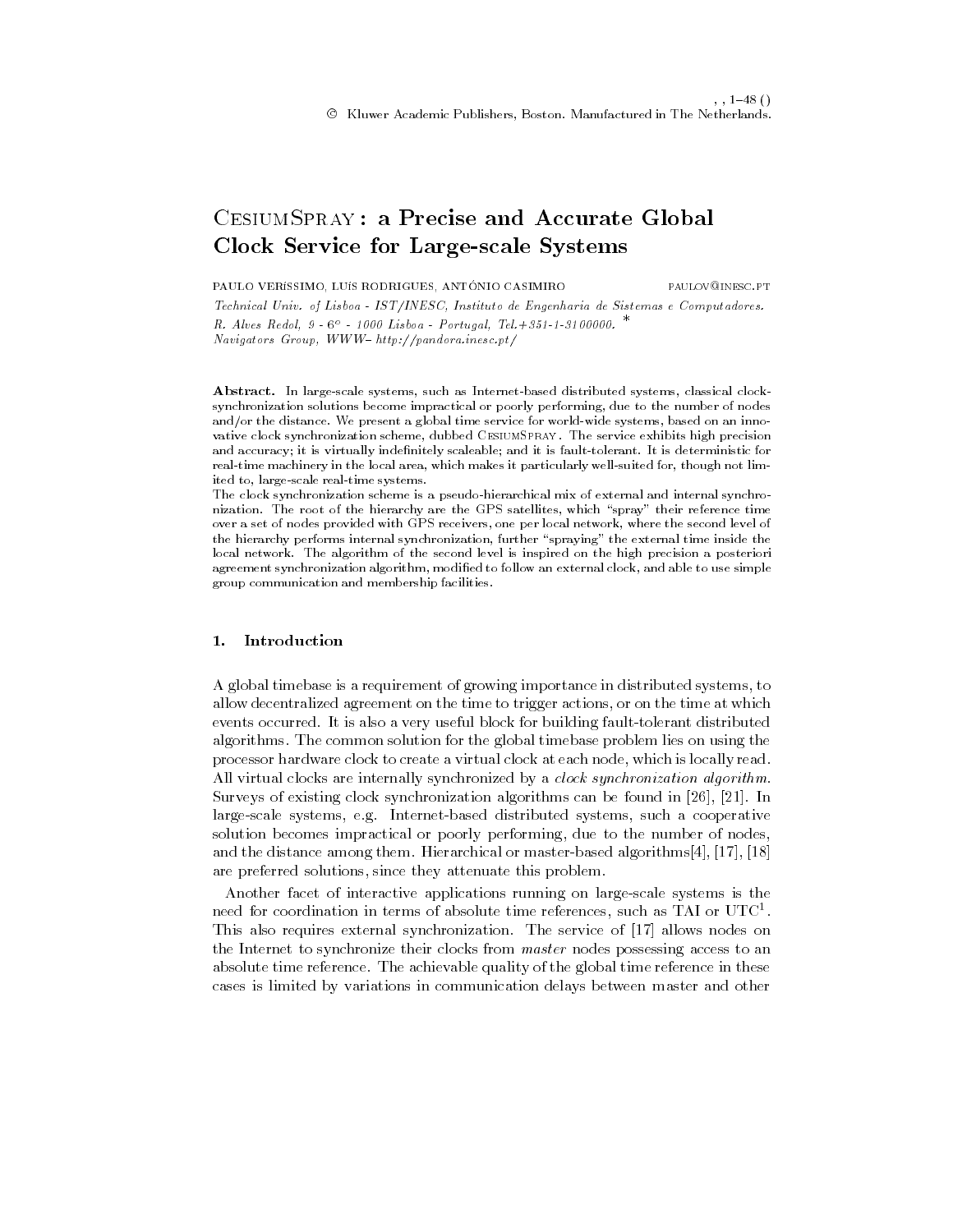nodes, or by inaccessibility of these masters, due to partitions. Using a probabilistic approach[4] one can trade determinism for precision.

A large-scale distributed real-time system can reasonably be modeled byaWANof-LANs. It is more difficult to enforce *hard* properties with regard to real-time in the WAN part[32], but the local network part can be made to have such a stricter behavior[31].

We take advantage of this observation to present a global time service for largescale (world-wide) systems, based on an innovative clock synchronization scheme, that we called CesiumSpray . The service exhibits high precision and accuracy, is virtually indenitely scalable, and is deterministic for real-time machinery in the local networks.

The underlying clock synchronization scheme is a mix of external and internal synchronization, which can be seen as pseudo-hierarchical, as depicted in figure 1. As the figure suggests, the root of the hierarchy is the source of absolute time, the set of cesium TAI clocks in the NavStar GPS[19] (Global Positioning System) satellites, which "spray" their unique reference time over a set of nodes provided with GPS receivers (GPS-nodes). This forms the first level of the hierarchy, where the nodes' clocks are set via external synchronization, and thus maintained highly accurate and precise.

The second level of the hierarchy works in internal synchronization. It is formed by every local network of the system, with the condition that each be provided with at least one GPS-node<sup>-</sup>. Thus, in this level, internal synchronization is performed in a way such that the external time resident in the GPS-node is further "sprayed" inside the local network, i.e. used as the reference for the internal synchronization rounds.

Not all synchronization algorithms are suitable for this latter objective, and for preserving the high precision and accuracy obtained in the first step. We use an internal synchronization algorithm based in the *a posteriori agreement* algorithm. This algorithm is optimized for local networks, and given real-time machinery (net work and operating system), may exhibit a precision in the order of the submillisecond, better than that normally found in software-based algorithms. The algorithm uses properties of broadcast networks to drastically attenuate the traditional limitation imposed by message delivery delay variance on the obtained precision. The fundamental principles of the original a posteriori agreement algorithm, published in [30], are followed. However, the algorithm used in CESIUMSPRAY is modified to follow an external clock when one exists in the set of synchronizing clocks. It also uses simple group communication and membership facilities, when such facilities exist.

The protocol works as follows: GPS-node clocks are permanently externally synchronized, in absence of failure, and supply the value of their GPS clock when read by the protocol; internal synchronization starts with each processor disseminating a start message at a pre-agreed instant on its clock; after a bounded series of such broadcasts, each tentatively initiating a new virtual clock, an error-free broadcast| one getting to all correct processors— is guaranteed to occur; the broadcast recep-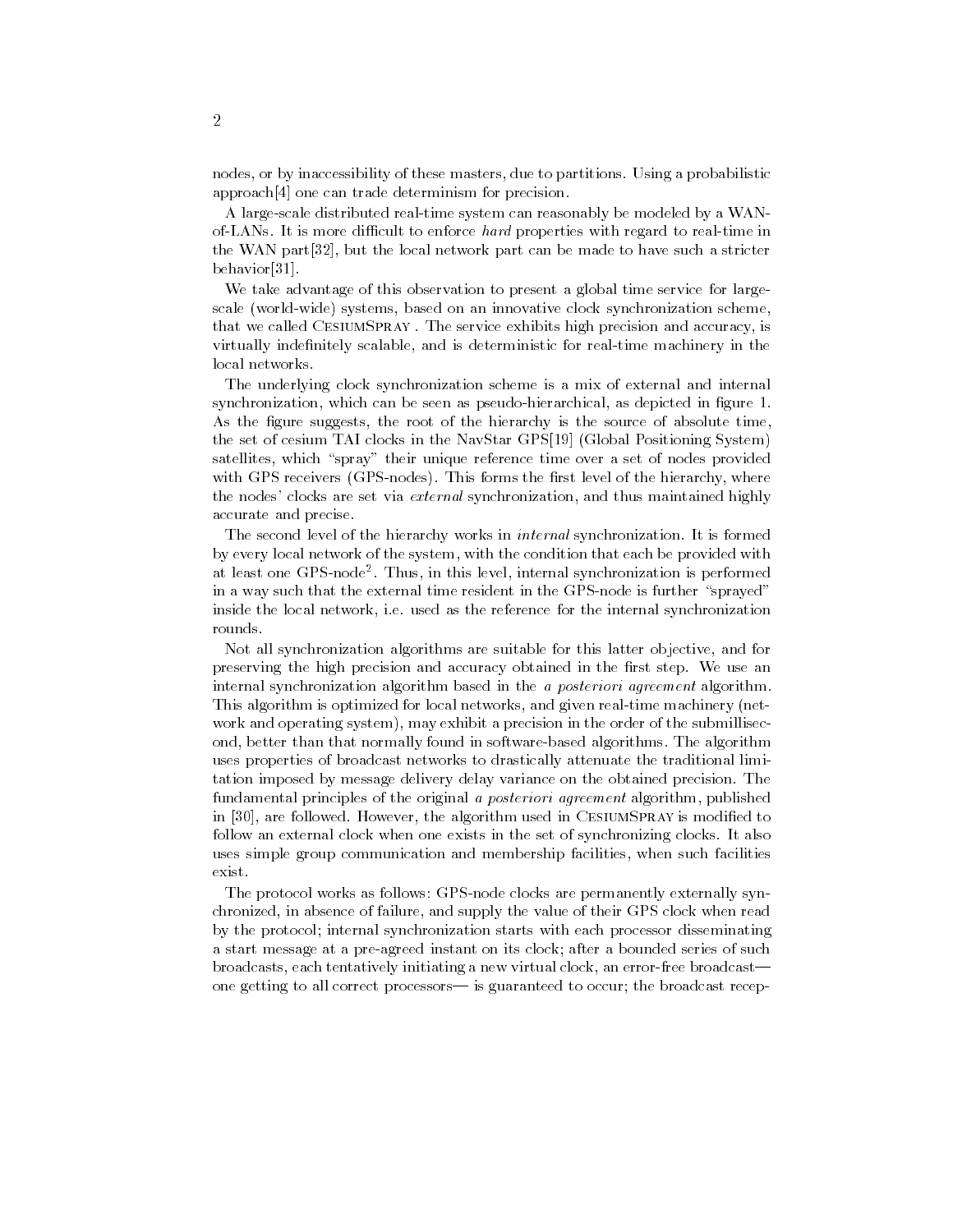

Figure 1. The pseudo-hierarchical nature of CESIUMSPRAY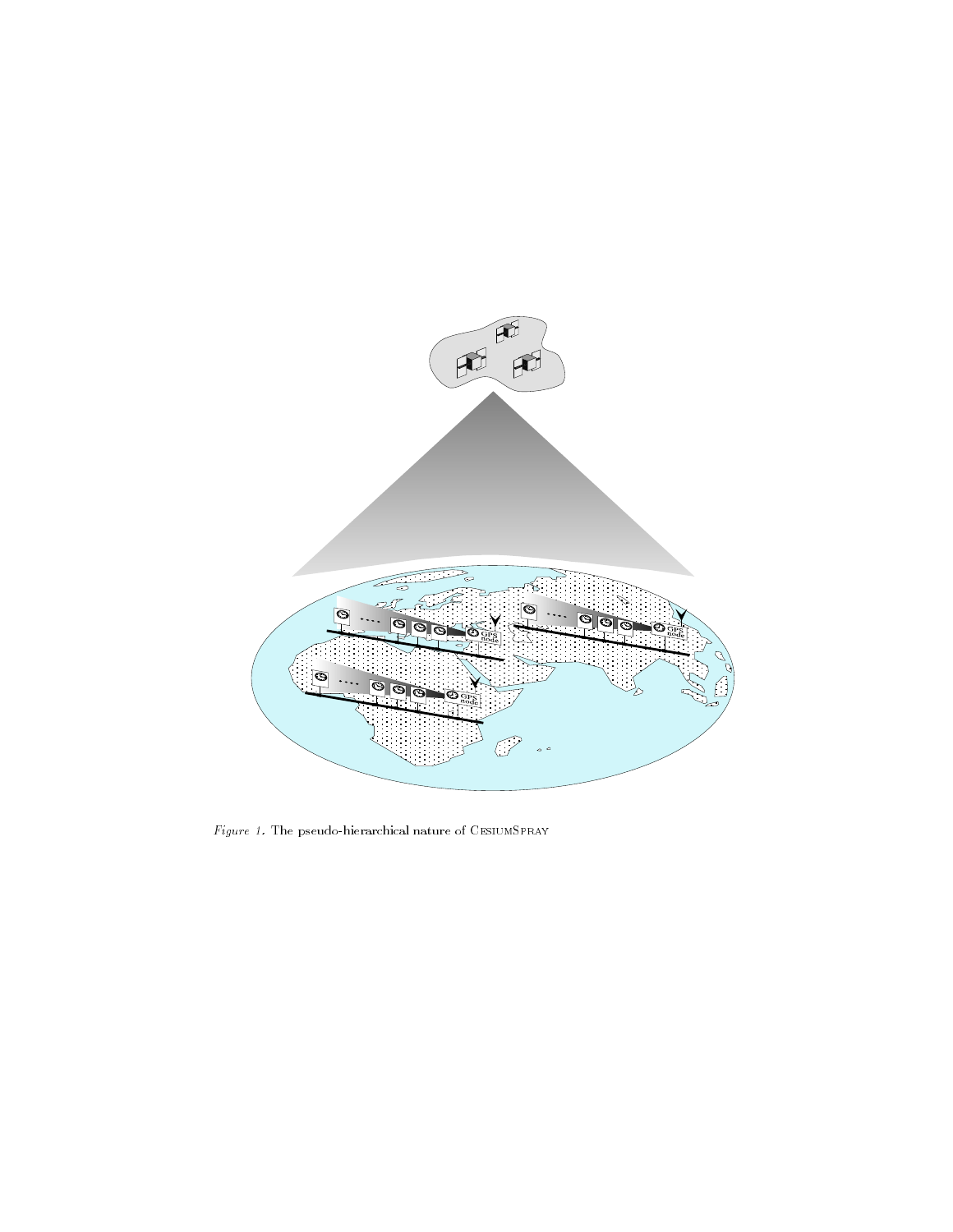tion time is practically the same everywhere in the local network, and is marked by each processor's clock; each processor synchronizes by the value of the GPS clock (or one of them, if there exist several), by using the common reference in the timeline yielded by the broadcast reception instant, to compute the relative deviation to the GPS-node's clock at that time, and applying it to its clock.

Fault-tolerance of the external synchronization scheme is achieved by replicating GPS-nodes in the desired local networks. Fault-tolerance of the internal synchronization scheme is achieved by having enough nodes to mask the assumed failures, as explained in the text. If external synchronization fails, the global time is preserved by the internal synchronization algorithm, which exhibits quasi-optimal accuracy preservation[30].

The time service described in this paper can readily be materialized for large-scale systems over global WAN-of-LAN networks, such as the wide-area point-to-point Internet, with real-time LAN technologies in the edges. The merit of our scheme is also related to the fact that, for reasons that we will explain later in the text, it is not technically viable to provide every other node with a GPS receiver.

The paper is organized as follows. The main concepts about clock synchronization, needed along the text, are briefly introduced in section 2. The approach taken for the architecture of the system— failure assumptions, local network model, technology issues, and the principles of internal and external synchronization— is described in section 3. Section 4 presents the basic concepts of a posteriori agreement and describes the synchronization protocol. Section 5 presents the improved algorithm, illustrating how the use of group communication and membership improve the protocol execution and initialization. Section 6 discusses dynamic adaptation of fault-tolerance and performance parameters. Section 7 addresses the problem of accuracy preservation, when external time is lost and the system continues in internal synchronization. The paper concludes by the evaluation of the service in section 8, with regard to cost in bandwidth and nodes; quality, in precision and accuracy; and resilience to uncoverage of assumptions. Derivation of protocol parameters and bounds, and proofs, are presented in appendix.

#### 2. The clock synchronization problem

The goal of clock synchronization is to establish a global timebase in a distributed system composed of a set of processors whose processors can interact exclusively by message exchange. processors can only observe time through a clock. For convenience, a clock is usually represented by a function  $c(t)$  that maps (non-observable) real time<sup>3</sup> to *clock time* (notation generally follows that of  $[20]$ ).

One commonly used solution to achieve a global timebase is to provide each processor in the distributed system with an imperfect physical clock pc. A correct clock at processor  $k$  can then be viewed as implementing, in hardware, an increasing, discrete tunction  $pc_k$  that maps real time t to a clock time  $pc_k(t)$ . The physical clock ticks, advancing a unit at each tick,  $t_{tk}$ , which corresponds to a discrete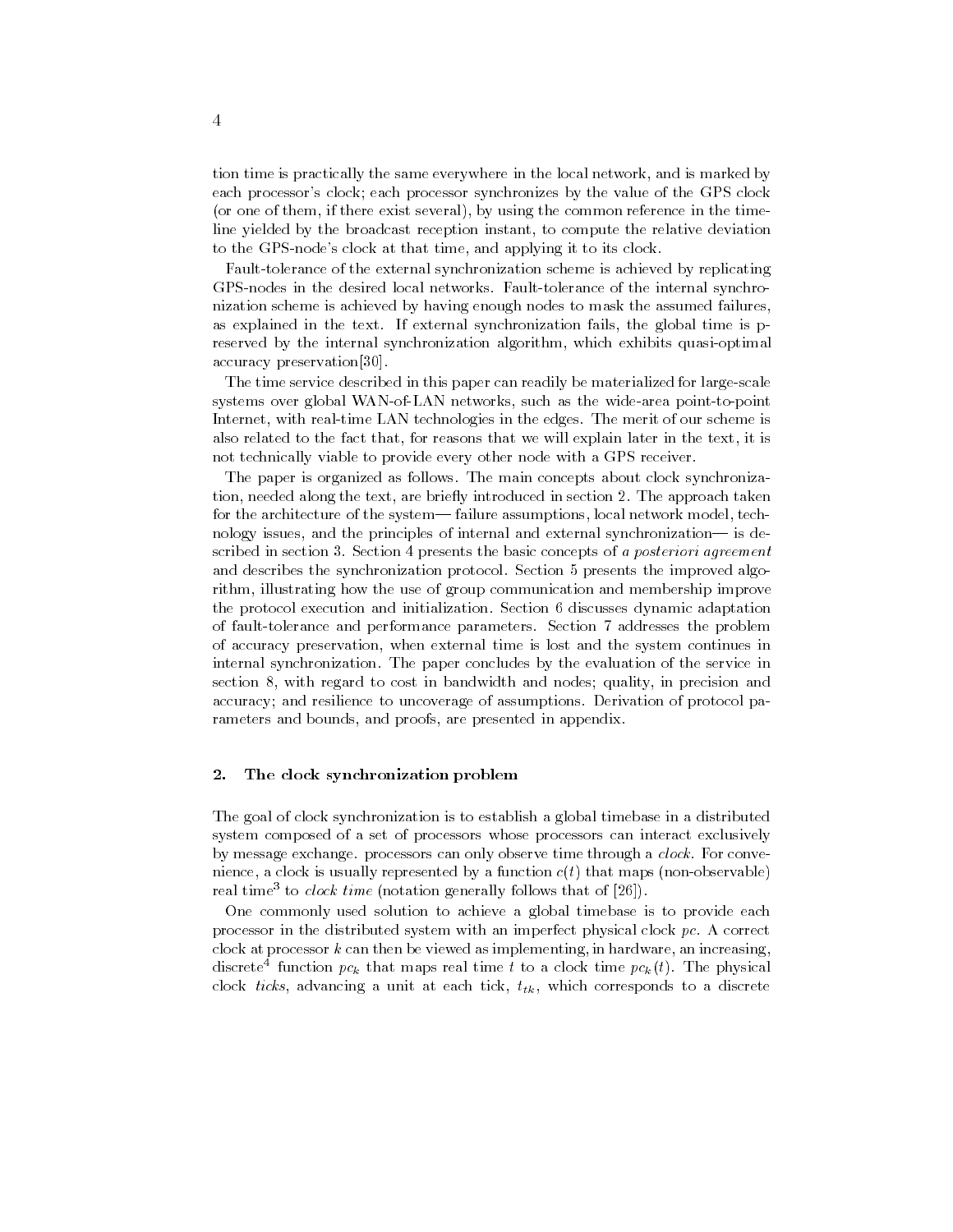amount of time g, the granularity of the clock. For some positive constants g,  $\mu_p$  $\alpha$ is  $\mu$ <sub>i</sub>, the function satisfies.

PC 1 (Physical Clock Initial value)  $0 \leq pc_k(0) \leq \mu_p$ 

$$
\begin{aligned} \textbf{PC 2 (Correct Physical Clock Rate)}\\ 0 \le 1 - \rho_p &\le \frac{p c_k(t_{tk+1}) - p c_k(t_{tk})}{g} \le 1 + \rho_p \quad \textit{for} \ \ 0 \le t_{tk} < t_{tk+1} \end{aligned}
$$

Through a clock synchronization algorithm it is possible to derive, from the physical clock at each node k, a virtual clock vck satisfying the following conditions:

- VC 1 (Precision)  $j \circ r$  ,  $j \circ r$  ,  $j \circ r$  ,  $j \circ r$  ,  $j \circ r$  ,  $j \circ r$  ,  $j \circ r$  ,  $j \circ r$  ,  $j \circ r$  ,  $j \circ r$  ,  $j \circ r$  ,  $j \circ r$  ,  $j \circ r$  ,  $j \circ r$  ,  $j \circ r$  ,  $j \circ r$  ,  $j \circ r$  ,  $j \circ r$  ,  $j \circ r$  ,  $j \circ r$  ,  $j \circ r$  ,  $j \circ r$  ,  $j \circ r$  ,  $j \circ r$  ,  $j \circ r$
- VC 2 (Rate)  $1 - \rho_v \leq \frac{\sum_{k=1}^{n} \sum_{k=1}^{n} \sum_{l=1}^{n} \sum_{l=1}^{n} \sum_{l=1}^{n} l}{2} \leq 1 + \rho_v$  for  $0 \leq t_{tk} < t_{tk+1}$ g

#### VC 3 (Envelope Rate)

$$
1 - \rho_{\alpha} \le \frac{vc_k(t) - vc_k(0)}{t} \le 1 + \rho_{\alpha}, \quad \text{for } 0 \le t
$$

VC 4 (Accuracy) jvck (t)  $\sim$  1  $\sim$  0  $\sim$  0  $\sim$  0  $\sim$  0  $\sim$ 

Precision v characterizes how closely virtual clocks are synchronized to each other, v is the rate drift of virtual clocks, is the long term rate drift of virtual clocks. Applied to a set of clocks, the latter characterizes the envelope of their rates. v characterizes the instantaneous rate measurable between any two clock ticks. Its maintenance calls for continuously adjusted clocks, as discussed later in the paper.

 $A$  control virtual controls how closely virtual clocks are sympathesis to real time at any moment. An interesting consequence is that in a set of clocks with accuracy  $\alpha$  , precision is at least as good as  $\alpha$   $\beta$   $\beta$   $\gamma$   $\beta$  as to the indicate rate drift of physical clocks (normally quartz crystal), accuracy cannot be ensured unless some external source of real time is available, i.e. when there is the possibility of external synchronization.

In CesiumSpray , external time is injected by GPS-nodes, which have GPSclocks , i.e. virtual clocks synchronized by the NavStar system, with the following property: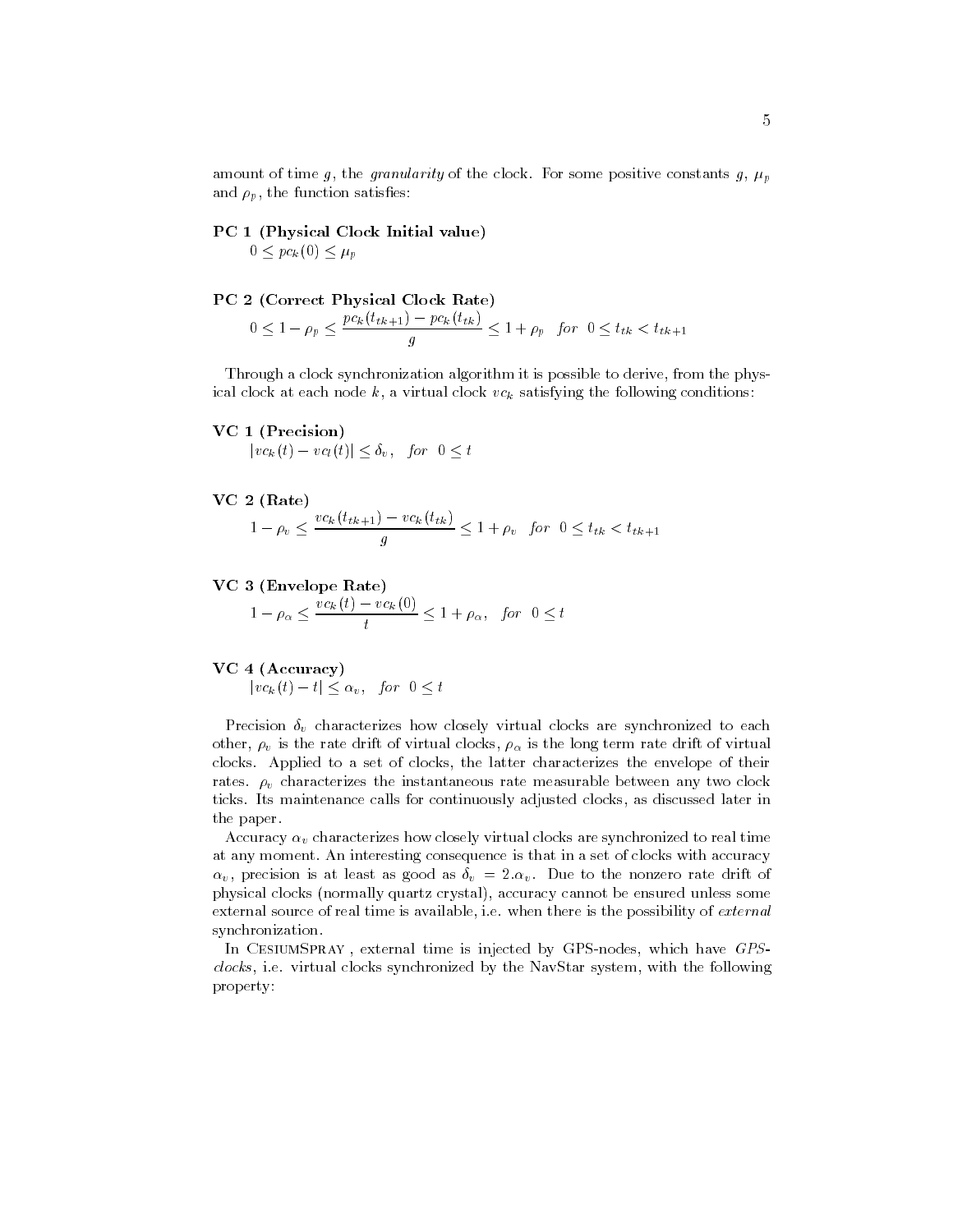## VC 5 (GPS-clock Accuracy)

 $j \circ \sigma$ 

An external source is not always necessary, or available. In the context of internal synchronization, a good algorithm should maintain virtual clocks as close as possible to real time, by minimizing  $\rho_v$  and  $\rho_\alpha$  . In that sense, it should *preserve* accuracy, by fulfilling conditions VC 2 and VC 3.

As we have seen, physical hardware clocks are permanently drifting from each other. In consequence, from a precision viewpoint, virtual clocks must be resynchronized from time to time, in such a way that condition  $VC$  1 holds. A clock synchronization algorithm should then be able to generate a periodic resynchronization event. The time interval between successive synchronizations is called the re-synchronization interval, denoted <sup>T</sup> .

The clock adjustment can be applied instantaneously or spread over a time interval. In both techniques, for the sake of convenience, the adjustment is usually modeled by the start of a new virtual clock upon each re-synchronization event.

The computation of the adjustment can be modeled by the evaluation of a *conver*gence function [26]. The precision enhancement property specifies the best precision guaranteed right after any two clock value evaluations at dierent processors. The worst-case crock precision, v<sub>il</sub> is obtained by adding the term due to the convergence function, to the imprecision generated by the drift between clocks during the re-synchronization interval T . However, the drive, p is  $\bullet$   $\bullet$   $\bullet$   $\bullet$  is present, or the order of  $10^{-6}s$ , will mainly dictate the interval T duration. The precision enhancement property of the convergence function is the relevant quality factor of a clock synchronization protocol.

#### 3. Time service architecture

Real-time applications in general require accuracy towards some real time reference. This implies external synchronization. Therefore, it is necessary to disseminate external time to all the nodes. Having in mind that, due to failures, the external synchronization source may not always be available, algorithms that preserve accuracy, like the one in [28], become an important choice for internal synchronization. Additionally, systems oriented to distributed real-time applications require a precision better than that normally achieved with software-based algorithms. In conclusion, the internal synchronization algorithm should not deteriorate the excellent quality of external synchronization.

In fact, a major limitation of all known software clock synchronization algorithms designed for arbitrary networks, is that precision is limited either by the variance of the message delivery delay [14], or by its upper bound [28]. This problem may be attenuated in special architectures, either by implementing clock synchronization exclusively by hardware [8], [13] or by using hybrid schemes [21], [11] which attempt at reducing that variance. In large-scale systems, the distance, added to the very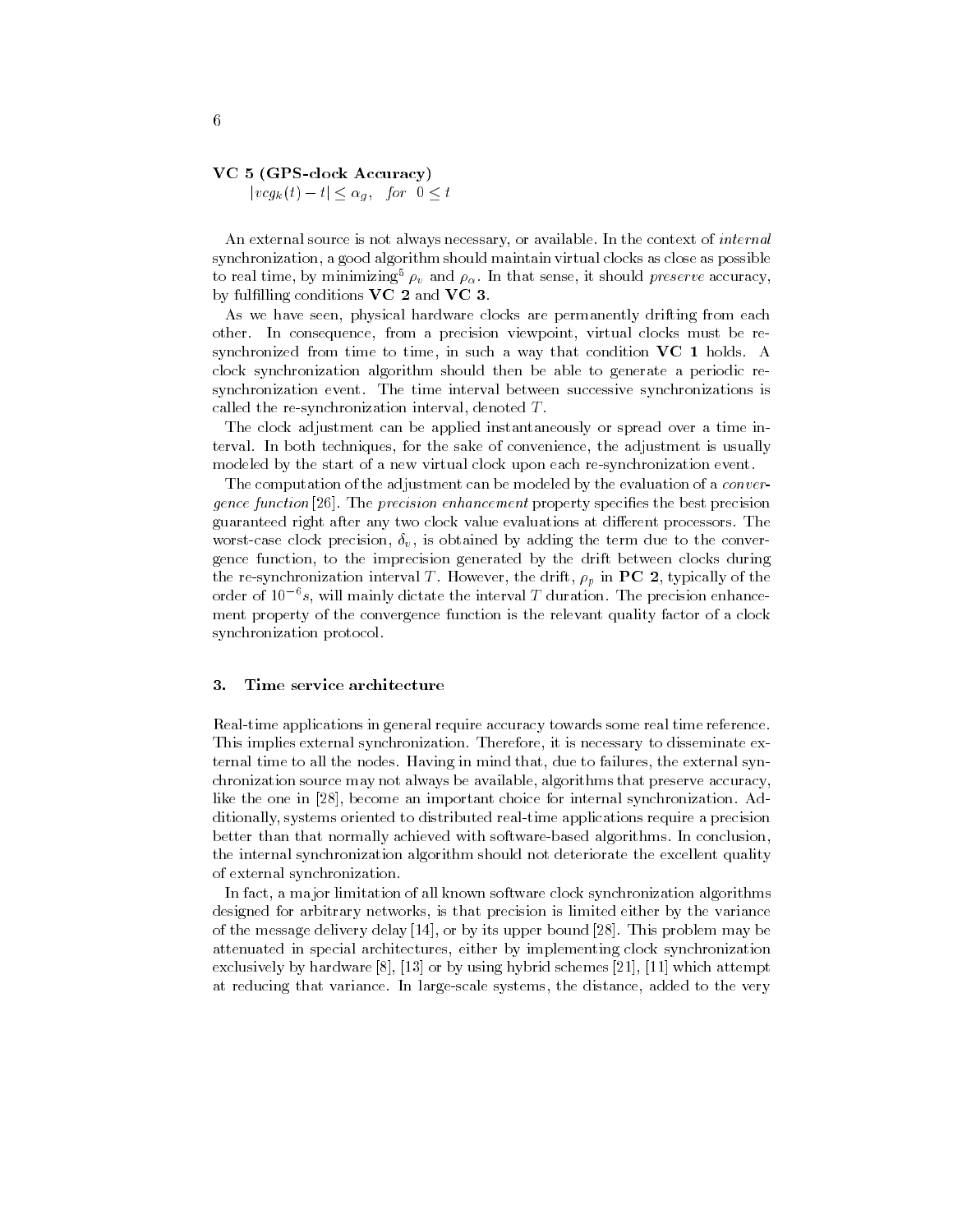large number of nodes, worsens the variance problem. Hierarchical or masterbased algorithms, using probabilistic or statistical techniques to damp the effect of variance have been proposed [4], [2], [17], [18].

An alternative path was followed here, based on two realistic assumptions:

- distributed real-time systems are based on broadcast local networks;
- large-scale systems can be modeled as a point-to-point WAN-of-LANs.

Local area networks are commonly in use today. However, we know of no previous solution for the clock synchronization problem that fully exploits the intrinsic attributes of these networks: error rate is low, transmission delay is bounded but with high variance, median transmission delay is close to the minimum, and message reception is tight in absence of errors, meaning that the low-level message reception signal occurs at approximately the same time in all nodes that receive it. This is a crucial feature for the mechanism underlying the synchronization algorithm, as will be shown ahead.

Protocols using the convergence-non-averaging technique [7], [28] are attractive. Since they are based on disseminating the event that "a node believes it is now a pre-agreed time" rather than on direct read-clock requests, they are inherently resilient to failures, requiring less messages and synchronization cycles than averaging algorithms [14], [16], [3].

The algorithm of Srikanth & Toueg among the former is appealing for its simplicity, ease of implementation, and optimal accuracy preservation. The reader is referred to [28] for a detailed description. However, in order to achieve sufficient evidence that a synchronization round is starting, processors relay messages, which allows the difference between two synchronization actions at different nodes to be as large as the maximum message delivery delay.

In this paper, we show how we developed a convergence-non-averaging technique with optimal precision on local networks. Furthermore, we present our method for scaling to the hierarchical two-tier network, using the GPS as the link between local networks.

### 3.1. Assumptions

Before proceeding, we present our assumptions about the system:

- clocks may have arbitrary failures (eg. provide erroneous or con
icting values when read):  $\cdots$  and read in read  $\cdots$  readily  $\cdots$
- clock server processors (the ones running the synchronization protocol) may have failures from crash to uncontrolled omission or timing failures;
- the maximum number of clock-processor pairs with failures during a protocol  $\mathcal{L}$  execution is fp .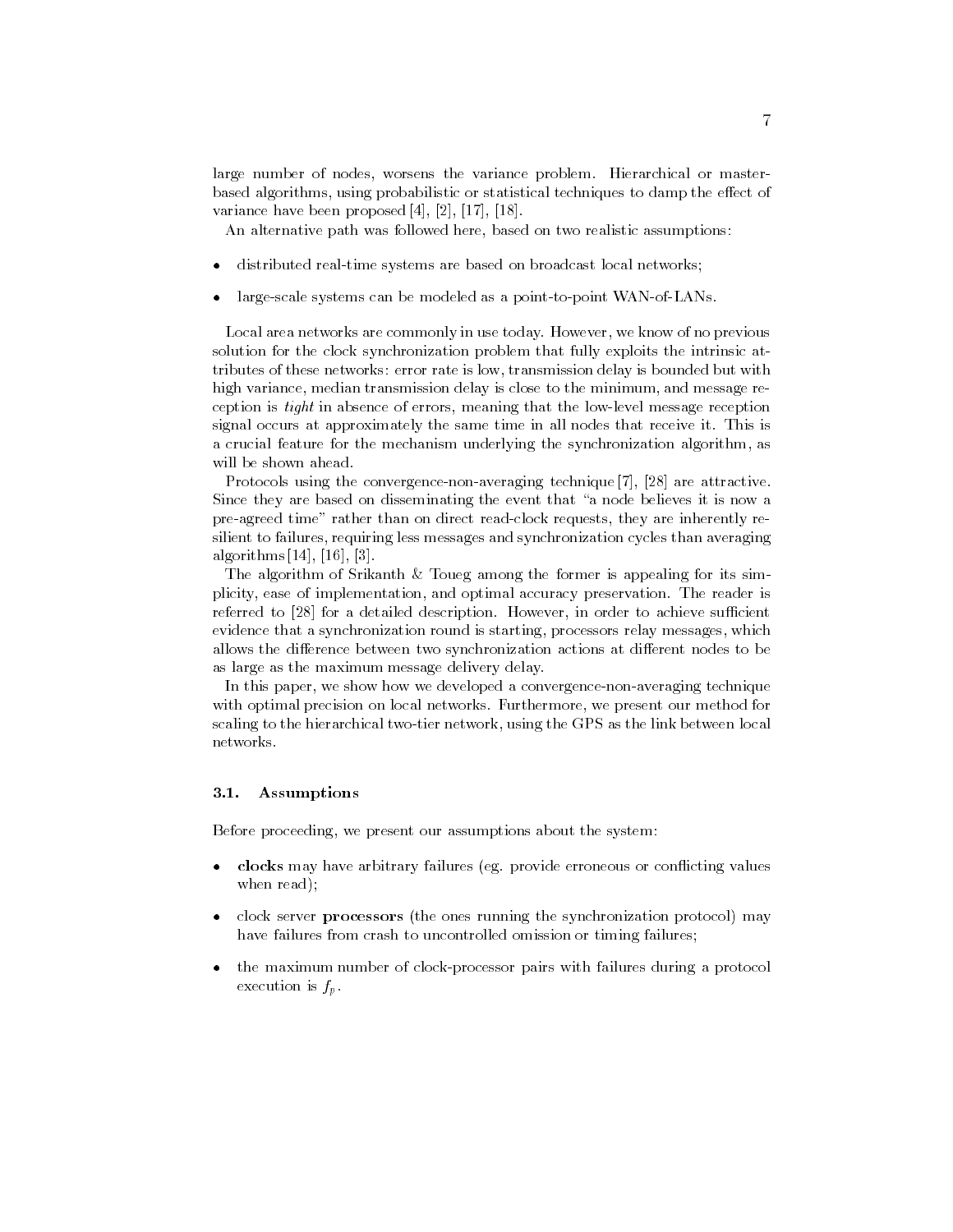the maximum number of GPS-nodes with failures during a protocol execution  $\bullet$  $\sim$   $\frac{1}{2}$  .

In the system, each network node holds a clock processor, so we will use both words interchangeably. The reader will note that the combined assumption of arbitraryfailure clocks and 'omissive'-failure processors is realistic and not constraining, by allowing faulty processors to be arbitrarily delayed or even omit their participation in the algorithm in an **uncontrolled** manner, whereas their 'assertive' failed behavior is limited to sending wrong clock values, thus avoiding impersonation, collusion, etc. This removes the difficulty of handling genuinely arbitrary-failure (eg. Byzantine) processors. However, we believe that:  $(i)$  this processor failure model closely matches the behavior of real-life processors in a distributed system; *(ii)* it is weaker and easier to implement with high coverage, than a fail-silent one; *(iii)* the results presented here can be extended to arbitrary failures, by using signatures [28] and redundant broadcast channels.

The network is a single-channel broadcast local network, as detailed ahead, with the following failure semantics:

the **network** components: (i) are weak-fail-silent [29], confined to crash if they exceed a given number of omission failures (otherwise behaving correctly); (ii) have a bound fo on the number of omission failures they can produce during a protocol execution.

It is possible to put a bound on the time to send a message, to process a received message and read a clock value, etc.:

 the network and the clock server sub-systems are synchronous, in the sense of exhibiting known and bounded processing and communication delays.

#### 3.2. Broadcast local network model

This section shows that broadcast local area networks have a number of properties on which clock synchronization may be built, namely the ability to deterministically generate a "simultaneous" event at all correct processors in the system.

A study on the in
uence of network timing properties on clock synchronization presented in [12] will help explaining our method. It decomposes a message delivery delay in the following terms: Send Time,  $\Gamma_{send}$ , to assemble the message and issue the send request; Access Time,  $\Gamma_{access}$ , for the sender to access the channel; *Propagation Time*,  $1_{prp}$ , for the channel to copy the message to all recipient links<sup>-</sup>; and Receive time,  $\Gamma_{rec}$ , to process the message at the receiver. These contributions are illustrated in figure 2. The precision of an algorithm is affected by the error components introduced by the variances of these terms,  $\Delta \Gamma_{xxx}$ , which together make up the message delivery delay variance. For example, we call the send time variance,  $\Delta\Gamma_{send}$ , the send error.

<sup>8</sup>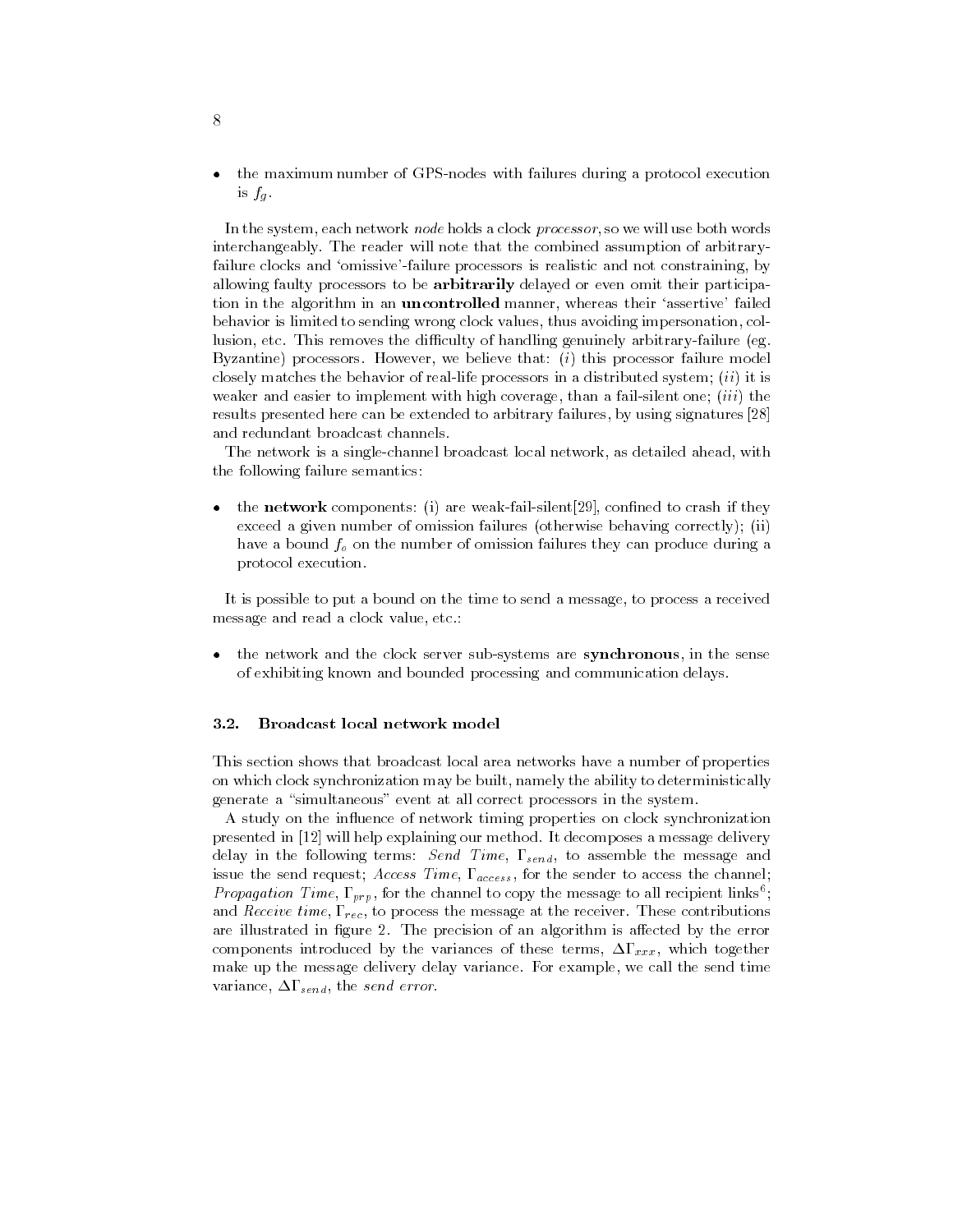

Figure 2. Network timing properties

In order not to depend on a particular network, the best approach is to define an abstract broadcast network, such that standard local area networks or their variants are represented [9], [10], [6], [15]. The network model of [29] is followed, though modied to be more generic. The abstract network components are: the channel, which comprises the passive medium and the interfacing electronics; and the adapter, comprising the low-level network protocols, implemented partly in VLSI partly in firmware. The abstract broadcast network appears to the user processors/protocols (namely the clock processors) as a low-level service with a set of properties and an interface  $\blacksquare$ 

#### Properties

BNP 1 (Broadcast) Nodes receiving an uncorrupted message transmission, receive ine same message -.

**BNP 2 (Error detection)** Nodes detect any corruption done by the network in a locally received message and discard it.

The network is thus prevented from altering messages, impersonating other senders or delivering conflicting information to different processors on the same broadcast. Existing broadcast networks usually implement cyclic redundancy checks for this purpose.

BNP 3 (Bounded Omissions) In a network with N nodes, in a known interval, corresponding to a series of <sup>M</sup> unordered message transmissions, omission failures may occur in at most fo transmissions.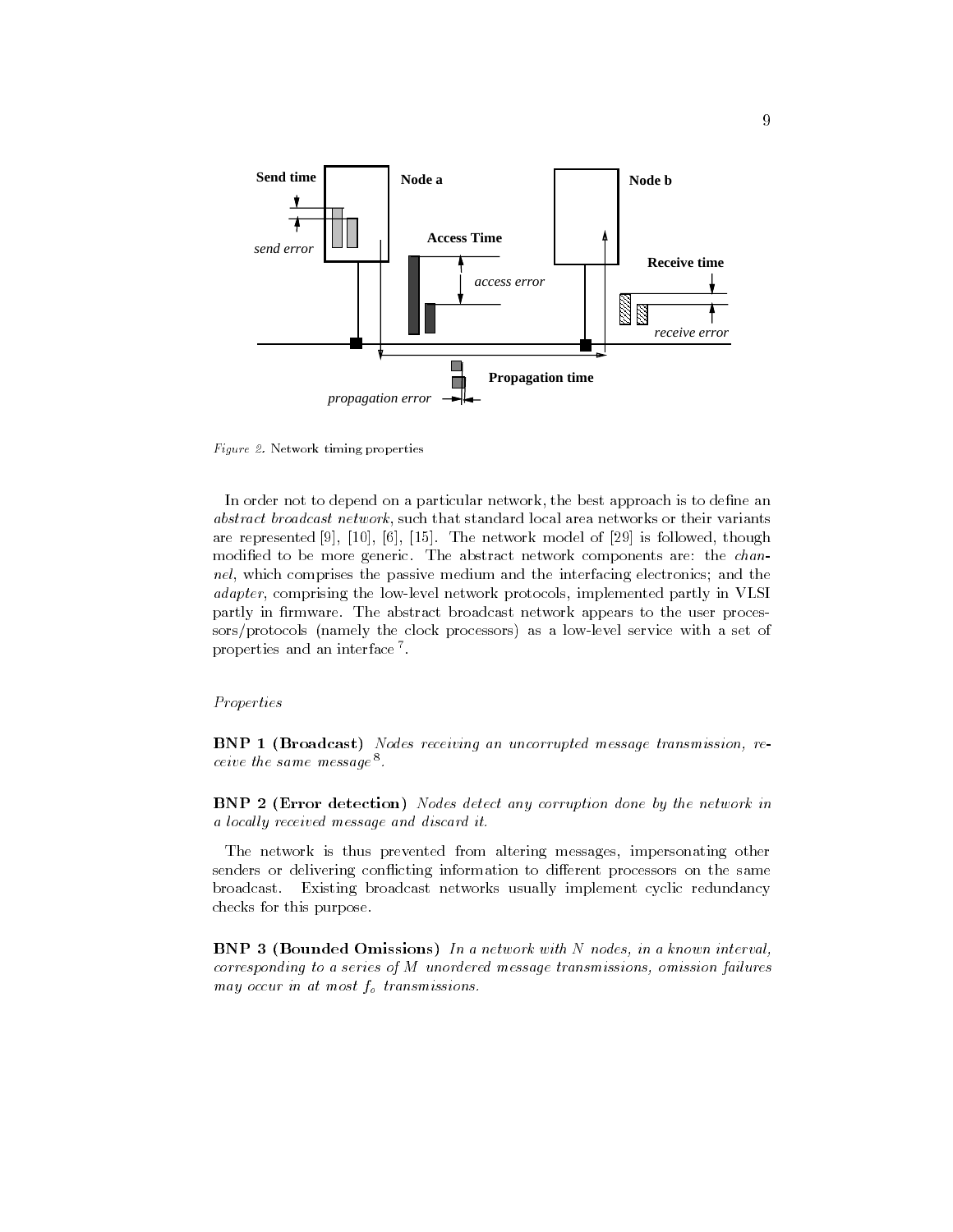This assumption yields a very simple solution to the membership problem as explained in the next section. It is equivalent to expecting that in  $f_o+1$  transmissions, at least one is heard by all nodes. It has a very high coverage in local networks, provided that fo is well-chosen. Note that under this assumption, an omission failure may be perceived inconsistently, i.e. a transmission that is not seen by only some (or one) of the recipients. On the other hand, omission count is per transmission, independent of the number of recipients that do receive omission failures for that transmission.

**BNP 4 (Bounded Transmission Delay)** The time between any broadcast send request and the relevant delivery at those nodes that receive the message, is bounded by two known constants  $1^{mm} < 1^{mm}$ .

The variance in the message delivery delay,  $\Delta\Gamma$ , is then:

 $\Delta\Gamma = \Gamma^{max} - \Gamma^{min}$ 

Securing property BNP 4 depends on network type and on additional assumptions about its operation, namely that rate and inter-arrival time of message transmission requests are bounded. The reader should note that this assumption must accommodate the load generated by the protocol itself at the synchronization points, which is known a priori. Existence of the bounds just mentioned allows estimating individual transmission delays in the presence of bounded background loads and queue lengths. In these conditions,  $\Gamma^{max}$  holds for every one of several concurrent transmission requests. For details about enforcing reliable real-time operation on a local network, the reader is referred to [31].

Also worthwhile noting  $-$  it will become clearer later on  $-$  that the time spent in queue by a clock-reading message does not influence precision, unlike any other software-based protocol we know of, apart from the second-order effect of the physical clock rate drift  $\rho_p$ .

BNP 5 (Tightness) Nodes receiving an uncorrupted message transmission, receive it at real time values that differ, at most, by a known small constant  $\Delta\Gamma_{tight}$ .

It is important to understand the timing properties of local broadcast networks. The propagation error is very small: in a Token-bus or Ethernet, for example, the maximum difference between the times of physical reception of a message is less than 20  $\mu s$ . The *receive error*,  $\Delta \Gamma_{rec}$ , cannot be disregarded: however, it remains more or less constant and may be improved as discussed ahead in the text. On the contrary, the access error,  $\Delta\Gamma_{access}$ , is hardly controlled and it can have a signicant range, strongly depending on variations of the network load and other operating factors (eg. collisions in Ethernet, token rotation time in a Token-passing LAN). It is the dominant term in the total message delivery delay variance,  $\Delta\Gamma$ , and given that:

tight that the contract of the contract of the contract of the contract of the contract of the contract of the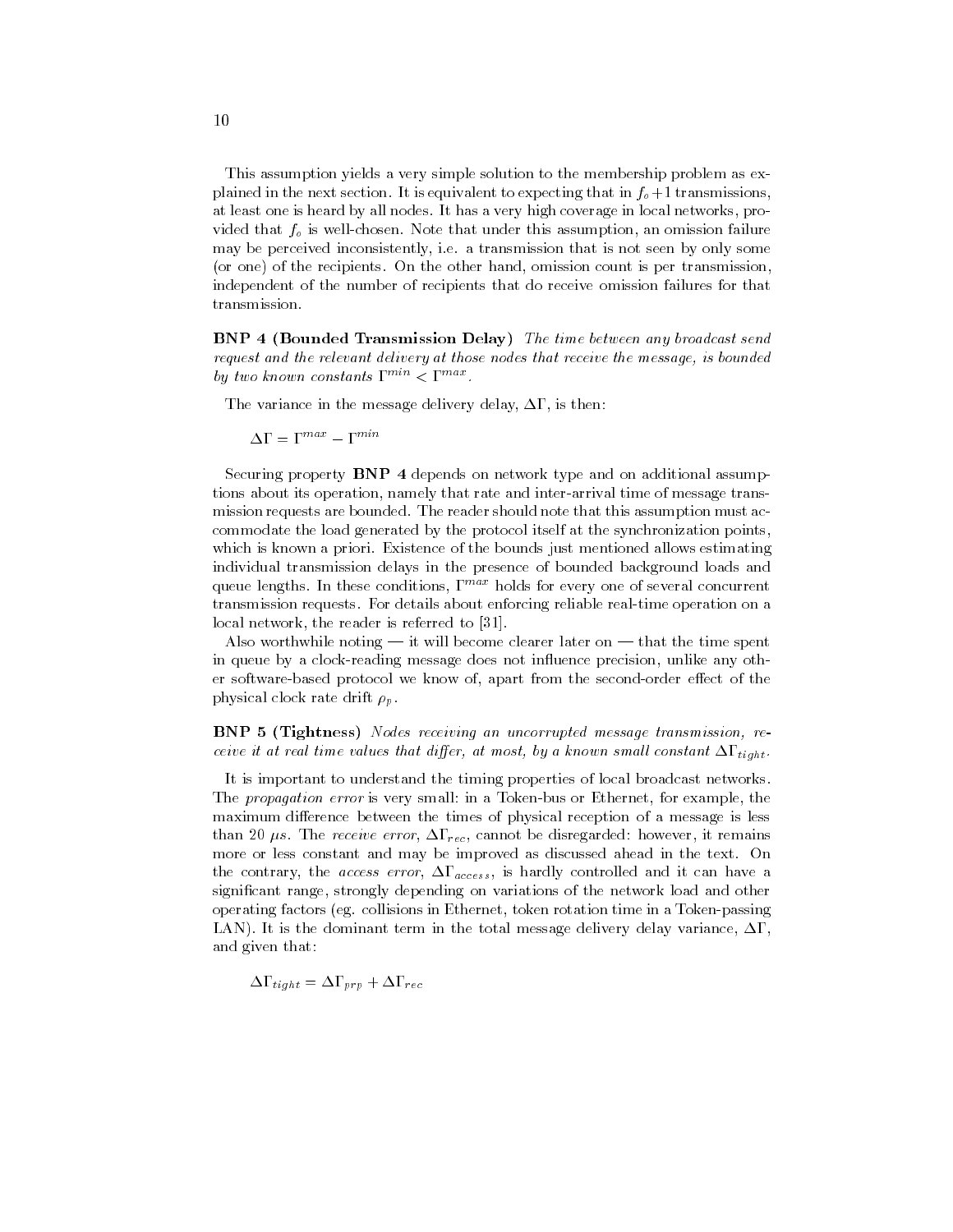a relevant timing property of architectures based on local broadcast networks is formulated the following way:

 $\cdots$  to give  $\cdots$ 

In the scope of the abovementioned properties, we make the following definitions:

Tight Broadcast (TB) - a single broadcast transmission, that is received by all correct nodes within  $\Delta\Gamma_{tight}$ .

Detected Tight Broadcast (dTB) - a tight broadcast known to be such by at least one node.

#### 3.3. Technology issues

If every processor had access to a common reference of time, it could use it as the global timebase. One way to grant such an access is through a long-wave radio receiver, capturing an international time standard like Universal Time Coordinated,  $UTC$ , or a GPS satellite signal, carrying the Temps Atomic International, TAI, from its atomic cesium clock.

However, having a radio receiver at each processor is economically very expensive: one would like to have only one of these  $-$  or a few, for fault-tolerance  $-$  per system. Furthermore, the availability of radio time may be insufficient for some applications [12].

The NavStar Global Positioning System, GPS[19], is a network of 21 satellites covering the earth surface in a very complete way, so that normally at least 4 of them are above the horizon. Although used mainly for positioning and navigation, the feature of interest for this paper is that they provide an extremely good source of absolute time- a chronoscopic reference of the TAI kind- from their cesium atomic clocks, with a stability in the order of  $\rho_q \simeq$  10  $^{++}$ , that is, 1 s in 3 000  $^-$ 000 years. Satellite clocks are monitored and corrected periodically, in conditions which, given g and other errors deriving from propagation, ensure an accuracy on  $\mathbf{g}$  is directed by  $\mathbf{g}$  . For the  $\mathbf{h}$  for the GPS-clocks installed in the GPS-clocks in

GPS receivers, on the other hand, have drastically been going down in price. Additionally, the availability of signal reception is higher than for the radio markers. The system only degrades its positioning ability in case of war, by control of U.S. authorities. However, the GPS receiver antenna must be under the light cone of the satellites it is receiving from during a 24h period[19], that is, external. As such, there are obvious restrictions to the number and location of GPS receivers in a distributed computer system and, neatly, one GPS receiver per node is impractical, even if prices continue to go down.

CesiumSpray picks the most appropriate reception technology for external time (GPS), and presents an effective solution to reduce the number of receivers to one per local network. With this: cost is kept acceptably low; the system management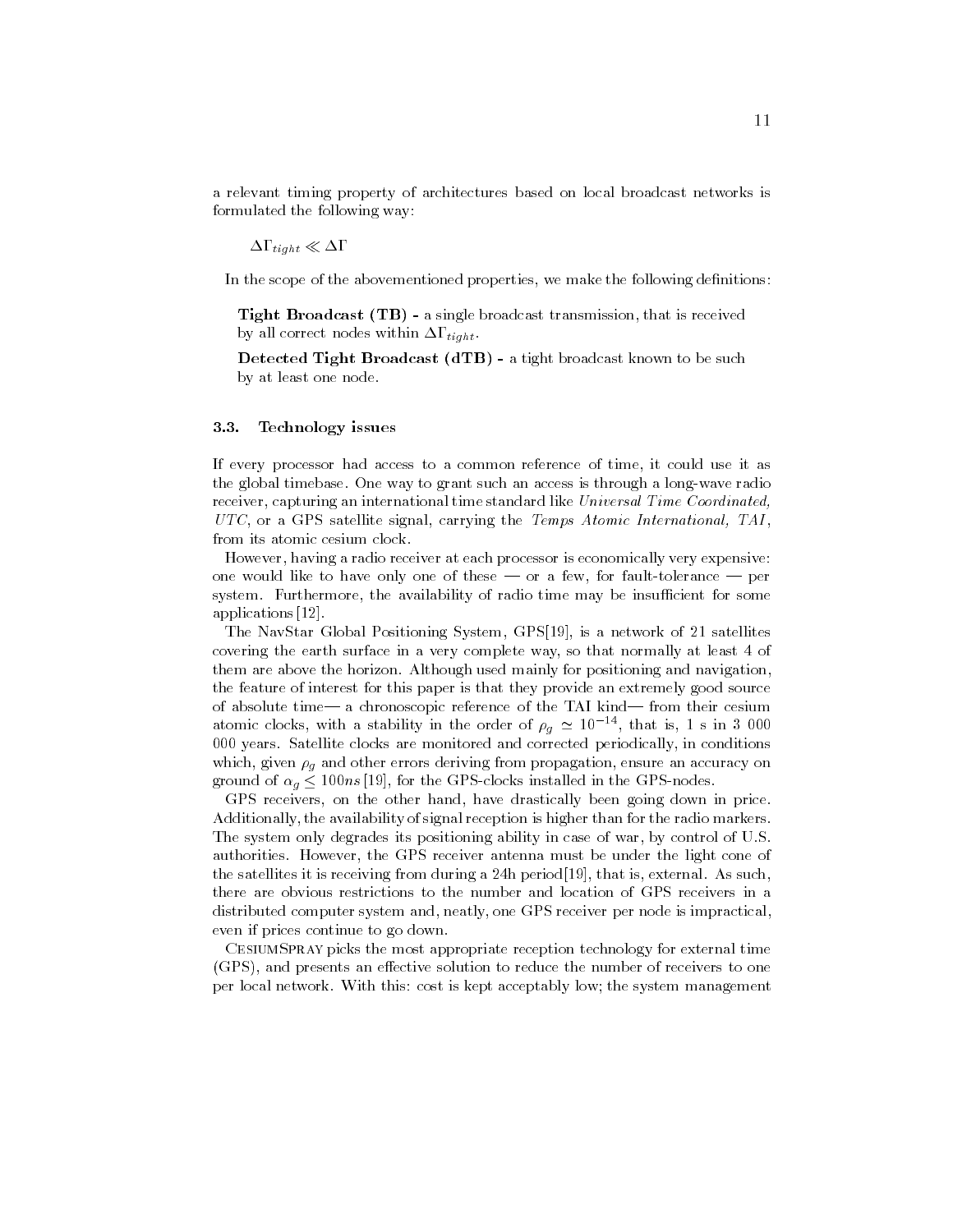hindrance of having a GPS unit attached to every other node is avoided; the requirement for external mounting of an antenna out of a relatively short cable, is put on a per-local-network basis, which is acceptable.

With regard to network technologies, the applicability of the scheme is very wide, since it is appropriate for local networks with real-time behavior. This includes technologies such as token-bus, token-ring, FDDI or deterministic Ethernet [9], [10], [6], [15]. The system will also work on plain Ethernet. However, the quality of synchronization will be subject to the coverage of the assumption of time-bounded Ethernet operation, known to be probabilistic. The reader may refer to section 8, where a discussion about resilience to assumption violations is made.

Observe that the scope of `local network' may also be extended, to include, for example, ATM-based networks with multicast ability, since they can readily be made to secure the BNP properties. The propagation error through an ATM fabric of 'local' dimension is rather small.

CesiumSpray can be materialized on large-scale systems structured as a WANof-LANs. This includes virtually any large-scale distributed computing infrastructure as we see them today— such as the wide-area point-to-point Internet. Given its pseudo-hierarchical nature, it has virtually unlimited scalability. Since that it supposes real-time behavior of the local networks, it is particularly well-suited for large-scale real-time systems.

Current Internet-based synchronization schemes, such as  $NTP[17]$ , effective as they may be today, cannot reach the effectiveness of CESIUMSPRAY, because they do not relate the synchronization architecture to the network architecture. The location of external time masters in NTP is not related to the existence of local networks with BNP properties, such as in CesiumSpray : reading a master clock may mean crossing several Internet gateways.

#### 3.4. The approach taken

The architecture of CESIUMSPRAY is shown in figure 3. As said in the introduction, the clock synchronization scheme is a pseudo-hierarchical mix of external and internal synchronization. The root of the hierarchy is the source of absolute time, the NavStar GPS, which \sprays" its time over the set of GPS-nodes. The second level of the hierarchy is formed by every local network of the system (anywhere in the world), with the condition that each be provided with at least one GPS-node. The external time resident in the GPS-node is further "sprayed" inside the local network through an internal synchronization algorithm.

From the accuracy viewpoint, all GPS-clocks are g accurate to real time. The internal synchronization algorithm is such that it imposes the GPS-node time on the other nodes, and guarantees a precision of the local set of clocks of l . That is, accuracy of the latter to the GPS-node absolute reference is bounded by l . In consequence, the global accuracy of CesiumSpray comes:

 $\sim$   $\sim$   $\mu$  +  $\sim$   $\mu$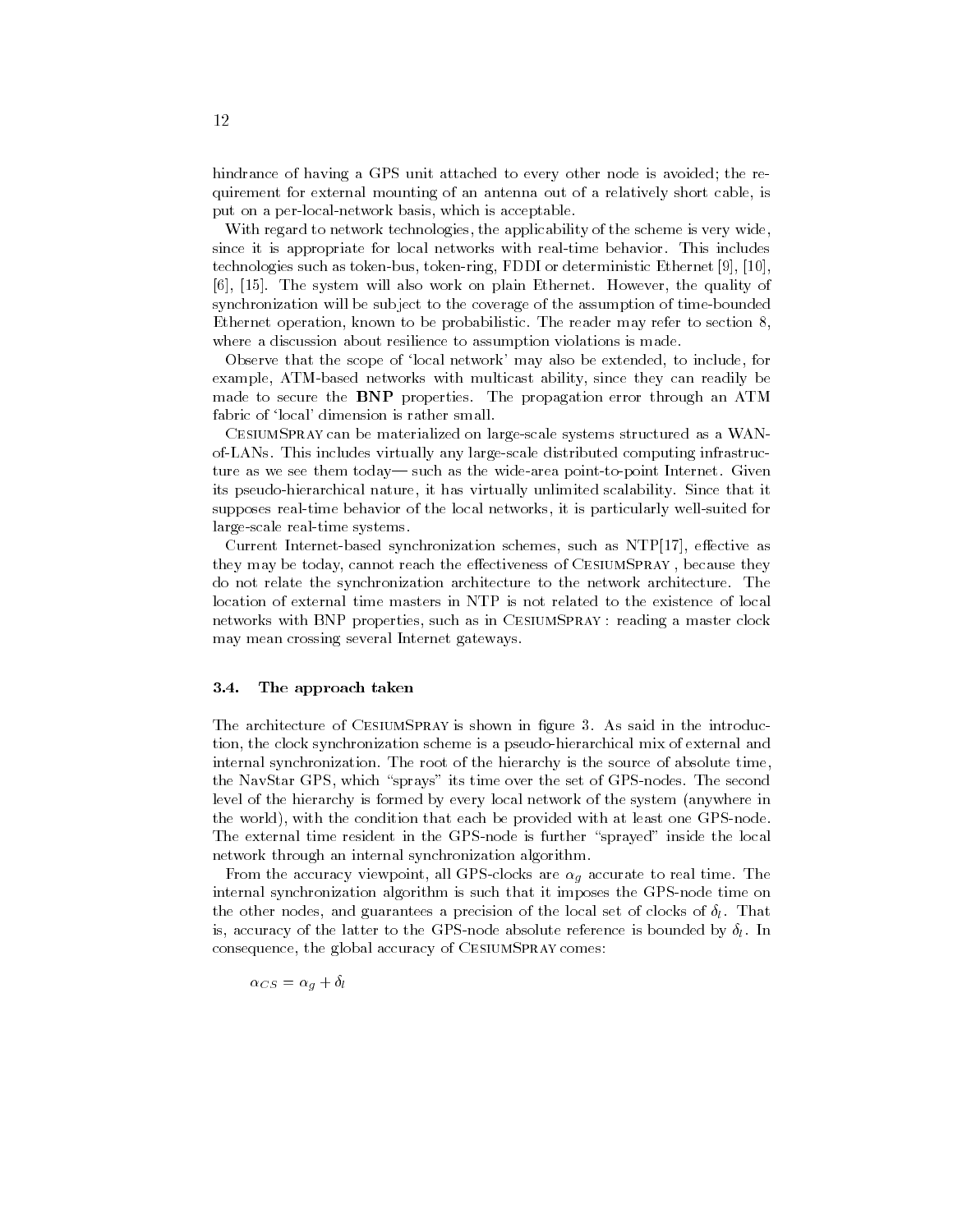

 $Figure\;\mathit{3}.$  The architecture of <code>CESIUMSPRAY</code>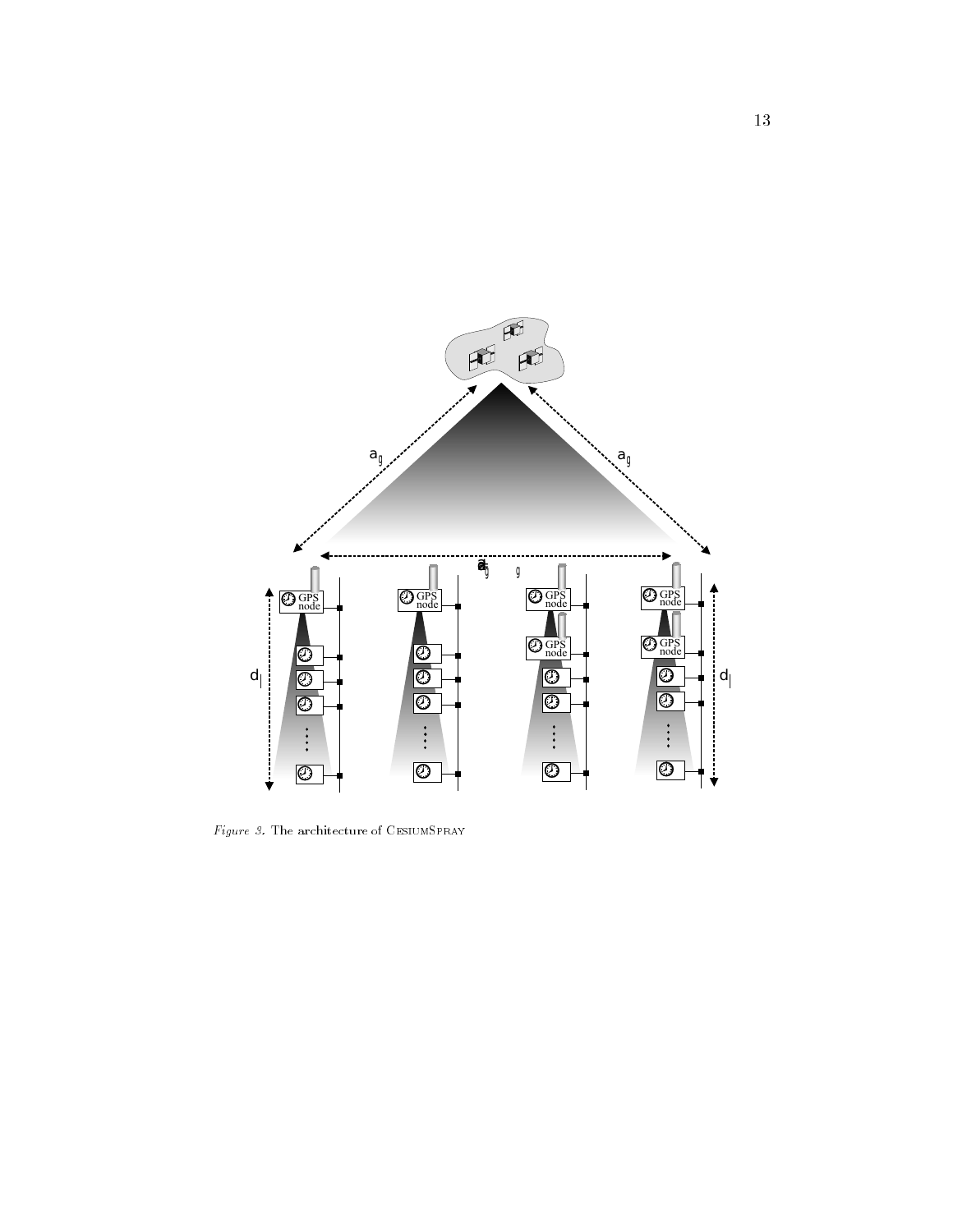On the other hand, it is easy to see that the worst-case precision of Cesium-Spray world-wide, between any two nodes, is just in
uenced by three terms: precision of GPS-clocks amongst themselves, which is twice their accuracy  $(cf.\S2)$ ; two times the internal precision in a local network. The contribution of these terms is illustrated in figure 3. Proofs are given in appendix. Precision of CESIUMSPRAY can thus be easily derived:

$$
\delta_{CS} = 2 \alpha_q + 2 \delta_l = 2(\alpha_q + \delta_l)
$$

 $\mathcal{L} \circ \mathcal{L}$  surprisingly,  $\mathcal{L} \circ \mathcal{L}$  ,  $\mathcal{L} \circ \mathcal{L}$  is extremely small. Internal  $\mathcal{L} \circ \mathcal{L}$ precision l will be dictated by the a posteriori agreement technique. Its aim is to improve precision by making it depend on  $\Delta t$   $_{tight}$  (instead of  $\Delta t$  or  $t$   $^{max}$  ).  $\Delta t$   $_{tiaht}$ is very small: as we show in section 8, we have measured values below  $100\mu s$ . This being the case, CesiumSpray will have excellent precision and accuracy, as promised in the introduction.

To understand how, let us consider the operation of broadcasting a read command S to all clocks in a local network and getting al l replies in a bounded time, despite errors. In a real-time local network it is possible to define a bound on the number of tries and the amount of time needed to execute the operation above <sup>9</sup> . The reader will note four attributes of such a fault-less broadcast which are crucial for the understanding of the algorithm proposed:

- (i) send and access errors, meaningful in competing unicast transmissions, do not count in a single fault-less broadcast;
- (ii) the message  $S$  transmitted arrives virtually at the same time on all nodes,  $\bullet$ the difference corresponding to the *propagation* error;
- $\bullet$ (iii) processing times of S reception at any two nodes vary at most by the receive error;
- $\bullet$  (iv) all replies to S get back to the transmitter.

If message  $S$ , addressed to all including the sending node, meant: "Let us synchronize! I think the time is H. What time is it on your clocks?", one concludes the following:

- $\bullet$  precision enhancement: in response to  $S$ , a new virtual clock is tentatively initiated everywhere with  $H$ , at the same physical time more or less an error equal to the propagation plus receive errors;
- accuracy preservation: also at that time, the clock of each recipient is read and delivered back to the sender; the sender selects the best clock in terms of rate or accuracy (eg. the median of the clocks, with purely internal synchronization, or one of those that have an external time reference, with external synchronization) and computes its difference to  $H$ , to adjust accuracy of the tentative clocks.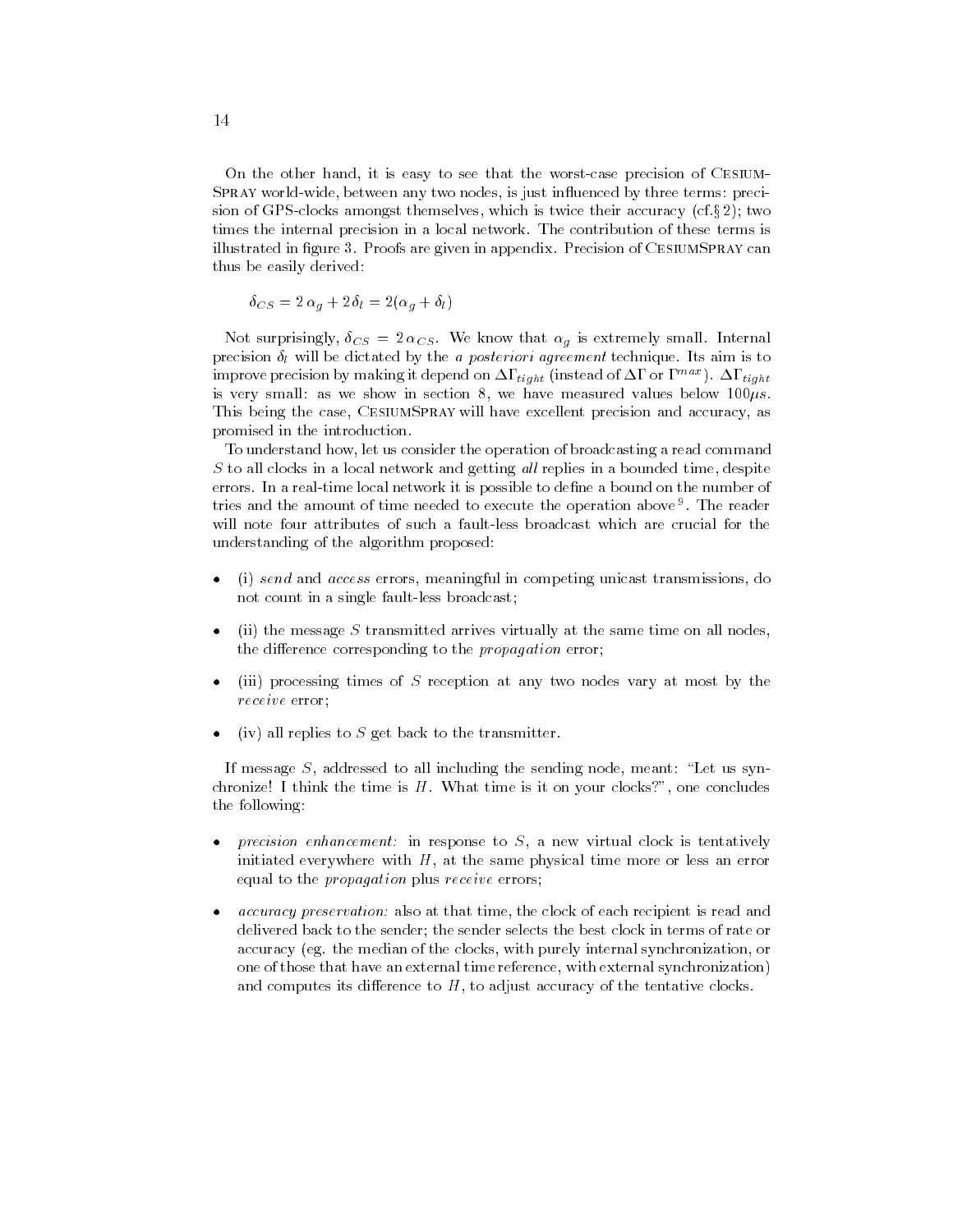This happens every time a processor broadcasts <sup>S</sup> with success. There will be a number of tentative virtual clocks launched, and an election protocol is run (a posteriori) to agree on one of them, together with the adjustment.

At this point, it is important to signal that this protocol has new qualities visa-vis the averaging and non-averaging families of protocols. Averaging protocols, namely agreement-based ones, exchange the values of their clocks and calculate a convergence function, either in a centralized or decentralized manner. Precision directly depends on the variance of the delay in computing the adjustment or in disseminating it. Non-averaging protocols emit a time marker which, upon received, can trivially set the local clock to a preset value. Clock values are neither read nor transmitted. Precision directly depends on the reception instants of the marker.

A posteriori agreement allies the time marker principle of non-averaging protocols to the clock reading and agreement principle of averaging ones. Precision is achieved solely at the cost of "simultaneity" of reception of the time marker: it depends on the receive and propagation errors. Should all clocks be initialized with some value H at that moment, they would be fairly precise. Should <sup>H</sup> be chosen as the value of a selected accurate clock at the marker time, they would also be accurate. This is obtained a posteriori (thence the name): the values of all clocks at the marker time are read, the selected clock is agreed upon, clocks are corrected by adding an adjustment.

Unlike genuine agreement-based averaging protocols, precision of the a posteriori agreement protocol only has a second order dependence on the delays in agreement and computation of adjustment, caused by the rate drift, pp; during that period. However, this eect is negligible, given that p is very small, as discussed in section 2.

#### 4. Basic a posteriori agreement protocol

The principles of using the *Tightness* property (BNP 5) to allow very precise and accurate clock synchronization were already discussed. In the presence of failures though, incorrect processors/clocks may participate, and broadcasts may be only received by a subset (possibly empty) of the nodes in the system. The clock synchronization algorithm should then be able to:

- ensure that at least one tight broadcast is generated and detected;
- ensure that, when several tight broadcasts are generated, all correct processors choose the same broadcast and adjustment to synchronize their clocks;
- ensure that a tight broadcast is generated often enough to prevent virtual clocks to drift apart more that the desired precision;
- ensure that a new clock, when it starts to be used, has a value that preserves the desired *envelope rate*  $\cdot$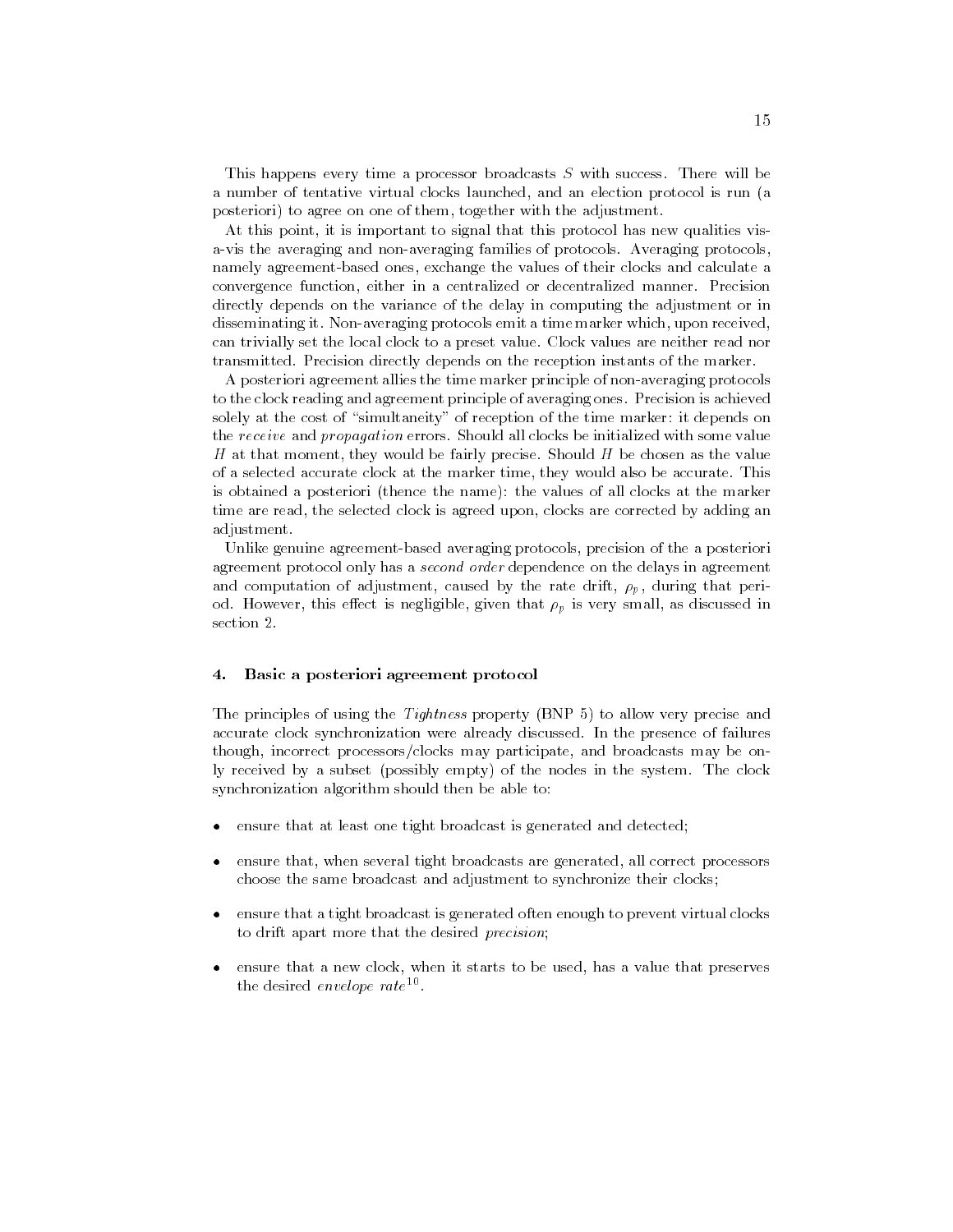First, it is described how a tight broadcast can be generated and detected. Then, the achievement of precision and preservation and achievement of accuracy are discussed.

#### 4.1. Generating, detecting and agreeing on a tight broadcast

The protocol is based on having every processor perform the same two basic actions: broadcast once a "start synchronization" message; and reply (in broadcast) to such messages coming from other processors. This way, modication of failure assumptions only influences the number of processors required to run synchronizations successfully.

 $\mathcal{L}_{\mathcal{A}}$  is the present assumptions, the presence of  $f(t)$  +  $f(t)$  +  $f(t)$  +  $f(t)$  is the system. is required to generate at least one tight broadcast, given that: each node tries only once; fp processors may not transmit (eg. processor omissions or crashes); and fo network omissions may occur (BNP 3).

Detecting the generation of a tight broadcast is more delicate: it requires feedback from the recipients of the broadcast. Let us assume that each correct recipient broadcasts an acknowledgment message  $\langle \text{ack}_b \rangle$  in response to a given broadcast  $\langle b \rangle$ . For the sake of simplicity, and without loss of generality, it is assumed that the time required to create the acknowledgment message is included in  $\Gamma$ .

Since we do not have a powerful tool such as a group membership management protocol, we use a very simple scheme based on three  $facts^{11}$ :

- the set of processors  $\mathcal P$  is known by all processors and is static;
- as per BNP 4, in absence of failures a correct processor, after the reception of a broadcast, should receive an acknowledgment message from every other correct processor by  $\Gamma^{max} + \Delta \Gamma_{tight}$  (real) time (cf. § 3.2);
- with the help of BNP 3, which accounts for actual network omissions, faulty processors can be detected, if they appear to do more than  $J_{\phi}$  omission failures".

The procedure for detection of a tight broadcast is depicted in figure 4 for a better understanding, although it is embedded in the algorithm of figure 5. Let  $P$  be the set of processors in the system, known a priori by all. Let  $\overline{P^*_q}$  be the set of correct processors in the execution of broadcast  $b$ , from processor's  $q$  point of view (initially  $P_q^* = P$ ) (line 10). For each processor q and for each broadcast message  $\langle b \rangle$ , let  $\mathcal{A}_q^*$ include all processors from which an  $\langle\mathrm{ack}_b\rangle$  message was received  $(1.30)$ , and let  ${\mathcal F}_q^*$ include those processors from which no acknowledgment has been received within the expected time interval (l.40). Let also Dq be the set of tight broadcasts detected by  $q(1.60)$ .

A given processor p can be considered faulty by a processor q if p appears to q as having done more than  $J_o$  omissions, i.e. appearing in more than  $J_o$   $\mathcal{F}_o^{\ast\kappa}$  sets. In that case,  $q$  withdraws it from its view (line 50). When— because all expected replies did eventually arrive, or because some faulty processors were meanwhile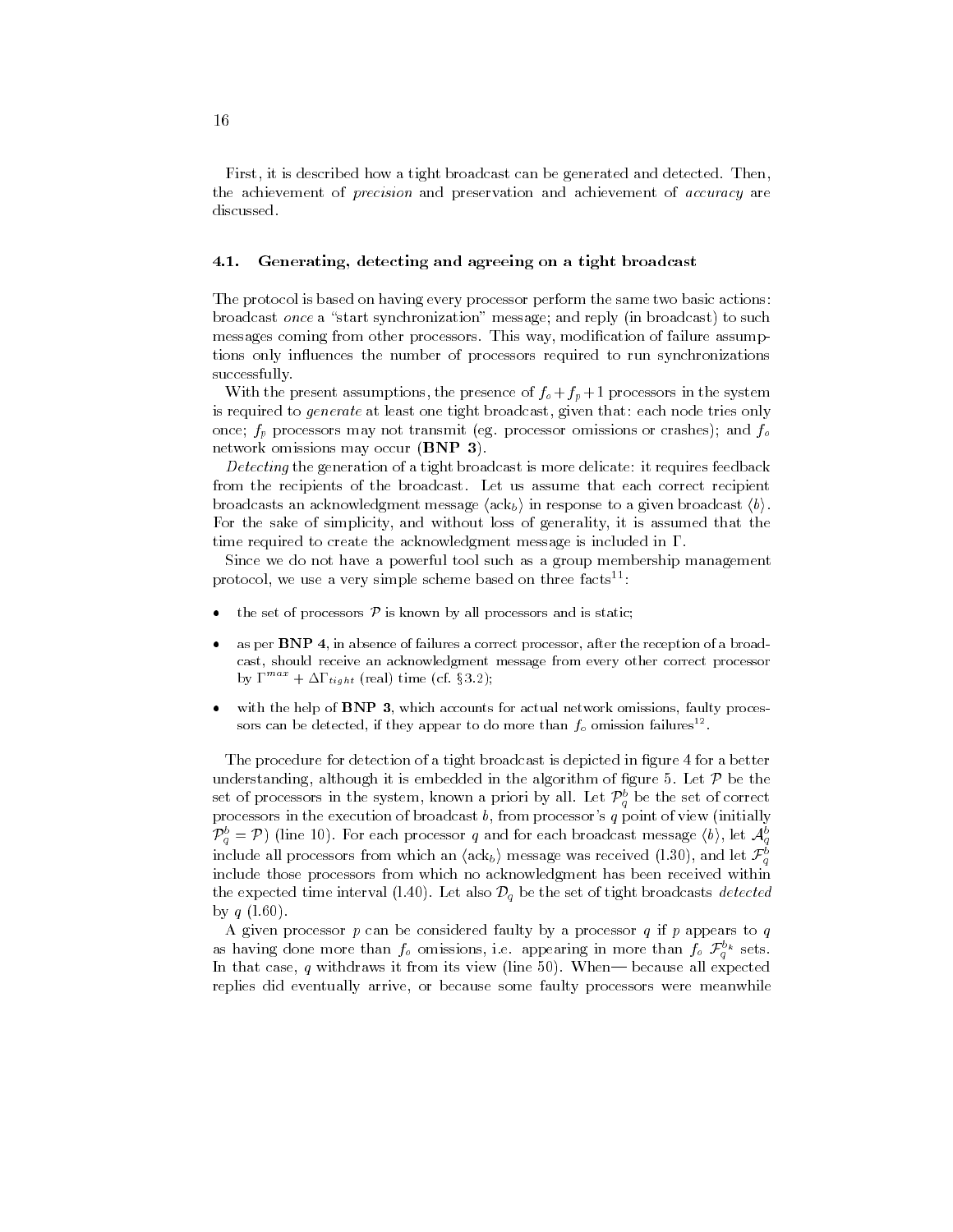withdrawn from  $P^*_q$  the sets  $P^*_q$  and  $A^*_q$  match (1.60), q detects broadcast (b) as a tight broadcast, and inserts it inserts it inserts it in Danmark . It is insert in Danmark . It is in Danmark

#### For processor <sup>q</sup>

| 10  | $\mathcal{D}_a = \emptyset$                                                          |
|-----|--------------------------------------------------------------------------------------|
| 20  | when message $\langle b \rangle$ is received do                                      |
|     | $\mathcal{A}_a^b = \mathcal{F}_a^b = \emptyset;$                                     |
|     | $\mathcal{P}_{a}^{\dot{b}} = \mathcal{P}$ od                                         |
| -30 | when $\langle \text{ack}_b \rangle$ message is received from processor p do          |
|     | insert p in $\mathcal{A}_a^b$ od                                                     |
| 40  | when q's clock reads $\Gamma^{max}$ after reception of $\langle b \rangle$ do        |
|     | $\mathcal{F}_a^b = \mathcal{P}_a^b - \mathcal{A}_a^b$ od                             |
| 50  | when $\exists p, n > f_o : \forall k, 1 \leq k \leq n, p \in \mathcal{F}_q^{b_k}$ do |
|     | remove p from $\mathcal{P}_{q}^{b}$ od                                               |
| -60 | when $\mathcal{A}_q^b = \mathcal{P}_q^b$ do                                          |
|     | insert b in $\mathcal{D}_q$ od                                                       |

Figure 4. Detecting a tight broadcast

The mechanism just described does not prevent the generation of several simultaneous clock synchronization events. An election protocol must be run afterwards, to select only one broadcast. No particular protocol is required, as long as election is reached in a known bounded time. Fault-tolerant agreement protocols are wellknown and can be easily found in the literature, although existing reliable broadcast protocols for broadcast networks are recommended [29], [5]. The reader should note that the simplest form of election that fulfills all the requirements of synchronization put forward in this paper is: 'select the first tight broadcast detected by all'.

### 4.2. Achieving precision

The first phase of the algorithm (figure 5) is very similar to the algorithm of  $[28]$ . Let us further dene: <sup>T</sup> , resynchronization period; rq , next synchronization round, from q's perspective— a round  $r_a$  starts when the local clock reads  $r_aT$ ;  $vc_a^{q}(t)$ , the value of processor's q virtual clock after synchronization round  $r_q$ , at real time  $t; c c_d^{\alpha}$  (t), the value of candidate clock launched at real time t at processor q, in response to processor p proadcast starting synchronization round  $v$ ;  $v_a$ , the vector  $\sim$ of clock readings obtained by  $q$  from the network, in response to the tight broadcast started by  $\iota: \nu_a = \nu c_1(t_1), \ldots, \nu c_n(t_n)$ , for  $n = \# \nu_a$ .

The former set  $A_{\sigma}^*$  of figure  $4-$  the acknowledging processors to a broadcast  $\theta$ by  $l$ — is now unfolded in:  $A_d$ , the set of processors responding with  $\langle \textit{noiseure} \rangle$ , and  ${\mathcal C}_q,$  the set of processors responding with  $\langle {\it can} a a a a e \rangle.$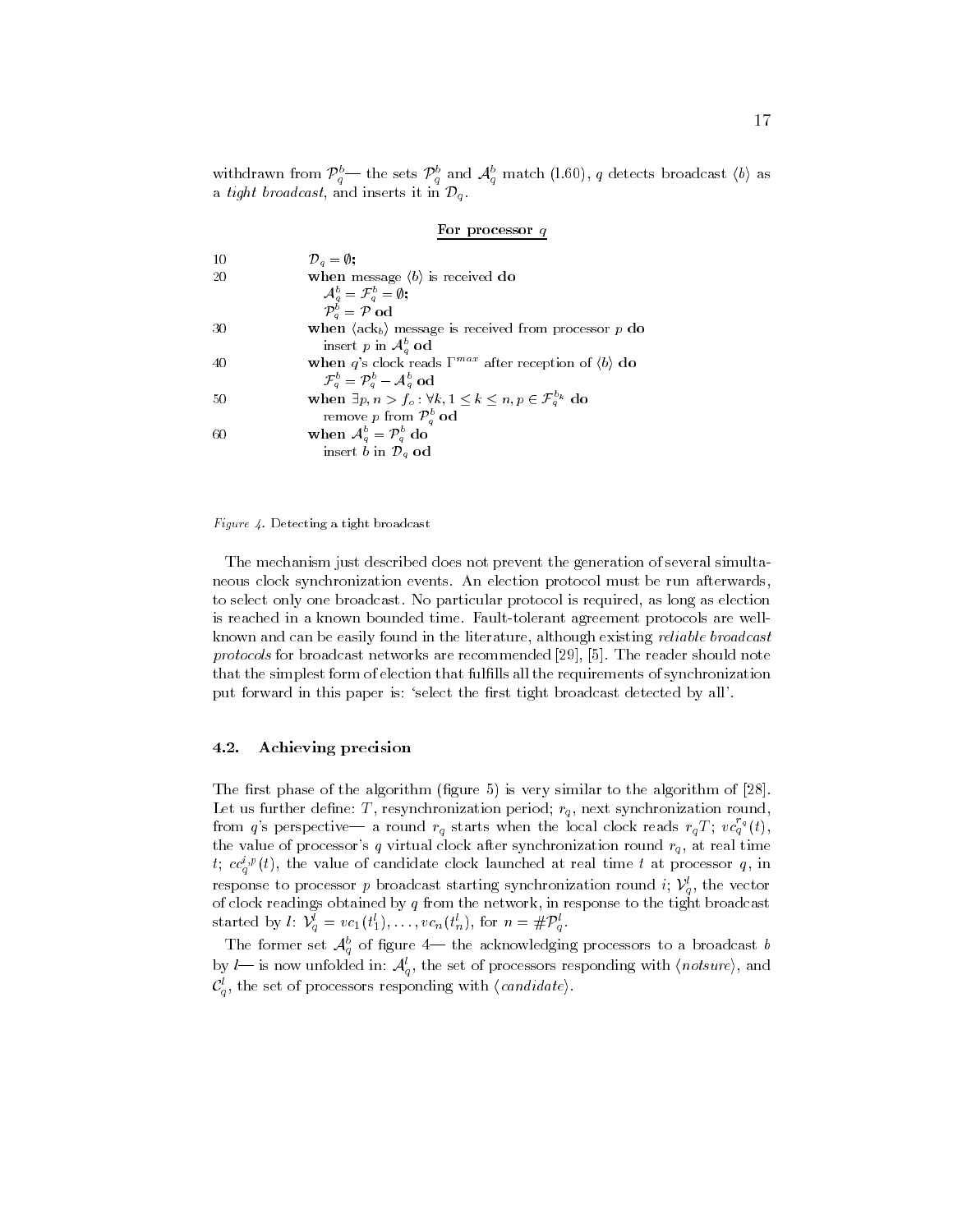When  $vc_q^q$   $\hat{t}$  (t) =  $r_qT$ , processor q decides to start the synchronization activity for round rq , sending a hstart, rq , qi message (lines 10-11). Note that we postpone the discussion of round 0, until the section about initialization. Since faulty clocks/processors can send  $\langle start \rangle$  messages out of time, the "achievement of sufficient evidence" [26] is desirable, before a message is eligible for a new virtual clock. The criterion of  $[28]$  is used: given that  $f_p$  erour, processer pairs may fail in an untimely manner, a  $\langle start \rangle$  message can be considered correct if it has been received at least  $f$  is the function of  $\mathcal{L}$  at least  $\mathcal{L}$  at least  $\mathcal{L}$   $\mathcal{L}$   $\mathcal{L}$   $\mathcal{L}$   $\mathcal{L}$   $\mathcal{L}$   $\mathcal{L}$   $\mathcal{L}$   $\mathcal{L}$   $\mathcal{L}$   $\mathcal{L}$   $\mathcal{L}$   $\mathcal{L}$   $\mathcal{L}$   $\mathcal{L}$   $\mathcal{L}$   $\mathcal{L}$   $\mathcal{L}$ 

Note that our protocol can withstand occasional early start messages, since the new clock value, unlike [28], does not depend on the time they are issued, but on the clock-readings vector. However, also note that the clock-readings vector, for a fault-tolerant select function, and thus clock synchronization, must have at least  $\blacksquare$  *y*  $\upsilon$  +  $\blacksquare$  executive.

The number of processors required to achieve and detect sufficient evidence of a correct synchronization point, is  $(f_0 + f_1(f_0) + f_1)$   $(f_1 + f_2)$  (signally the integration is always dominant over the 2fp + 1 bound. It is thus the number required to correctly execute the complete synchronization protocol. An informal discussion of this bound is as follows: fp correct processors may broadcast before it is detected as  $a$  correct symmetrization point;  $f_p$  processers may fail to broadcast; the broadcasts; of fo processors may suer transmit omissions done by the network, not getting to anyone; adding to these are the uncontrolled omissions in acknowledgments, that failed processors may do— in order to detect them, we need to have previously observed at least fo such omissions per processor in worst case| which yields fp :fo. This is the worst-case failure scenario, so we nally need one more processor to successfully execute the protocol.

A tentative virtual clock is started upon the reception of every  $\langle start, i, p \rangle$  message (lines 20-21). It is kept running in a candidate state. The local clock value at the same time is returned to vcq , by the readClock function, whose detailed functionality we skip for the moment being. All  $\langle start \rangle$  messages are acknowledged by correct processors. Before the achievement of sufficient evidence, start messages are acknowledged by a  $\langle \textit{notsure} \rangle$  (l.26). After, they are acknowledged with a  $\langle candidate \rangle$  message (1.25). Sufficient evidence is achieved when the number of broadcasts for round i exceeds  $f_n$ . This is controlled by the sets  $Start^c$  and  $Start^c$ , updated and tested upon each broadcast received (lines 23-24). Start0 is formed by joining processors invoking round 0, and let us concede for now that they also count for the number of processors of any other round, we will get back to this issue in section 4.5.

Each processor <sup>q</sup> monitors all responses to each start message from a processor l that it receives. Depending on the type of response, hnotsurei or hcandidatei, it updates  $\mathcal{A}_g$  or  $\mathcal{C}_g$ . It also logs the reading of the clock of the responding processor when it received l's start message,  $vc_p(t_p^t)$ , in the clock-readings vector  $\mathcal{V}_q^t$  (lines 30-42).

The procedure to update  $\mathcal{F}_q$  and  $\mathcal{F}_q$  is similar to that discussed in the preceding<br>section (lines 50-61). Note that  $\Gamma^{max}$  can be measured locally, assuming a worst-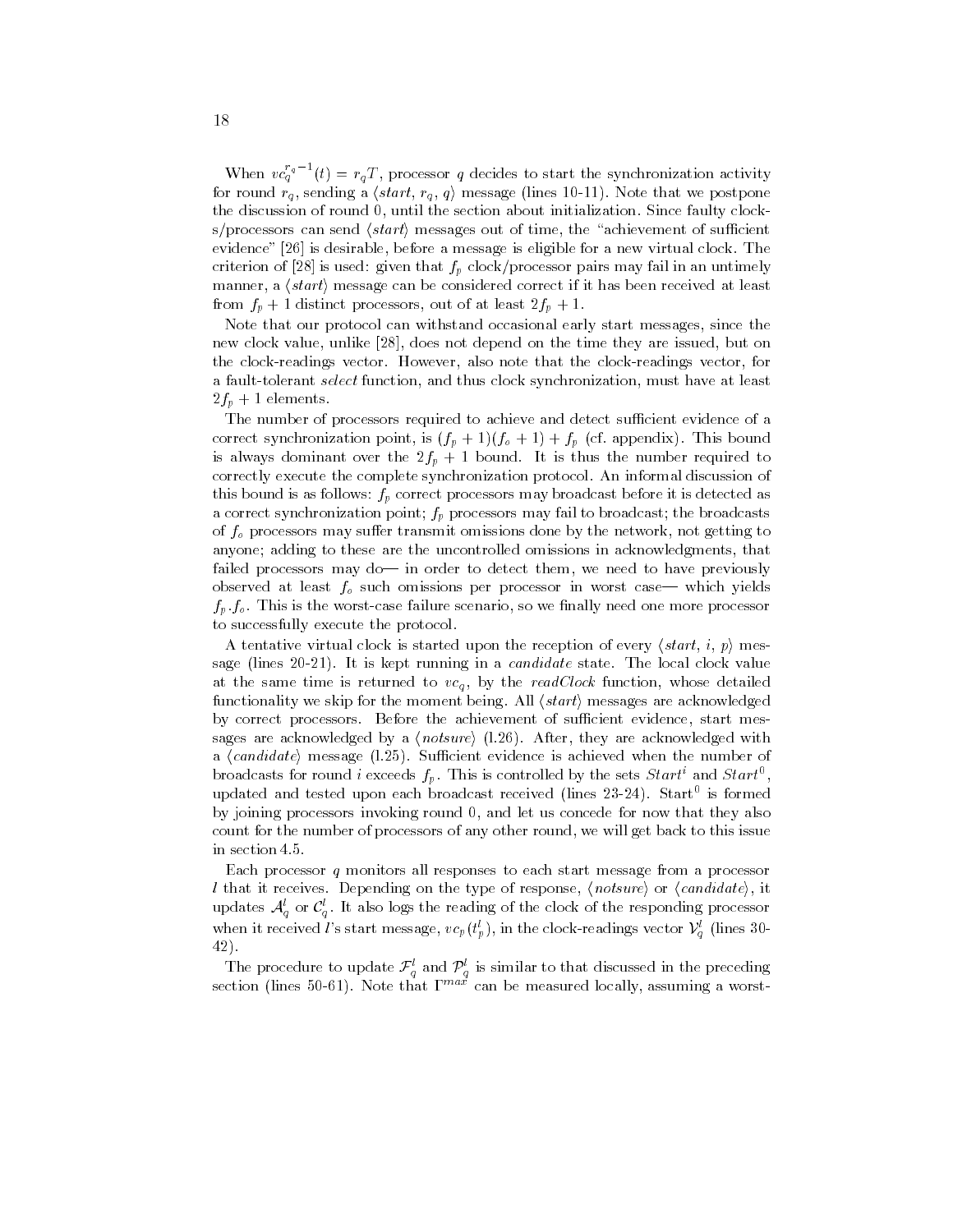case rate for the local physical clock, by waiting (1  $+$   $\rho_{n}$ )1  $^{max}$  on the local clock  $(1.50)$ .

A candidate clock launched everywhere in response to a  $\langle start \rangle$  message by a processor  $e$ , is eligible from the moment when one processor q recognizes it as such (l.70). For that purpose two things must occur with <sup>e</sup>'s broadcast. Firstly, at least one processor (not necessarily q) must validate it as candidate (lines  $30-31$ ), so that q perceives it (line 70,  $\mathcal{C}^e_q \neq \emptyset$ ). Secondly, q must detect e's broadcast as a tight broadcast, i.e.  $q$  must have seen all correct processors reply to  $e$ 's start message (line  $\tau_0$ ,  $C_q^+ + A_q^- = P_q^-$ ). The first processor q detecting the eligibility of e-invokes the election protocol, proposing e's as the synchronizing broadcast  $(1.73)^{13}$ .

Recapitulating, each tight broadcast starts a candidate clock at every correct processor. Due to the Tightness property of the network, instantiations of the same candidate clock are no further thank tight appear from each called the the end of the election procedure, whichever candidate clock is chosen, a new virtual clock satisfying precision can start being used. The re-synchronization interval should be chosen long enough to allow a tight broadcast to be generated, detected and agreed but short enough to ensure that virtual clocks do not drift apart more that the desired worst-case precision. The inequalities required to parameterize the protocol are in the appendix.

#### 4.3. Preserving accuracy

The candidate clocks are initialized with  $iT$  (figure 5, 1.21), the value of the sender's virtual clock at the *sending* time of  $\langle \text{start} \rangle$ . Clearly, while this satisfies precision, it does not preserve accuracy.

One could set the candidate clocks to  $cc_{\theta}^{c}$   $(t_{\theta}^{r}) = iT + \Gamma^{c}r$ , however, I can only be estimated. Instead, note that by reading the clocks in response to a tight broadcast— which is also the time at which the candidate clocks are set to  $iT$  $(1.21)$ — we do so at approximately the same time, since  $\forall j, k, \; |t_j^c - t_k^c| \leq \Delta \Gamma_{tight}$ . Then, from the clock-readings vector, the differences between each clock and  $iT$ at the reading time can be obtained. So the candidate clocks can be started with a dummy initial value— we chose it to be  $iT$ — which will be corrected by an appropriate *adjustment*,  $J^{i,l}$ , applied at a (short) later time.

Srikanth and Toueg have shown [28] than no clock synchronization algorithm can achieve a rate drift better than that of the underlying physical clocks. Thus, optimal rate is approached by adjusting  $J^{i,l}$  by the physical clock of one of the correct processors. For internal synchronization, to ensure that a value in the correct envelope of time is chosen, the median clock value should be selected. To understand why this is so, remember that there must be at least  $2f$  + 1 processors, for  $f$ p faulty clock-processor pairs. In consequence, the select function in line 71, giving in result the *median* of the clock values in  $(V_q)$ , returns a correct value.

The adjustment depends on the chosen candidate  $l$ , and is applied after the election procedure. We have seen that the first processor  $q$  detecting the eligibility of a candidate clock  $e$ , invokes the election protocol. It extracts, from the clock-readings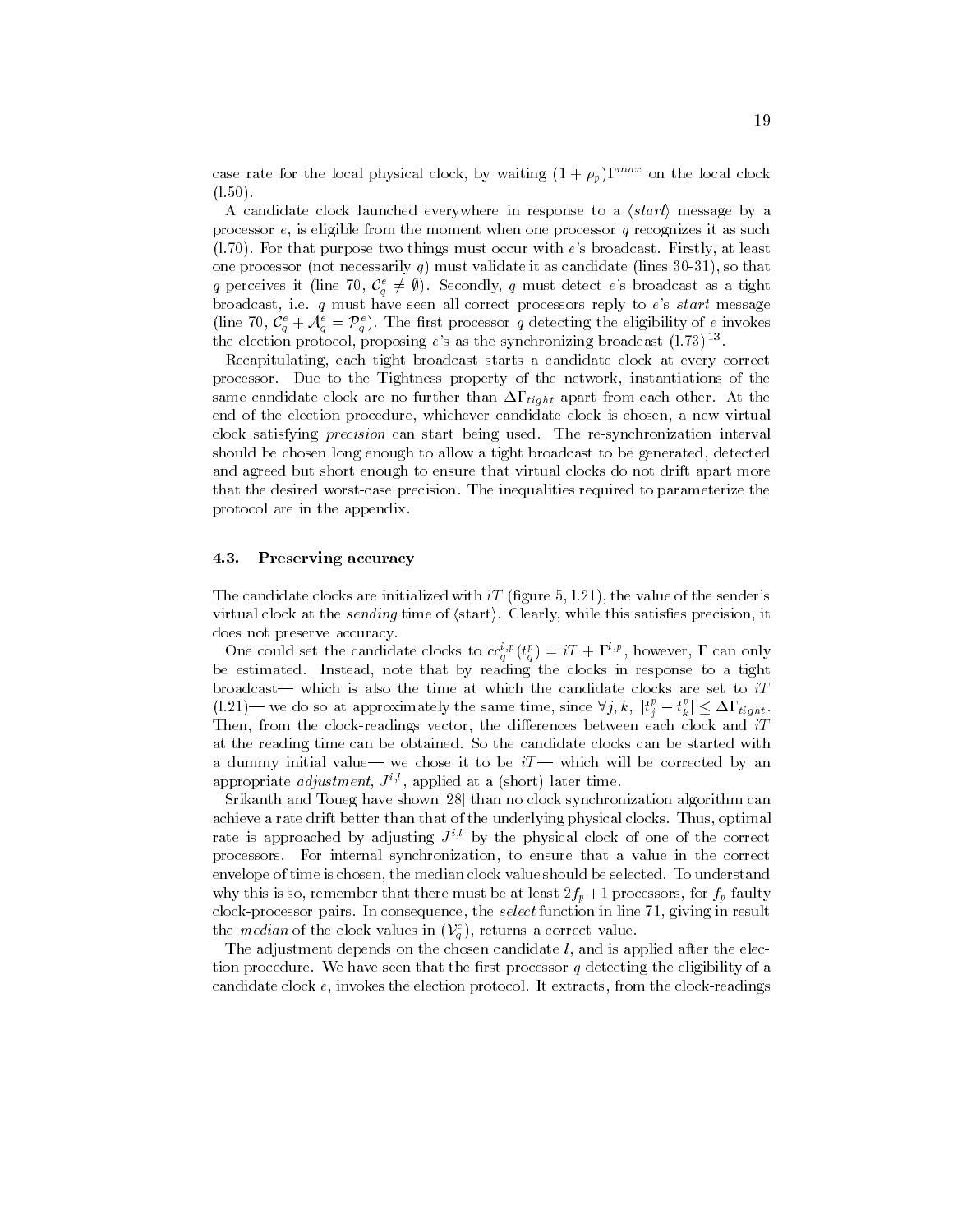### For every processor <sup>q</sup>

|             | /* $r_q \geq 0$ is next local synchronization round at $q^*/$                                                                    |
|-------------|----------------------------------------------------------------------------------------------------------------------------------|
| 05          | $r_q = 0; \forall i, \text{ Start}^i = \emptyset;$                                                                               |
| 06          | bcast $(\langle start, 0, q \rangle)$ od                                                                                         |
| .           |                                                                                                                                  |
| 10          | when $\left(v c_q^{r_q-1}(t) = r_q T \wedge r_q \neq 0\right)$ do                                                                |
| 11          | bcast ( $\langle start, r_q, q \rangle$ ) od                                                                                     |
| 20          | when message $\langle start, i, p \rangle$ received from processor p at real time $t_q^p$ do                                     |
| $2\sqrt{1}$ | $cc_q^{i,p}(t_q^p) = iT$ ; $vc_q = readClock(t_q^p)$ ;                                                                           |
| $2\sqrt{2}$ | $\mathcal{C}_q^p = \mathcal{A}_q^p = \mathcal{F}_q^p = \mathcal{V}_q^p = \emptyset; \ \mathcal{P}_q^p = \mathcal{P}; \ r_p = i;$ |
| 23          | insert $p$ in Start';                                                                                                            |
| 24          | if # Start <sup>i</sup> + # Start <sup>0</sup> > $f_p$                                                                           |
|             | /* Start <sup>0</sup> is formed by joining processors $*/$                                                                       |
| 25          | then beast ( $\langle candidate, i, p, vc_q \rangle$ )                                                                           |
| 26          | else bcast $(\langle \textit{notsure}, i, p, \textit{vc}_q \rangle)$ fi                                                          |
| 27          | od                                                                                                                               |
| 30          | when message $\langle candidate, i, l, vc_p \rangle$ received from processor p do                                                |
| 31          | insert p in $\mathcal{C}_q^l$ ;                                                                                                  |
| 32          | insert $vc_p$ in $\mathcal{V}_q^l$ od                                                                                            |
| 40          | when message (notsure, i, l, $vc_p$ ) received from processor p do                                                               |
| 41          | insert p in $\mathcal{A}_q^l$ ;                                                                                                  |
| 42          | insert $vc_p$ in $\mathcal{V}_q^l$ od                                                                                            |
| 50          | when $vc_q^{r_q-1}(t) = vc_q^{r_q-1}(t_q^l) + (1 + \rho_p)\Gamma^{max}$ do                                                       |
| 51          | $\mathcal{F}_a^l = \mathcal{P}_a^l - \mathcal{C}_a^l - \mathcal{A}_a^l$ od                                                       |
| 60          | when $\exists p, n > f_o: \forall k, 1 \leq k \leq n, p \in \mathcal{F}_q^{b_k}$ do                                              |
| 61          | $\forall u$ , remove p from $\mathcal{P}^u_q$ od                                                                                 |
| 70          | when $\exists e: \mathcal{C}_q^e \neq \emptyset \wedge \mathcal{C}_q^e + \mathcal{A}_q^e = \mathcal{P}_q^e$ do                   |
| 71          | $vc = select(V_q^e);$                                                                                                            |
| 72          | $J^{r_{e,e}} = vc - r_e T$ ;                                                                                                     |
| 73          | bcast ( $\langle$ election, $r_e, e, J^{r_{e,e}} \rangle$ ) od                                                                   |
|             | $/*$ start election protocol $*/$                                                                                                |
| 80          | when election result is $(i, l, J^{i,l})$ do                                                                                     |
| 81          | if $\exists cc_a^{i,l}$ then                                                                                                     |
| 82          | $vc_q^i = cc_q^{i,l} + J^{i,l}$ fi                                                                                               |
|             | /* it is assumed it had launched $cc_q^{i,l}$ */                                                                                 |
| 83          | $\forall j, k$ , terminate candidate clocks $cc_q^{j,k}$ ;                                                                       |
| 84          | $\forall j$ Start <sup><math>j = \emptyset</math></sup> ;                                                                        |
| 85          | $r_q - 1 = \text{int}(v c_q^i / T);$                                                                                             |
| 86          | if $vc_q. type = init$ then $vc_q. type = int$                                                                                   |
| 87          | od                                                                                                                               |

Figure 5. Basic clock synchronization algorithm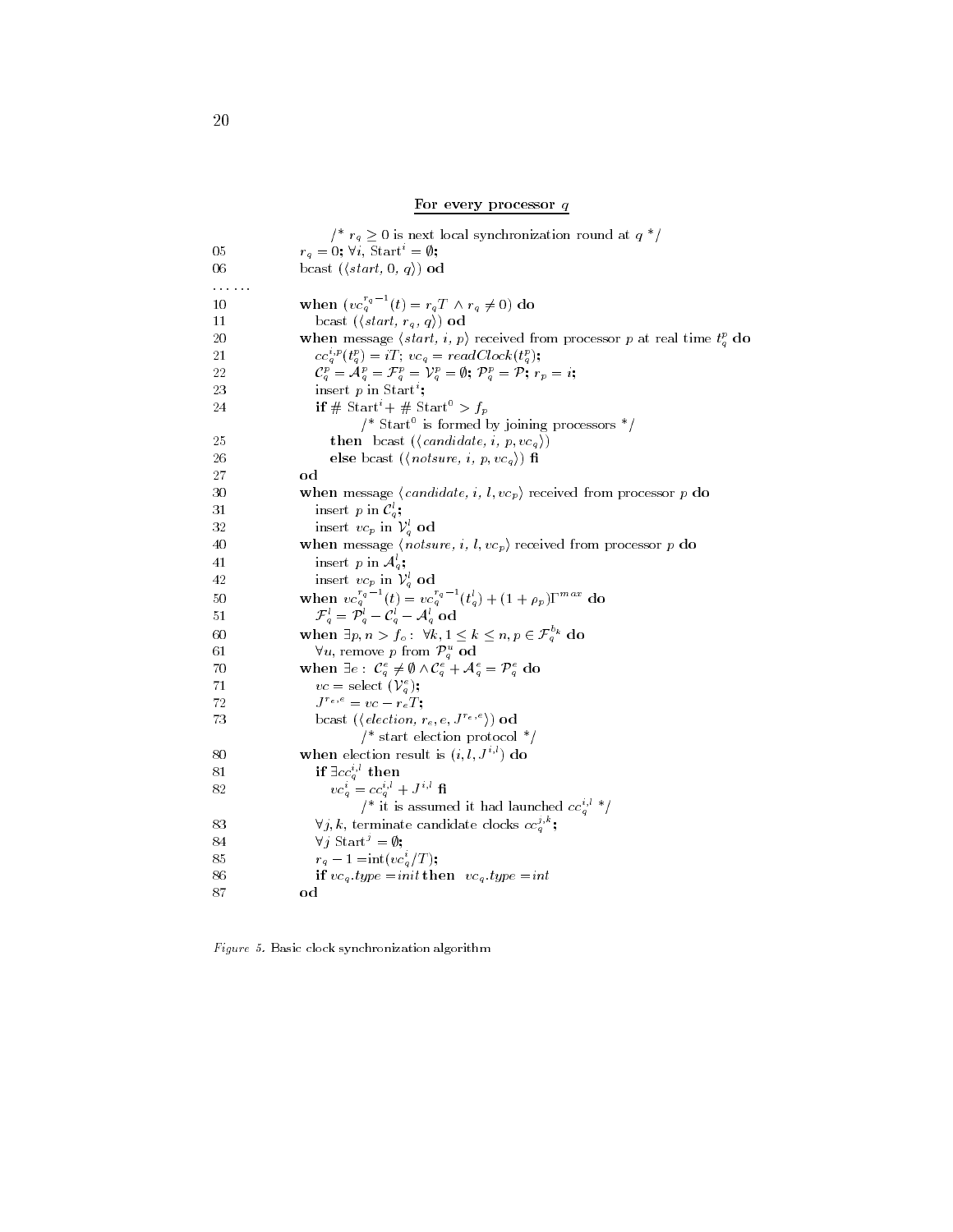vector corresponding to  $e$ 's broadcast for round  $j$ , the clock value chosen by the select function, and computes the adjustment  $J^{\text{reg}}$ .

Let us observe function *select* for a moment (figure 7), for the steady-state internal synchronization case— that is, the system is already initialized— and with all clocks internal (type= $int$ ). The function selects the median vc of the clock-readings vector  $V$ — let us suppose, the reading of the clock of processor x. That value is used to compute the adjustment, which is sent along with <sup>e</sup>'s proposal (lines 71-73). Applying the adjustment obviously consists of subtracting the value with which the candidate clock was initialized in consequence of a tight broadcast,  $r_eT$ , and adding the chosen clock value vc— that is,  $vc_x(t_x)$ , read upon the same broadcast by  $x$ .

Whichever candidate is chosen, when the election is over there will be agreement on the candidate clock l for round i, and on the adjustment  $J^{i,l}$  (line 80). The adjustment is applied to the instantiations of candidate clock  $l$  at each processor (1.82) and the resulting clock,  $vc$  , takes effect as the new virtual clock at each  $\hspace{0.1mm}$ processor. The local round variable is updated (1.85) from the value of  $vc_{g}^{\ast}$  . The condition that there is a candidate clock launched (l.81) is a safeguard for initialization, that we will discuss later in the text, in steady-state operation it is always true. It should be noted that the same adjustment must be applied to all clocks, otherwise *precision* will be affected. At this time, the synchronization is over, all candidate clocks are terminated and Starti is cleared (l.83-84).

During the re-synchronization interval, all correct virtual clocks drift from real time at the rate of their underlying physical clocks (thus, following the optimal rate). At each re-synchronization, virtual clocks are adjusted by one of the correct virtual clocks. However, there is a window of uncertainty equal to the Tightness interval, which is at most  $\Delta\Gamma_{tight}$ . In consequence, virtual clocks can deviate from the optimal real time envelope at every re-synchronization interval, by  $\Delta\Gamma_{tight}$ . Considering that tight is much smaller than the re-synchronization interval, this does not represent in relative terms a significant deviation from the "optimal accuracy" featured by Srikanth's algorithm. A precise formulation of how much clocks deviate from the optimal real time envelope (essentially  $\Delta\Gamma_{tight}$ ) is presented in appendix. We also show how to transform a succession of virtual clocks in a continuously adjusted clock, and achieve a bounded instantaneous rate, thus preserving monotonicity.

#### 4.4. Achieving accuracy

We have just discussed internal synchronization with the a posteriori agreement protocol. In the context of CesiumSpray , this is the fallback situation when no external clock is available due to failures, and shows that the algorithm preserves accuracy during that period.

However, CESIUMSPRAY is specified in a way that there should always be a correct external clock available per local network, to achieve accuracy towards an absolute reference. Referring to figure 3, that role is played by the GPS-nodes, which must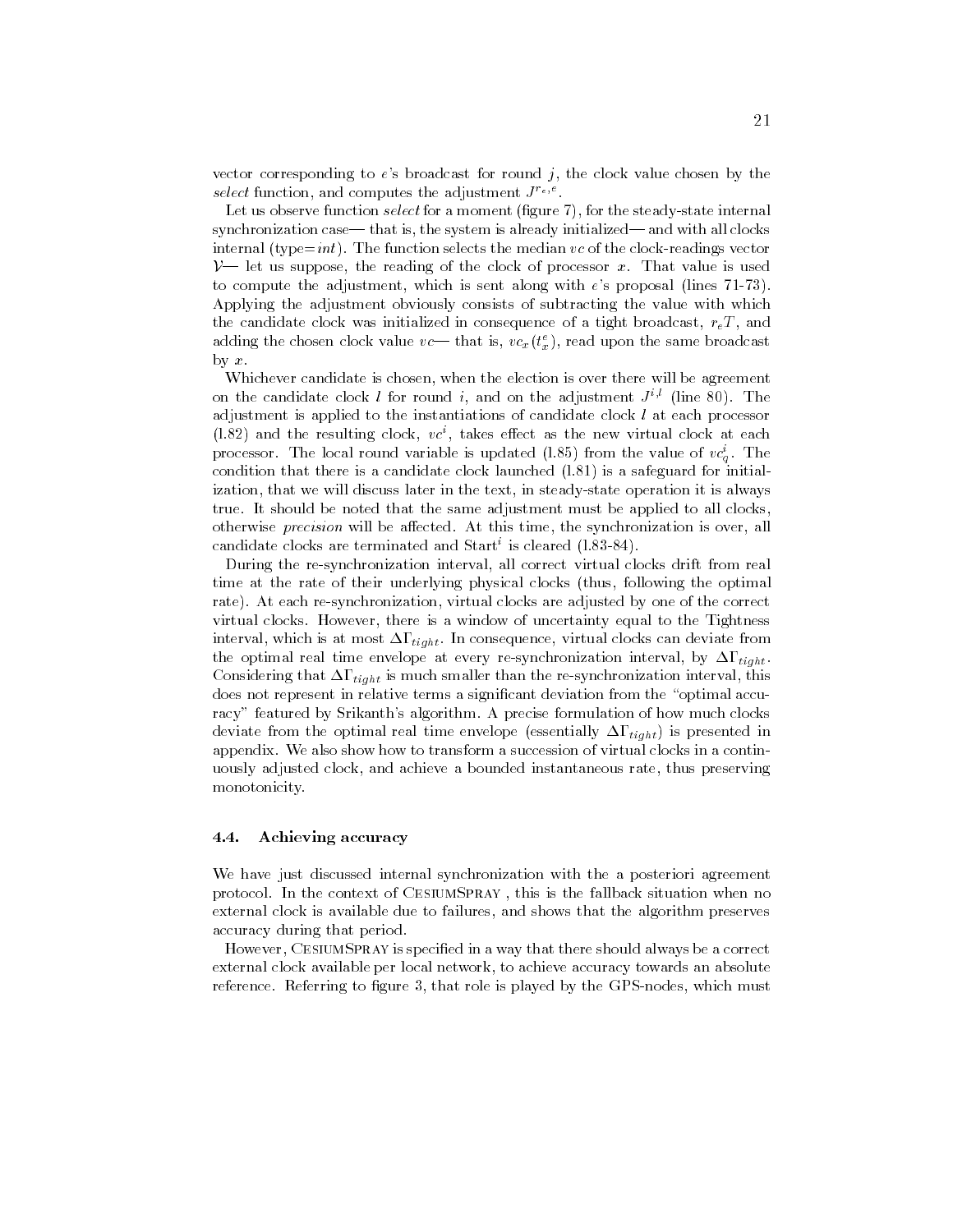#### Function readClock at processor <sup>q</sup>

/\* Consider that the clock-reading variable,  $vc_x$ , as per the algorithm in figure 5, is indeed a pair  $\langle value, type \rangle$ , where value is the clock value, type is one of  $ext$  or int or init, external or internal or initial clock. vc<sub>x</sub> with the extension omitted means its value. /

| 00             | function readClock $(t_q^p)$ begin      |
|----------------|-----------------------------------------|
| 01             | if $vc_g.type = ext$                    |
| 0 <sup>2</sup> | then $vc_q.value = vcg_q(t_q^p)$        |
| 03             | else $vc_q.value = vc_q^{r_q-1}(t_q^p)$ |
| 04             | fi                                      |
| 05             | return $vc_q.value;$                    |
| 06             | end                                     |

Figure 6. Code of the readClock function

be provided with fault-tolerance. We have considered two situations: arbitrary failure external clock; weak-fail-silent external clock.

#### Arbitrary-failure external clock

This situation maintains exactly the same failure modes hypothesized in section 3 for the architecture: that is, clocks may do arbitrary failures. As such, given  $f<sub>g</sub>$  $\epsilon$  chock failures, there must be at least  $2f$  + 1 external clocks  $\epsilon$  that is, as many nodes with GPS receivers- per local network, so that a correct reading is always obtained.

#### Weak-fail-silent external clock

The arbitrary clock assumption is nevertheless demanding on the number of GPSnodes. The intrinsic quality of GPS receiver clocks is normally high. Other works based on external clocks have considered the master nodes, i.e. the clock-processor pairs with external clocks, as being fail-silent or crash-on-failure [4], [17].

In consequence, we also study the situation where GPS-nodes (as clock-processor pairs) exhibit weak-fail-silent behavior. Each can do at most fo omission failures, before being considered faulty, but it always supplies a correct and timely value. As such, given fg external clock failures, there must be at least fg + 1 external clocks.  $R$ emember that the algorithm (cf. $x \rightarrow x$ ) withstands  $f(y)$  omissions from each of the failed processors, before eliminating it. So a GPS-node doing at most fo omissions will still be read and included in the clock-readings vector.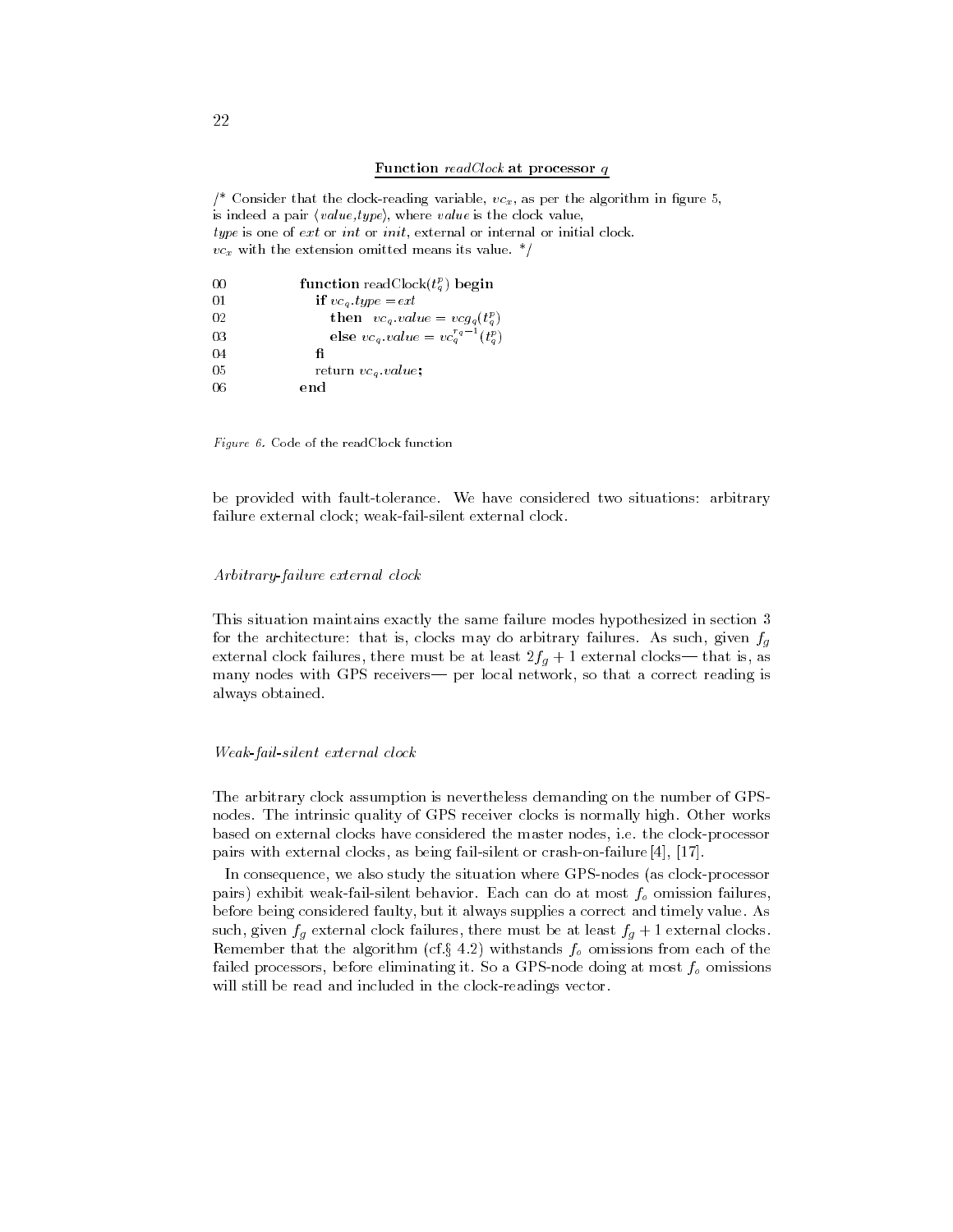#### Spraying external time

It is now the time to explain an important technicality. We assume that the GPS receiver clock is yet another virtual clock,  $veg_g$ , besides the GPS-node's physical  $(\mathcal{V}\cup\mathcal{G})$  and virtual software (ve $\mathcal{G})$  clocks. The virtual GPS-clock (that we call just GPS-clock from now on) is "adjusted" by the NavStar system, and only read by the synchronization protocol. The virtual clock proper, is adjusted by the latter protocol, and is the user clock.

Normal node's clocks, represented by variable  $vc_q$ , are of type=int. GPS-nodes, on the other hand are, in principle, permanently externally synchronized: their vcq clocks are of type=ext . However, when a GPS-node is not receiving from the NavStar satellites, due to failure or any other reason, we say that the local clock becomes of type=int. The toggle between types is represented in lines  $90-93$  of figure 8.

Now we can explain how the readClock function works, as coded in figure 6. Its purpose is to log the time at which a *start* message arrived,  $t_q^c$  (see lines 20-21 of gure 5), using one of two clocks: if clock type=ext , then the value of vcgq is put in the local clock-reading variable, vcq (lines 01-02); otherwise, the value of the running virtual clock,  $vc_q.value = vc_q^{q-1}(t_q^p)$ , is put instead (l.03).

The *select* function presented in figure 7 is now studied in detail. It will operate on the clock-readings vector supplied by the readClock functions in all processors. First, it tries to locate external clocks  $(1.01)$ . If affirmative, it selects their values (i.e. of type= $ext$ ) in the clock-readings vector and picks the median (l.02) which, given the fault assumptions made above, is certainly a correct time \sprayed" from the GPS satellites. External time is then further sprayed into the other nodes, by forcing them to follow the selected GPS-clock in the adjustment they must apply, as discussed in section 4.3. If no external clocks exist, the select function picks the median of the internal clocks, with the protocol proceeding in internal synchronization.

The reason why we separate the GPS-clock from the physical or virtual clock of a GPS-node may be obscure at first sight. However, note that if we did not, the re-entering GPS-clock would make the local physical— and thus the virtual—clock jump, introducing continuity and/or monotonicity violations in the time service of the local machine. The virtual clock at a GPS-node is adjusted just as any other clock. By coincidence, the adjustment may come from its own GPS-clock, but it may also come from another one of the fault-tolerant set of GPS-nodes.

An interesting side effect of this mechanism as embedded in the a posteriori agreement protocol, is that it provides a good mechanism for a system administrator to force a manual setting of the global clock in a local network, when working exclusively in internal synchronization. Using administrator privileges, he/she "promotes" the clock of the machine he/she is working on to  $type=ext$ , and forces a value onto the clock. That value will be used to synchronize the global clock in the next synchronization round, since the rest of the clocks are internal.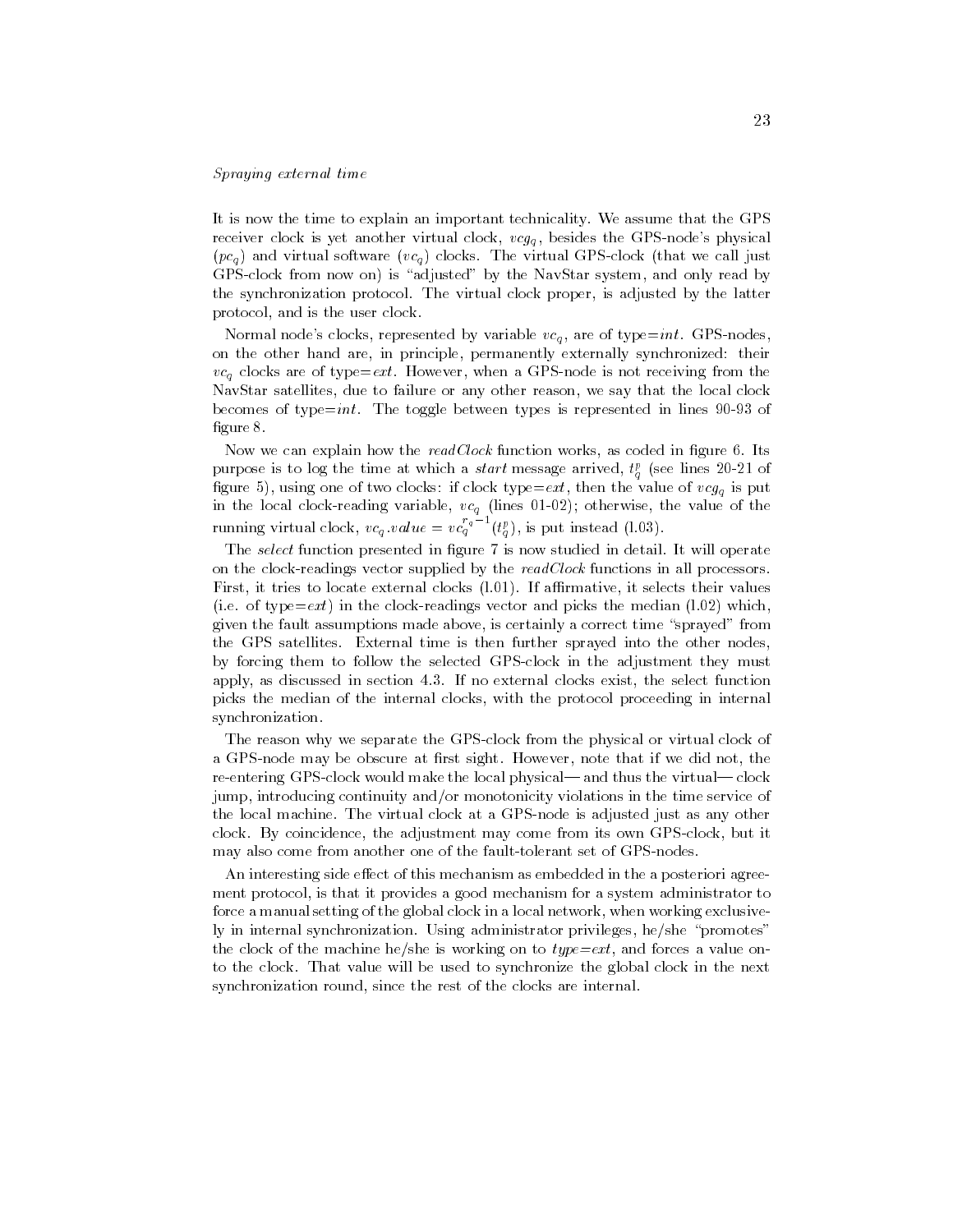#### Function select at processor <sup>q</sup>

/\* Remember that the clock-reading variable,  $vc_x$ , is a pair  $\langle value, type \rangle$ . Consider  $V$  as an array of such pairs.  $*/$ 

| 00 | function select( $V$ ) begin                                                                |
|----|---------------------------------------------------------------------------------------------|
| 01 | if $\exists k \in \mathcal{V} : k.\mathit{type} = \mathit{ext}$                             |
| 02 | then $vc =$ median $({k.value   (k \in \mathcal{V} \land k_type = ext)} )$                  |
| 03 | else if $\#\{k   (k \in \mathcal{V} \wedge k.\text{type} \neq \text{init})\} \geq 2f_p + 1$ |
| 04 | then $vc =$ median $({k.value   (k \in \mathcal{V} \land k_type \neq init)} )$              |
| 05 | else $vc =$ median $({k.value   k \in V})$                                                  |
| 06 | fi                                                                                          |
| 07 | fi                                                                                          |
| 08 | return $vc;$                                                                                |
| 09 | end                                                                                         |

Figure 7. Code of the select function

#### 4.5. Initialization and integration

For clarity, we have postponed the problems associated with the border conditions until this section: initializing the system, integrating new or recovered processors. Initialization is performed without changing the algorithm as presented in figure 5. A few lines of code, presented in gure 8, are appended. We have chosen the line numbers so that the code in both figures can be merged into the final algorithm. So, in mentioning the line numbers we refer to either figure.

A processor initializing itself starts an initial virtual clock,  $vc_g^{-1}(t) = 0$  (1.00), and sets the current round to rq = 0 (line 05). Depending on whether it has GPS connectivity or not, it sets the type of the local clock-reading variable (lines 01-03). Internal clock nodes will always have  $GpsRx = nok$ . However, note that if they are initial clocks, they are denoted of  $type=init$ , instead of  $type=int$ . Initialization concludes by sending a  $\langle \text{start}, 0, q \rangle$  message (l.06).

If it is a system start-up, there will be several  $\langle \text{start}, 0, q \rangle$  messages being sent. The synchronization procedure, though for round 0, is the same as laid down in figure 5. When there are enough processors to initialize the system, the first virtual clock is launched. Needless to say, if there are no external clocks in the clock-readings vector, the computed adjustment  $J^{i,q}$  will follow the median of the initialized clocks, which started from 0.

Integration concerns the case where a new or recovered processor is joining the system when the latter is in operation. However, the joining processor does not know it, so it executes its initializing steps as just described in the last paragraphs. Notice that the algorithm is resilient to the situation where a running processor is requested to launch a candidate clock for a round different than its own. The round per se does not in
uence the nal value of the clock, and on the other hand, this may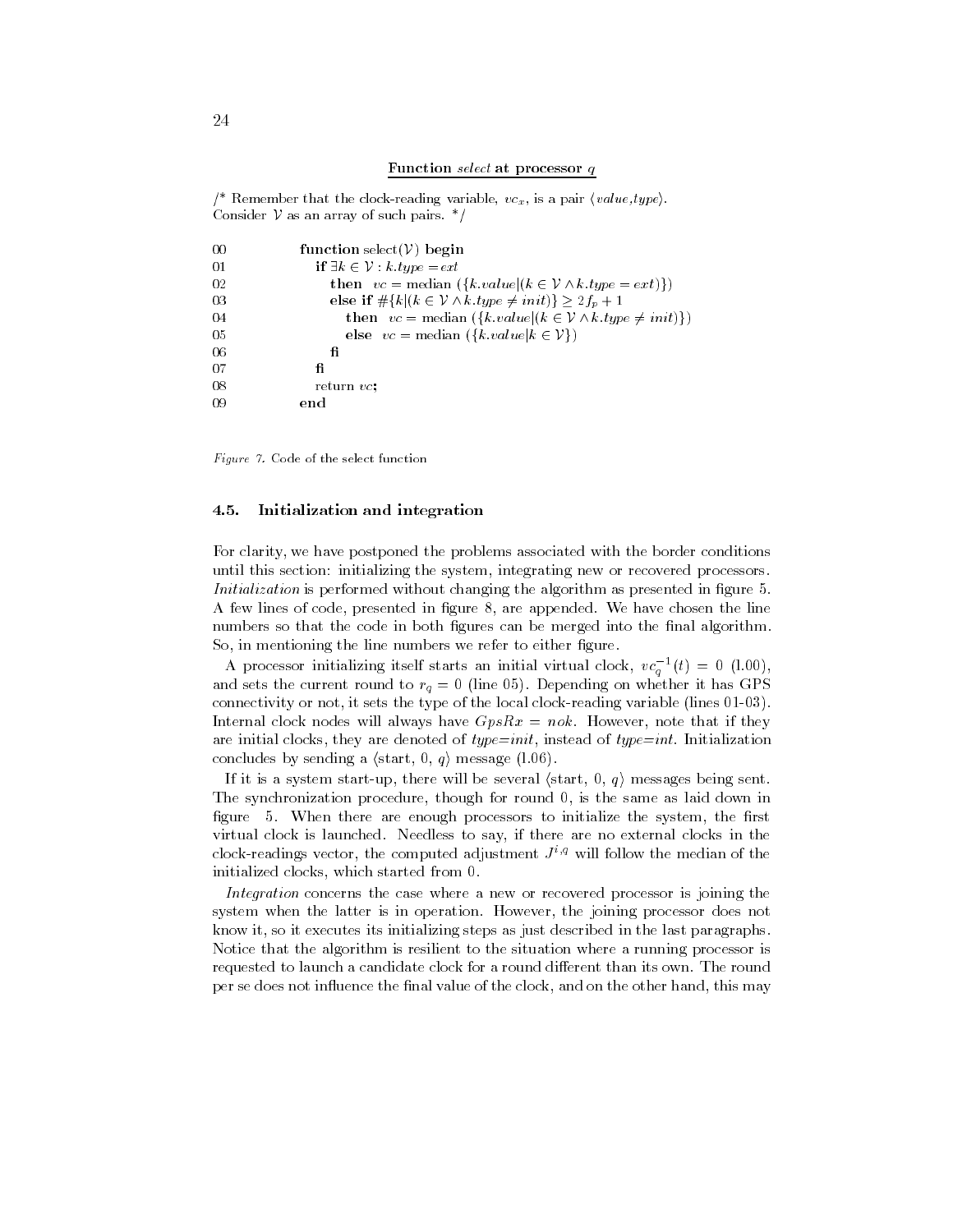|  | For every processor $q$ |  |  |
|--|-------------------------|--|--|
|--|-------------------------|--|--|

|                          | /* Let $GpsRx$ be the state of GPS reception, either ok or nok */ |
|--------------------------|-------------------------------------------------------------------|
| 00                       | $vc_{a}^{-1}.value = 0;$                                          |
| 01                       | if $GpsRx = ok$                                                   |
| 02                       | then $vc_a.type = ext$                                            |
| 03                       | else $vc_a.type = init$                                           |
| 04                       | fi                                                                |
| a shekara ta 19          |                                                                   |
| <b>Contract Contract</b> |                                                                   |
| 90                       | when $GpsRx \rightarrow nok$ do                                   |
| 91                       | $vc_a.type = int$ od                                              |
| 92                       | when $GpsRx \rightarrow ok$ do                                    |
| 93                       | $vc_a.type = ext$ od                                              |

Figure 8. Clock initialization and control

happen in a legitimate situation of system operation: (i) the system has stopped in round  $i$ , since there are not enough processors; (ii) a number of processors re-enter  $s$ imultaneously, enough to bring their total number over  $2/p + 1$  again, and they start from round 0.

However, most of the times the joining processor will be isolated and will not succeed at generating a synchronization event. The joining processor sends response messages as specied by the algorithm, when the next round starts. If prior to integration the virtual clock of the joining processor has diverged from the others, its value is naturally discarded during the computation of the adjustment. Nevertheless, it will adjust its clock correctly in response to the election protocol.

Since a processor may join the system during a re-synchronization round  $i$ , it may not be able to collect enough information to do a correct election, or an election at all. Whatever the election protocol used, the only condition is that: the newcomer should only install a clock of which it followed the complete election procedure. In this case, it only installs the virtual clock resulting from the election if it had started the corresponding candidate clock (cf.g.5, line 81). Otherwise, it remains in round 0 until the next round.

#### Absolute time at initialization

If a valid GPS-node clock is present during initialization, it will reply to start messages with the value of its GPS-clock. Following the selection function depicted in figure 7, it will force the adjustment to take the value of the GPS-clock. The same will happen if, for some reason, a local network had been left without external time for while: when its GPS-node is re-integrated, it will again force the clock set to follow external time.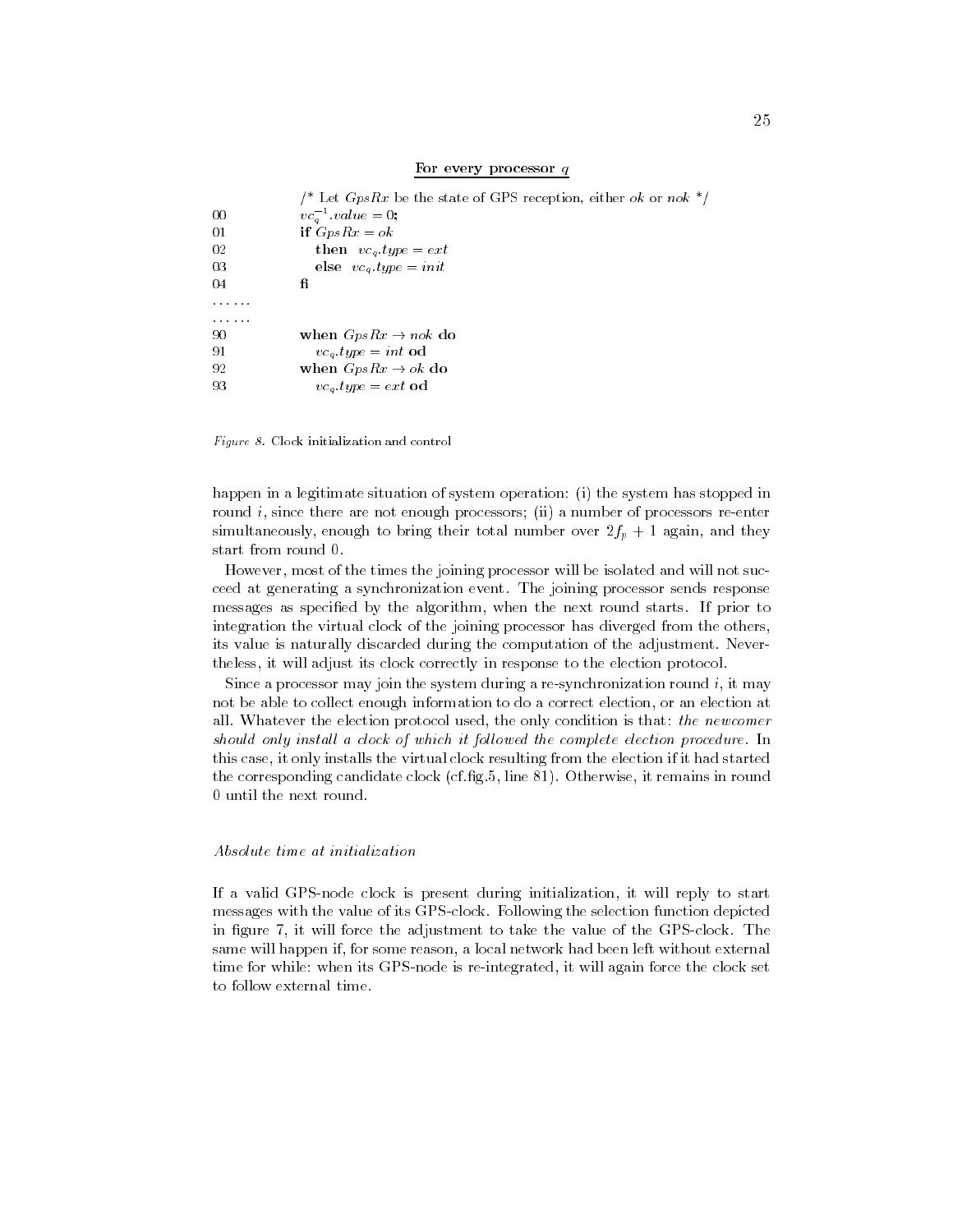A final aspect of absolute time at initialization is that, once in steady-state, the clock system should not be disturbed by the entry of new clocks (exception made to external clocks). A massive entry of new processors, in the absence of external clocks, might provoke the selection of initial clocks, instead of running clocks <sup>14</sup> . This is the reason why initial clocks are denoted of  $type=init$ : the selection function ignores them if there are enough clocks in the system (cf.fig.7, lines 03-04).

#### 5. 5. Improved a posteriori agreement protocol

In what follows, we present a particular materialization of our algorithm, with the support of a generic set of group communication tools. Group protocols and subsystems are gaining progressive acceptance for distributed systems builders and users. The tools used are specified in a way independent of any particular grouporiented system. They are amongst the simplest, and can be found in practically any `groups' package.

To show the feasibility of this approach, we have implemented the a posteriori agreement algorithm as support of the time service of the xAMp group communications system[22]. The algorithm was implemented using some of the primitives offered by  $xAMp$ , which simplified the work and improved its efficiency. For the interested reader, the work is described with detail in [23]. The use of group tools to support the implementation of the a posteriori agreement algorithm has several advantages:

- processors that are participating in clock synchronization are transparently managed by group membership, addressing and communication; thus, to partake in the algorithm they just join the clock synchronization group; from then on, they are addressed by the communication protocol; failure detection and recovery are performed by the membership protocol;
- communication primitives can be used to generate and detect tight broadcasts;  $\bullet$ to mask omission failures; and to implement the election of the candidate clock.

We begin by presenting a general model of the group services needed, so that the reader be able to figure how to implement the protocol over any group support environment.

### 5.1. Group communication service model

There are a number of preferred qualities of the group communication system to be selected or implemented: synchronous; timer-driven; designed to be used over broadcast local networks; and portable.

The first two deserve some discussion. Synchronism is necessary to guarantee time bounded communication delay. Most synchronous group protocols are clockdriven [5]: they rely on the existence of a *clock*, in the sense of a global time-base.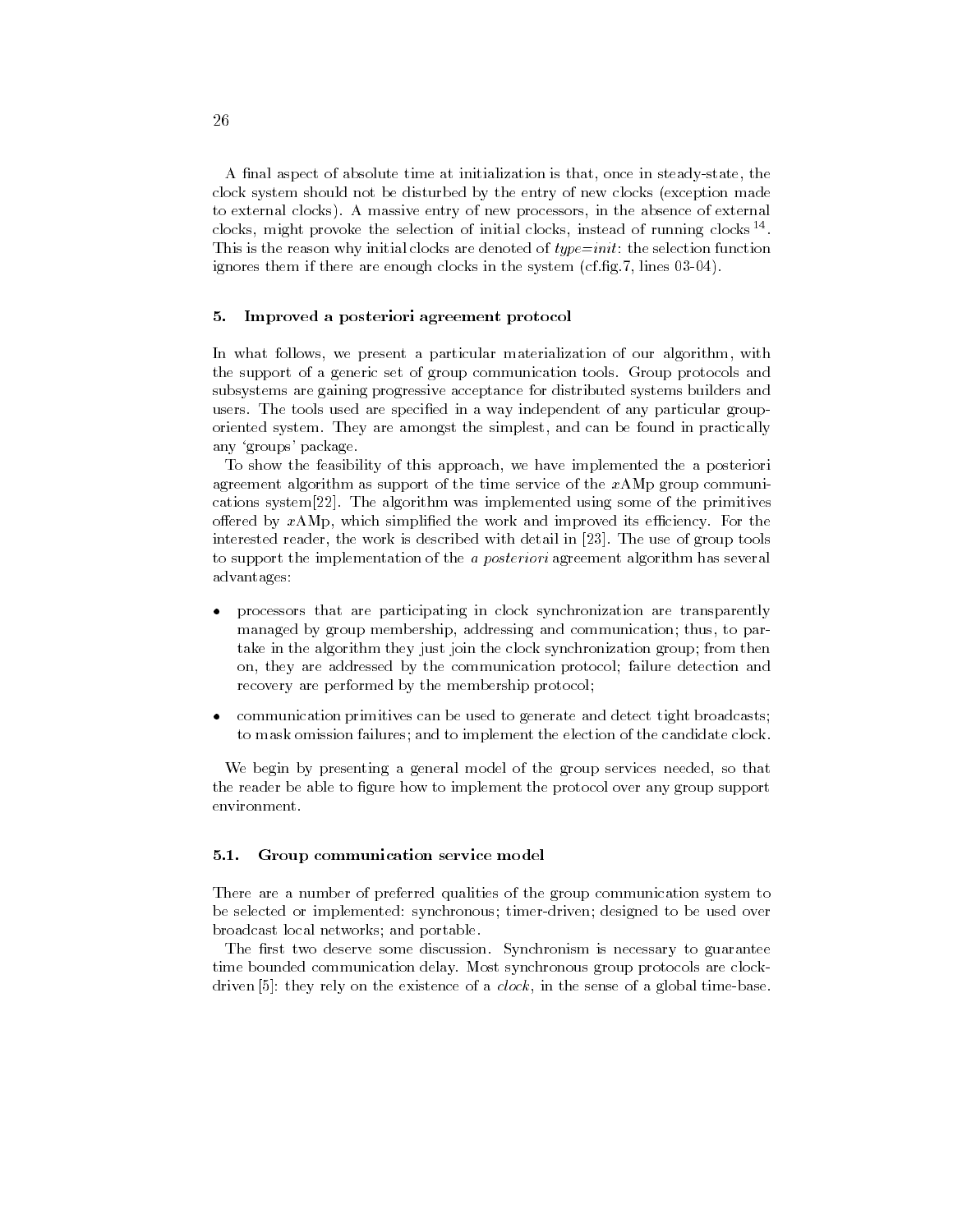To avoid having to deal with the recursivity or mutual dependence of the communication and clock synchronization protocols at initialization time, timer-driven| or  $(global-) clock-less$  protocols are preferred. These are normally acknowledgementbased protocols, that rely on local timers [1], [22]. Their synchronism is achievable by relying upon real-time behavior (BNP4) and restrictive failure assumptions (BNP3) of the underlying network. The interested reader can find a more detailed discussion in [31].

The basic services needed are: membership management and multicast communication. The membership service supports the dynamic creation and modification of groups, providing the primitives that allow processors to join or leave a group. Furthermore, when a group member fails, the event is detected and indicated to the remaining group members. The multicast service allows a message to be delivered transparently to a group of processors, following pre-specified attributes (e.g. order, fault-tolerance).

To implement the a posteriori agreement algorithm, we need an atomic multicast service, and a reliable *transmit-with-response* service. We also need a basic group membership service to maintain the group of processors involved in synchronization. We detail their properties below.

#### Properties

GCP 1 (Group Membership) Service providing: interfaces for processors to join or leave the clock synchronization group,  $G_{\text{clk}}$ ; an address for transparently communicating with al l currently correct Gclk members; a failure detection mechanism which automatically updates the membership of  $G_{\text{clk}}$ , based on the violation of the weak-fail-silent fo -omissions assumption.

In all primitives and protocol steps discussed hereon, messages are assumed to be addressed to  $G_{\text{clk}}$ , unless noted otherwise.

GCP 2 (Group View Change Indication) Service ensuring that: the group membership is registered in a View, the current set of non-faulty elements; all View changes are indicated to all correct member processors in total order with sets of messages delivered by the communication service.

Regardless of the type of communication ordering being used, change indications are signaled in the same order everywhere, relative to the stream of delivered messages. That is, before delivering a new View, it is ensured that all processors received the same messages since the last View. This way, processors have a consistent view of the group. In consequence, if total order is being used (see atomic multicast below), Views will be totally ordered with every other message.

For simplicity, in the protocol description of figure 9, the group is assumed to be already formed. Likewise, failed processors are assumed to be removed from the View as detected. This has implications in communication, as detailed below.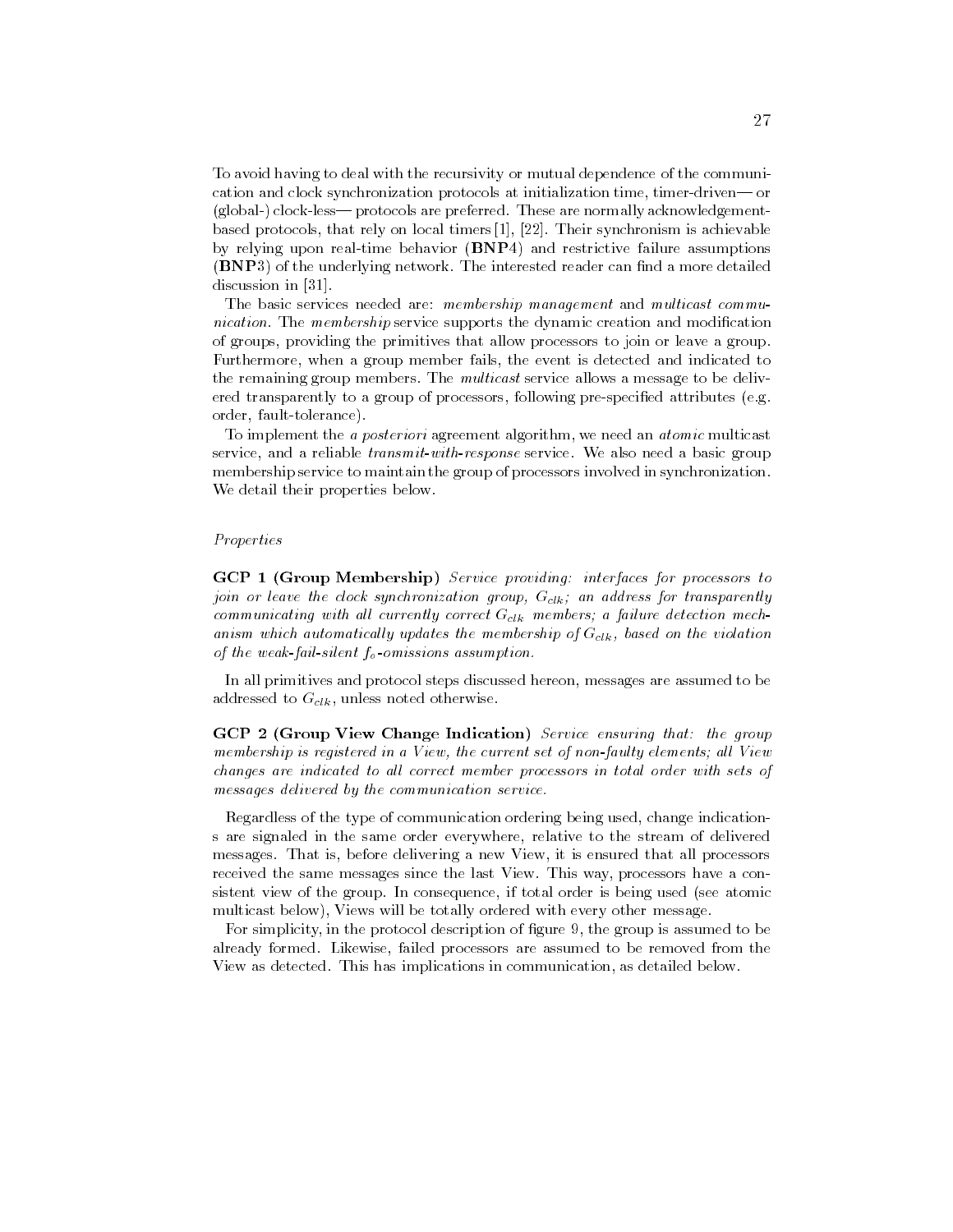GCP 3 (Reliable Transmit-with-Response) Service that ensures that a message is delivered to all surviving group member processors and responses from them are received in a single round: if the sender does not fail; despite the occurrence of fo omission failures; despite the occurrence of recipient failures.

The tr-w-resp service can be seen as an interface to the underlying unreliable multicast (network-level) service, with automatic collection of responses, message retransmission when omissions occur, and membership maintenance. In particular, by retransmitting more than fo times, it is able of masking the network omission degree- alleviating the user from explicit concern with omission failures- and of providing failure detection information to the membership service, since by the weak-fail-silence assumption, a network adapter which does not reply more than  $f_0$ times is failed.

The service has a send interface (denoted  ${\bf tr}-{\bf w}-{\bf resp}$ ), and a reply interface (denoted response). For simplicity, the number of tries is not specied, but assumed  $\mathbf{t}$  be greater than  $\mathbf{t}$ 

The particular aspect of  $tr-w-resp$  as we define it, is that it seeks a successful round of: one transmission and all responses to it. That is, the message should be delivered by a *tight broadcast*. When failures occur, it discards previous responses, and retries until it gets a round with all responses from the surviving processors. In systems where a tr-w-resp is not implemented, it can easily be built on top of the local network datagram service. For the interested reader, we give a sketch of the tr-w-resp protocol in appendix.

GCP 4 (Atomic Multicast) Service that ensures a message is delivered to all or none of the surviving group member processors: in total order; even if the sender fails; despite the occurrence of fo omission failures; despite the occurrence of recipient failures.

The atomic multicast is used to execute the election protocol.

Clock synchronization can be implemented using the group package as follows (see figure 9). To avoid unnecessary repetition, we will focus essentially on the way groups help in the implementation of the algorithm.

#### $5.2.$ 5.2. Generating, detecting and agreeing on a tight broadcast

At each re-synchronization instant, the members of the synchronization group try to start a new candidate clock by sending a  $\langle start \rangle$  message using the  $tr-w-resp$ service (lines 20-21). By definition of  $tr-w\text{-}resp$  namely the way it recovers from failures— the generation of a tight broadcast is assured if the sender does not fail. Furthermore, its detection is straightforward, since after execution of tr-w-resp the  $\mathcal{L}(\mathbf{x})$  responses of all correct processors  $\mathcal{L}(\mathbf{x})$  are excluded. This is the innovative part: with group support, the sender is able to detect its own broadcast with the group communication primitives, and have the failed processors automatically excluded by the group membership. It represents a simplication in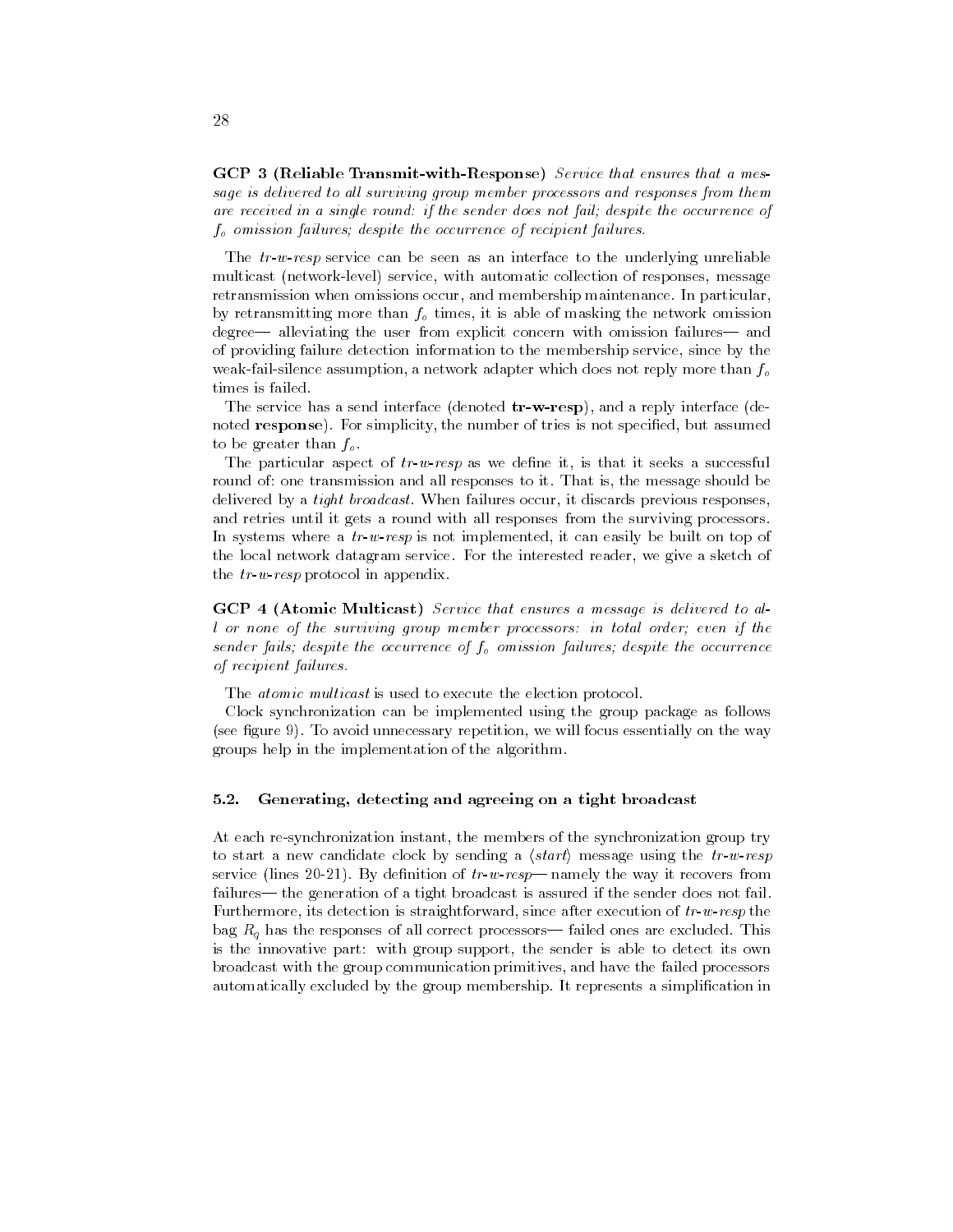|    | /*Let P be the set of correct processors, all in membership of group $G_{clk}$ .                                                                                                          |
|----|-------------------------------------------------------------------------------------------------------------------------------------------------------------------------------------------|
|    | Let $G_{clk}$ be the group used for clock synchronization.                                                                                                                                |
|    | $\mathcal P$ is automatically updated by the group support, in case of join, leave, failure, recovery.                                                                                    |
|    | Let $\mathcal{R}_q$ be a bag of responses collected by q, of the form $\langle$ nature, value $\rangle$ (e.g. see line 44).<br>$r_q \geq 0$ is next local synchronization round at $q^*/$ |
|    |                                                                                                                                                                                           |
| 20 | when $vc_q^{r_q-1}(t) = r_qT$ do                                                                                                                                                          |
| 21 | tr-w-resp ( $\langle \; start, r_q, q \rangle, \mathcal{R}_q$ );                                                                                                                          |
| 22 | <b>if</b> $(\exists resp \in \mathcal{R}_q : resp.nature = candidate) \wedge (vc_q^{r_q} = none)$ then                                                                                    |
| 23 | $vc = \text{select}(R_q.value);$                                                                                                                                                          |
| 24 | $J^{r_q, q} = v_c$ ;                                                                                                                                                                      |
| 25 | atomic ( $\langle$ install, $r_q, q, J^{r_q, q} \rangle$ ) fi                                                                                                                             |
| 26 | od                                                                                                                                                                                        |
|    | receiver part (for each member $p$ )                                                                                                                                                      |
|    |                                                                                                                                                                                           |
| 30 | Start <sup>i</sup> = $\emptyset$ ; $vc_p^i$ = none;                                                                                                                                       |
| 40 | when $\langle$ start, i, q) message received from processor q at real time $t_p^q$ do                                                                                                     |
| 41 | $cc_p^{i,q}(t_p^q) = 0; v c_p = readClock(t_p^q);$                                                                                                                                        |
| 42 | insert q in Start <sup>i</sup> ; $\frac{1}{2}$ insertion is idempotent in case of repetitions $\frac{1}{2}$                                                                               |
| 43 | if # Start' > $f_p$                                                                                                                                                                       |
| 44 | then response ( $\langle$ candidate, $vc_p$ $\rangle$ ) to q                                                                                                                              |
| 45 | else response ( $\langle$ notsure, $vc_p$ $\rangle$ ) to q fi                                                                                                                             |
| 46 | od                                                                                                                                                                                        |
| 50 | when $\langle$ <i>install</i> , <i>i</i> , <i>q</i> , $J^{i,q}$ message received from processor $q \wedge vc_p^i =$ none <b>do</b>                                                        |
| 51 | if $\exists cc_p^{i,q}$ then                                                                                                                                                              |
| 52 | $vc_p^i = cc_p^{i,q} + J^{i,q}$ fi /* only installs when it had launched $cc_p^{i,q}$ */                                                                                                  |
| 53 | $\forall j, k$ , terminate candidate clocks $cc_p^{j,k}$ ;                                                                                                                                |
| 54 | $\forall i. \text{Start}^j = \emptyset$                                                                                                                                                   |
| 55 | $r_p - 1 = \text{int}(v c_p^i / T);$                                                                                                                                                      |
| 56 | if $vc_p. type = init$ then $vc_p. type = int$ fi                                                                                                                                         |
| 57 | od                                                                                                                                                                                        |
| 60 | when $\langle$ <i>install, i, q, J<sup>i,q</sup></i> message received from processor q and $ve_p^i \neq$ none do                                                                          |
| 61 | nop od $\quad$ * reception is just acknowledged via group protocol */                                                                                                                     |

Figure 9. Improved clock synchronization algorithm

the protocol, which also contributes for the reduction in the number of processors needed to do fault-tolerant synchronization.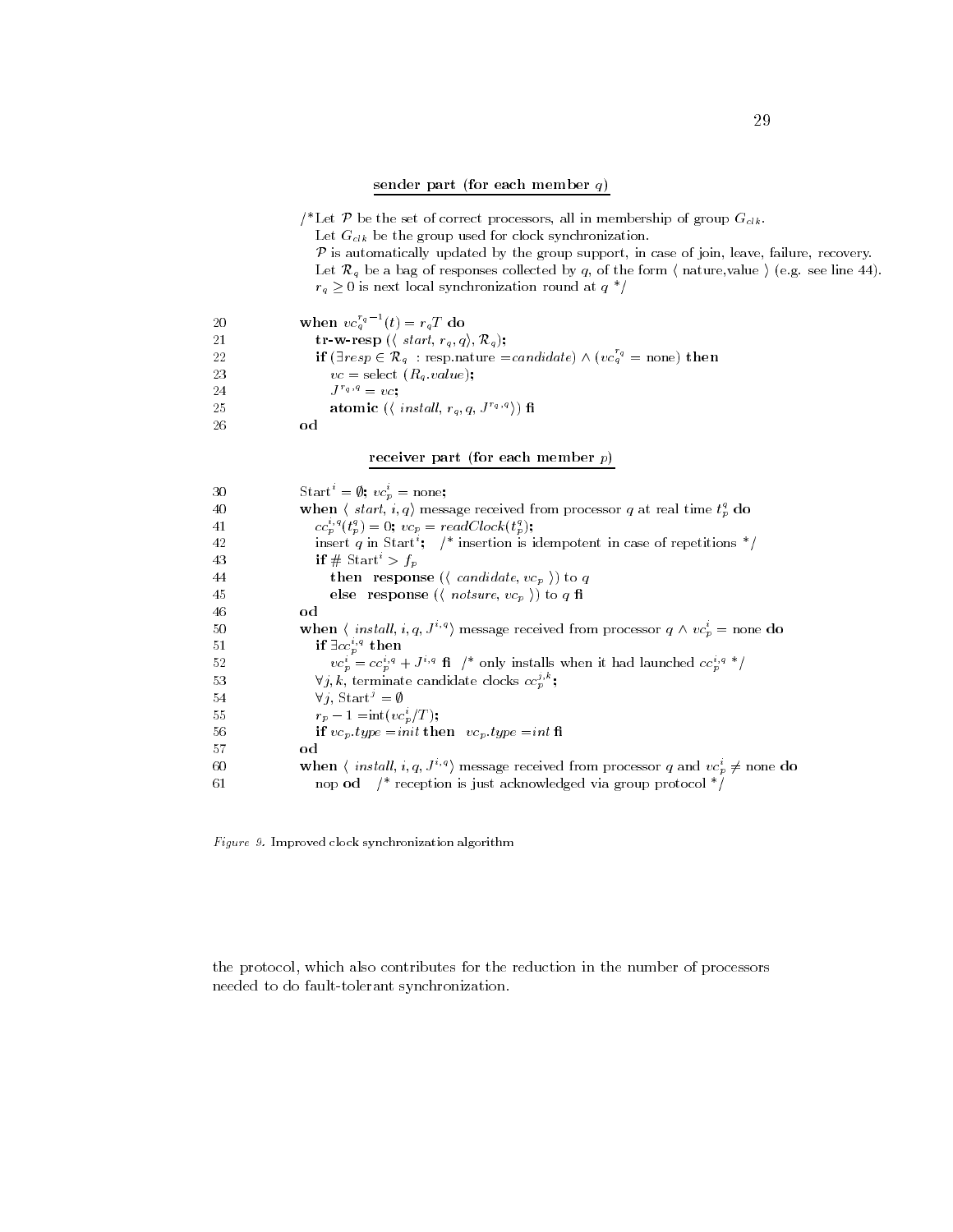#### 5.3. Achieving precision

 $R$  , the metal at least  $f$   $p$  +  $\pm$  (start) messages matrix be issued, to validate a correct synchronization point. Each recipient, when it receives a  $\langle start \rangle$  message, includes the sender in  $Start<sup>i</sup>$  and tests its cardinal (lines 42-43). The  $\langle start \rangle$  messages received from the rst fp processors are considered not safe, thus, a hnotsurei response is returned (1.45). The remaining messages are acknowledged with  $\langle candidate \rangle$ , meaning that start messages from at least fp other processors have been previously received (l.43-44).

In any case, a *candidate* clock is started for each  $\langle start \rangle$  message received (l.41). Note that with the group-oriented implementation, responses are sent only to the sender of the  $\langle start \rangle$  message, since detection of a tight broadcast is performed by the sender of tr-w-resp. Note also that if a  $\langle start \rangle$  message is retransmitted, the associated clock is just started again (l.41), but the start-message count (l.42) is not incremented, since the sender is the same.

The sender waits for the termination of the tr-w-resp procedure. If at least one processor responds with  $\langle candidate \rangle$ , the sender can safely assume that it started a timely candidate clock (line 22). Upon computing an appropriate adjustment, it multicasts an *install* instruction using the *atomic* communication protocol  $(1.25)$ . Usually, several candidate clocks will be started and, in consequence, several *install* messages may be received by every member. Since *install* messages are sent in total order, the first *install* message delivered selects the candidate clock to be used by all, during the next synchronization interval (lines 50,52).

This is a simple way of performing the election of the candidate clock, yielded by the `groups' package. All other candidate clocks are simply discarded, and Starti initialized  $(1.53-54)$ . Note that if a processor crashes before sending an *install*, its candidate clock will be discarded as soon as an *install* arrives from a correct processor.

#### 5.4. Preserving and achieving accuracy

Preserving and achieving accuracy is done much in the same way as for the basic a posteriori protocol depicted in gure 5. Note that this time we chose candidate clocks to be initialized with zero (line 41), in order to exemplify, as we had previously explained, that the value of the candidate clock does not matter until it is installed (it only changes the computation of the adjustment). Once the sender detects its own candidate to be eligible  $(1.22)$ , it picks the clock to adjust from, with the select function (g. 7), from the clock-values part of the bag of responses, (Rq :value), which is nothing else than the clock-readings vector of the basic algorithm. The sender computes the adjustment, and tries to install its candidate clock, using that adjustment (lines  $24-25$ ). After successful delivery of the first atomic multicast, each processor (including the sender) will have installed the associated candidate clock— with the relevant adjustment— as the new virtual clock (line  $52$ ).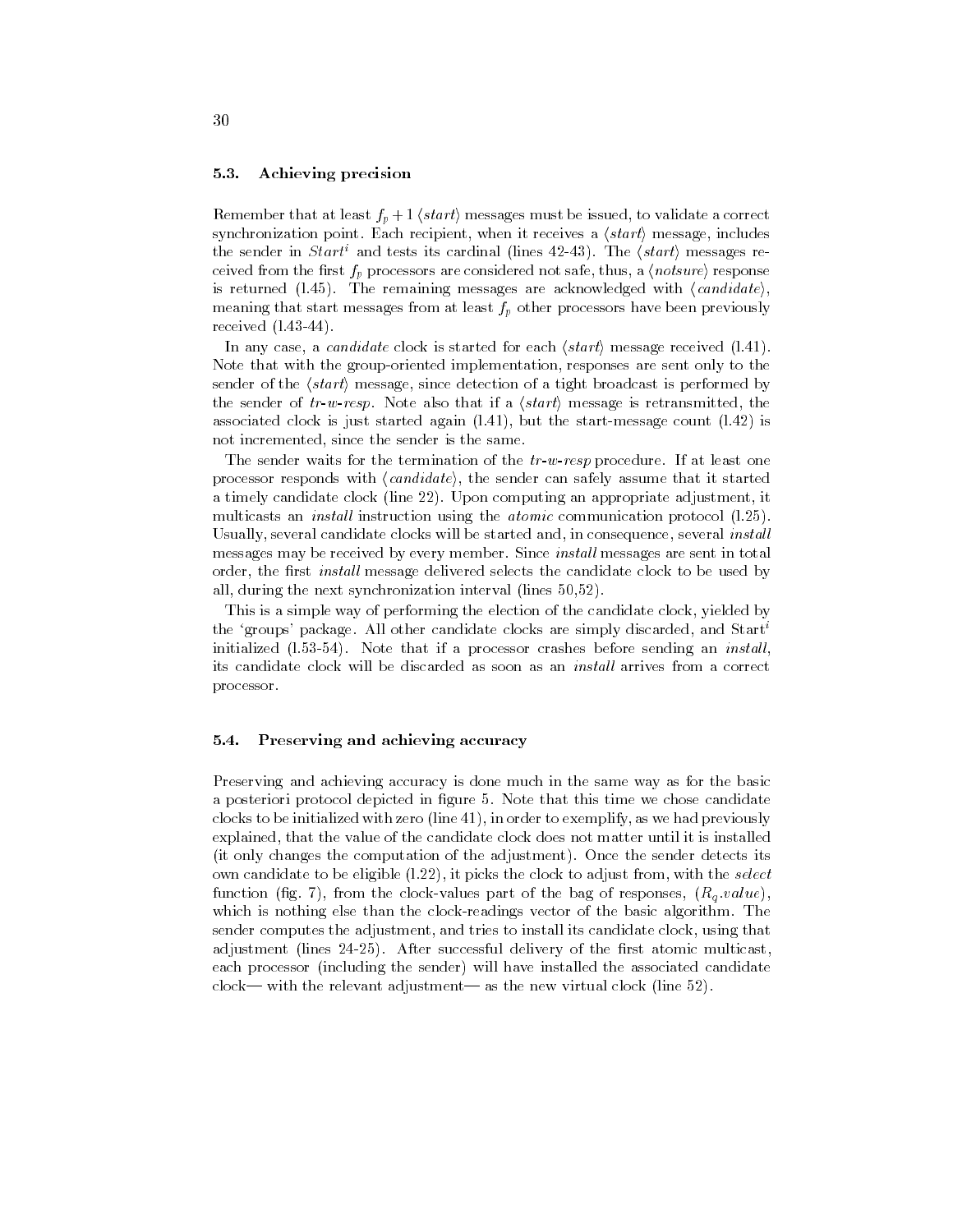It is possible that other  $\langle install \rangle$  messages arrive afterwards (l.60): they are simply ignored, although acknowledged by the lower-level group support. Likewise, if a sender has already installed a clock for the next round (i.e.  $vc_{\alpha}^{eq} \neq \text{none}$ ), it does not try to install its own candidate (line 22), refraining from doing a useless atomic broadcast.

#### 5.5. Initialization and integration

The membership information provided by the `groups' package is extremely useful for initialization and integration. Namely, the property that joins and leaves are totally ordered with respect to atomic messages, allows processors to haveamutually consistent view of the group. This drastically improves on the basic algorithm, in two ways:

- the set of processors  $P$  no longer needs to be known a priori and staticprocessors enter and leave the group as they come up or fail;
- processors initializing or reintegrating can do it in a more disciplined way than in the basic algorithm, saving network resources— they rely on membership information for measuring the fault-tolerance threshold, instead of going blindly into the network as they initialize.

Every time a processor joins clock synchronization a new membership view is provided to all members, including to the new member. From the membership information, the newcomer may infer the state of the group. Let  $N = \#P$  be the number of group members after a join. If  $N \leq 2f_p + 1$ , there is still no quorum to start the synchronization service and all members simply keep awaiting for other  $p$ rocessors to join. If  $\ldots$  =  $jp$  +  $i$  the newcomer has just formed the required quorum, thus all members start the clock service by broadcasting  $\langle start \rangle$  messages for the first synchronization round.

Finally, if  $N \geq 2f_p + 1$ , the clock synchromization service is already running and the newcomer just waits for the next re-synchronization round to catch up with the running members. However, the newcomer may enter in the middle of a round. In that case, the condition laid down in the previous section must hold: the newcomer should only install a clock of which it followed the complete election procedure. Given the election method followed in the protocol of figure 9, the easiest safe way is the following:

- always participate in the algorithm, replying to *start* messages;
- wait to see an *install* for one round, and then only install the next round's clock.

The clock initialization and control code in figure 8 also applies to the improved algorithm code in figure 9.

Some membership services have a property that can be used to speed-up integration of processors: group-dependent state information can be transferred to the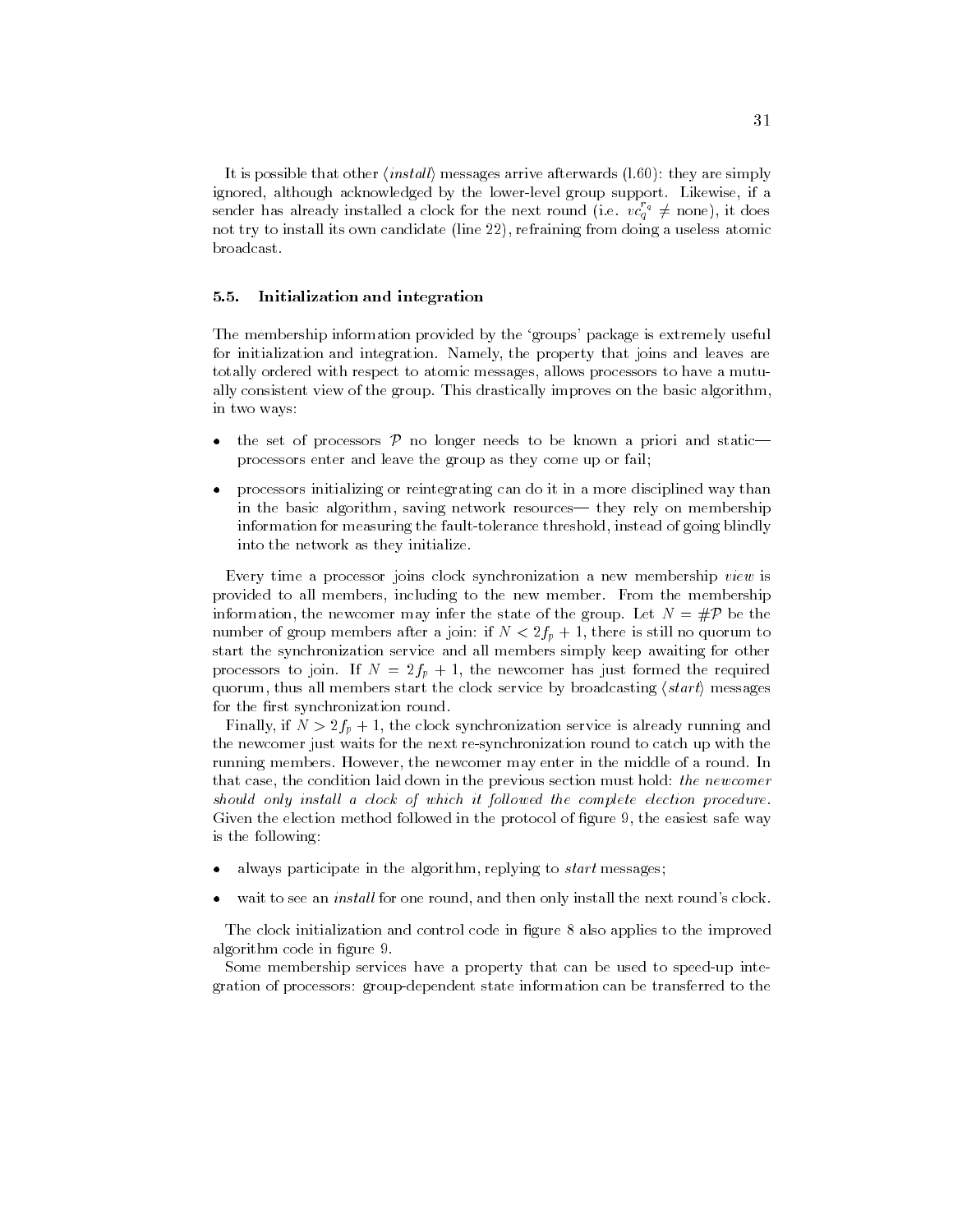joining processor during the join operation [1], [22]. This feature can, if desired, be used to inform the newcomer of the state of synchronization activity, and reduce the worst-case delay in processor integration— which is approximately  $2T$ — with small modications of the protocol.

#### 6. Dynamic fault-tolerance and performance adaptation

In the practical use of the a posteriori agreement protocol in CESIUMSPRAY, two problems arise in the following situations: (i) when the number of processors is or goes below the threshold number needed for fault-tolerant operation of the protocol, to a given set of failure assumptions; (ii) when too many nodes exist in the local network, risking loading it unnecessarily during synchronization.

An important advantage of using group support services is that the membership information provided can be used to verify if the system maintains the required fault-tolerance degree. When desired, the clock synchronization service can be requested to dynamically adapt to membership changes.

What we have discussed so far is a *static mode* of operation. The user specifies at design time a desired fault-tolerance degree, i.e., the number of clock and/or processor faults that need to be tolerated. As stated in section 4, the minimum number of nodes to tolerate  $f_p$  faults is  $\bullet f_p$  + 1. The service ensures that the virtual clocks are only synchronized while the minimum number of nodes are available in the system. Secondly, regardless of their number, all processors participate in synchronization, generating start messages at the appropriate moments.

Alternatively, one could think of a dynamic mode, where continuity of service would be provided for any number of clocks in the system. Upon membership changes, in particular if some nodes are lost, the protocol would dynamically adapt and the synchronization service would report to the user the new (lower) faulttolerance degree at which the service would be running. On the other hand, for any number of processors, the algorithm would only run with the minimum number necessary for fault-tolerant operation: above that threshold, additional processors would not issue start messages.

These cases can be represented by a generic parameterization, with the help of the group support package. When the clock service is started, the desired tolerated faults are specified as an interval  $[f_{min}, f_{max}]$ . The equivalent in the static mode,  $\sim$  fmm = fmax  $>$  0. Upon system infinition in the clock synchronization service  $\sim$  only started when at least 2 $f$ min + 1 nodes are present (in the dynamic mode) if fmin = 0 the service can be started as soon as the rst node joins the algorithm). If during system evolution the number of processors becomes lower than  $f_{min}$ , the service is halted and an exception is generated. The parameter fmax is used to save  $s$ ystem resources. If more than 2 $f_{\rm{HMS}}$  + 1 nodes are present, the extra members of the clock-synchronization group do not need to generate redundant start messages (although they still have to acknowledge incoming start requests). Identifying these extra processors is extremely easy with property GCP1 (group membership), and GCP2 (group change indiction).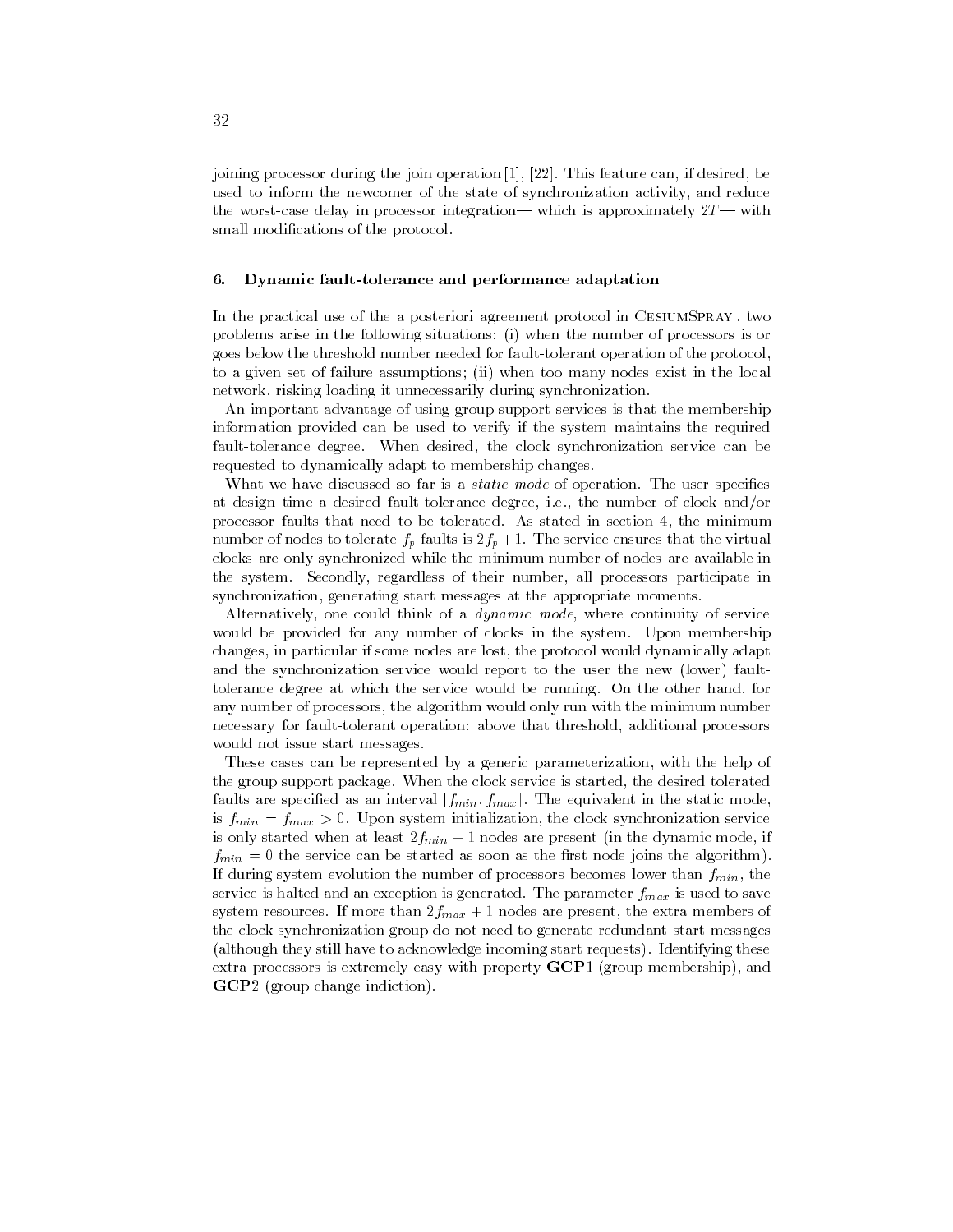When the number of processors in the system,  $N$ , lies within the fault-tolerance  $\cdots$  is the protocol  $\cdots$  i.e.,  $\cdots$   $\cdots$   $\cdots$   $\cdots$   $\cdots$   $\cdots$   $\cdots$  is a  $\cdots$   $\cdots$   $\cdots$   $\cdots$   $\cdots$   $\cdots$  $t_{\rm max}$  is interested to in the range,  $[2m_{th} + 1]$   $-1$ ,  $m_{th} + 1$ ,  $-1$ , the algorithm  $t$  tolerates  $f$   $m_{i1i}$  faults, in the range  $f$   $=$  ( $f$   $m_{i1i}$  +  $i$   $+$   $i$   $+$   $i$   $+$   $i$   $+$   $i$   $+$   $i$   $+$   $i$   $+$   $i$   $+$   $i$   $+$   $i$   $+$   $i$   $+$   $i$   $+$   $i$   $+$   $i$   $+$   $i$   $+$   $i$   $+$  fmin + 1 faults, and so on. Whenever the interval changes, the user is informed of the new fault-tolerance degree.

#### 7. Accuracy preservation in internal synchronization

The weak-fail-silent clock model discussed in section4.4 allows the correct behavior of CesiumSpray with only one GPS-node per local network, in absence of failures. This hypothesis— illustrated in figure  $3-$  is of economical interest, for applications with moderate fault-tolerance requirements. Moreover, CesiumSpray local networks can work with different fault-tolerance levels, with no impact on the functionality of each other.

However, the fault coverage is minimal: upon the GPS-node failure— or its clock— the system loses external time. In consequence, the objective of this section is to show how the system behaves in that abnormal situation. As a matter of fact, it can also occur in the operation of the fully-fledged CESIUMSPRAY, if for some reason it loses all the GPS-nodes of a local network (e.g. reception problems).

The protocol is designed to be resilient to that situation. In each round, the select procedure tries to find external clocks  $(1.01-02)$ . If no external clock exists, internal synchronization is performed in that round (l.03-05), along the lines discussed in section 4.3. This approach is not as fragile as it may seem. Given a desired accuracy of the time service, the system can withstand a specied duration of external clock unavailability. This bound is derived in section A.2.5 of the appendix, and the effectiveness of accuracy preservation of internal synchronization is discussed in section 8. The system will also gracefully re-integrate the GPS-node upon recovery, and re-inject external time, as seen in section 4.5. However, there is no guarantee that the normal bound on accuracy is secured, which may imply larger than expected adjustments when external time is recovered, with impact on the other bounds (precision and rate).

In consequence, this study should be understood as a discussion of resilience to assumption uncoverage, since the normal operation of CesiumSpray , and all the derivations made in appendix, assume that the correct clocks always remain within the specied precision and accuracy bounds. Extending the work to other situations is a matter of further study.

#### 8. Evaluation

The merits and demerits of CESIUMSPRAY are analized in this section, under several viewpoints:  $cost$  in processors; quality of the synchronization parametersprecision, rate and accuracy; and resilience to uncoverage of assumptions.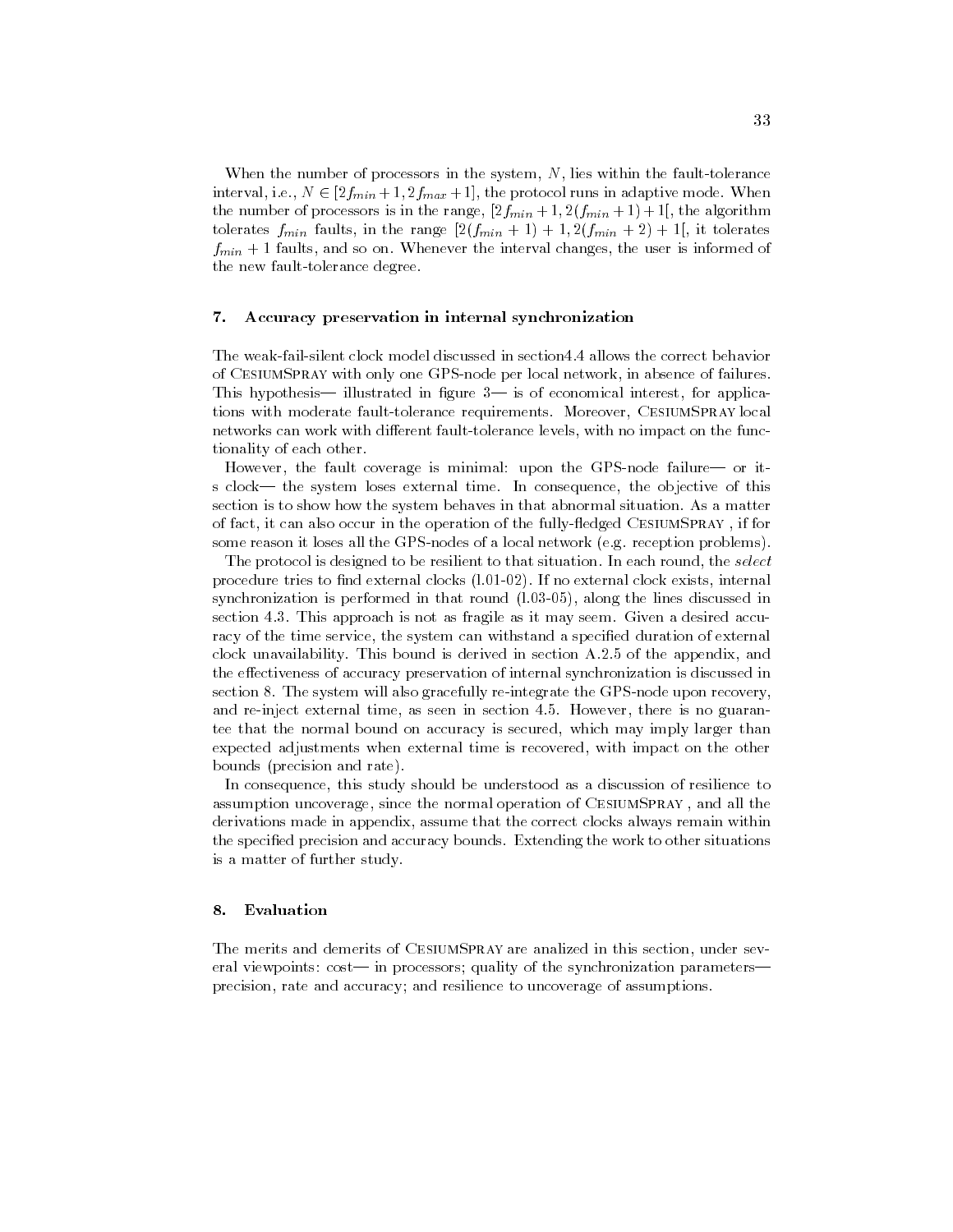| Scenario                                                           | <b>Basic Algorithm</b>           | Improved Algor. |
|--------------------------------------------------------------------|----------------------------------|-----------------|
| CORRECT SYNCH. POINT AND CLOCK READING                             | $2f_p + 1$                       | $2f_p + 1$      |
| ACHIEVE/DETECT SUFF. EVIDENCE<br>UNCONTROLLED-OMISSION PROCESSORS) | $(f_o+1)(f_p+1)+f_p$             | $2f_p + 1$      |
| ACHIEVE/DETECT SUFF. EVIDENCE<br>(FAIL-SILENT PROCESSORS)          | $f_o + f_p + 1 + \max(f_o, f_p)$ | $2f_p + 1$      |

Figure 10. Bounds on number of processors— basic and improved algorithm

#### 8.1. Cost

The cost of our algorithm can be assessed in terms of bandwidth and number of processors. The bandwidth used depends on the period of re-synchronization and in the number of processors. The broadcast nature of the network, the use of group (multicast) communication, and the possible use of the adaptive mode, reducing the number of processors involved in starting each round, render the cost in bandwidth  $\log$ 

More important is the number of processors required. We recall that the minimum number of processors needed to run every round successfully in the basic algorithm  $\sim$  (fo +  $\sim$ )(f) +  $\sim$ ) + fp. The bounds can be reduced for stronger failure assumptions. These bounds are listed in figure 10. A proof is given in appendix. It is easy to see that the generic bounds are dominant over the 2fp + 1 bound| needed for fault-tolerant operation of the select function on the clock-readings vector. That is,  $\mathbf{r}$  the former hold, the latter always holds, for any value of  $f_{0}$  . The same  $f_{0}$  .

With the improved algorithm, new bounds occur. They are also listed in figure 10: the 2fp + 1 bound still holds to guarantee a correct synchronization point and clock reading; given that the group protocols recover from omissions, 2fp + 1 is also the bound for achieving and detecting sufficient evidence.

#### 8.2. Quality

The consolidated figures of merit for the algorithm are given in the table of figure 11. They are more detailed in the appendix, namely in what concerns the denition of variables. Rate drift, ap , is given by v in lemma 10. Local precision of the system, l , is given by v in lemma 6. Values for accuracy preservation in internal synchronization are given in the table of figure 12, for several scenarios,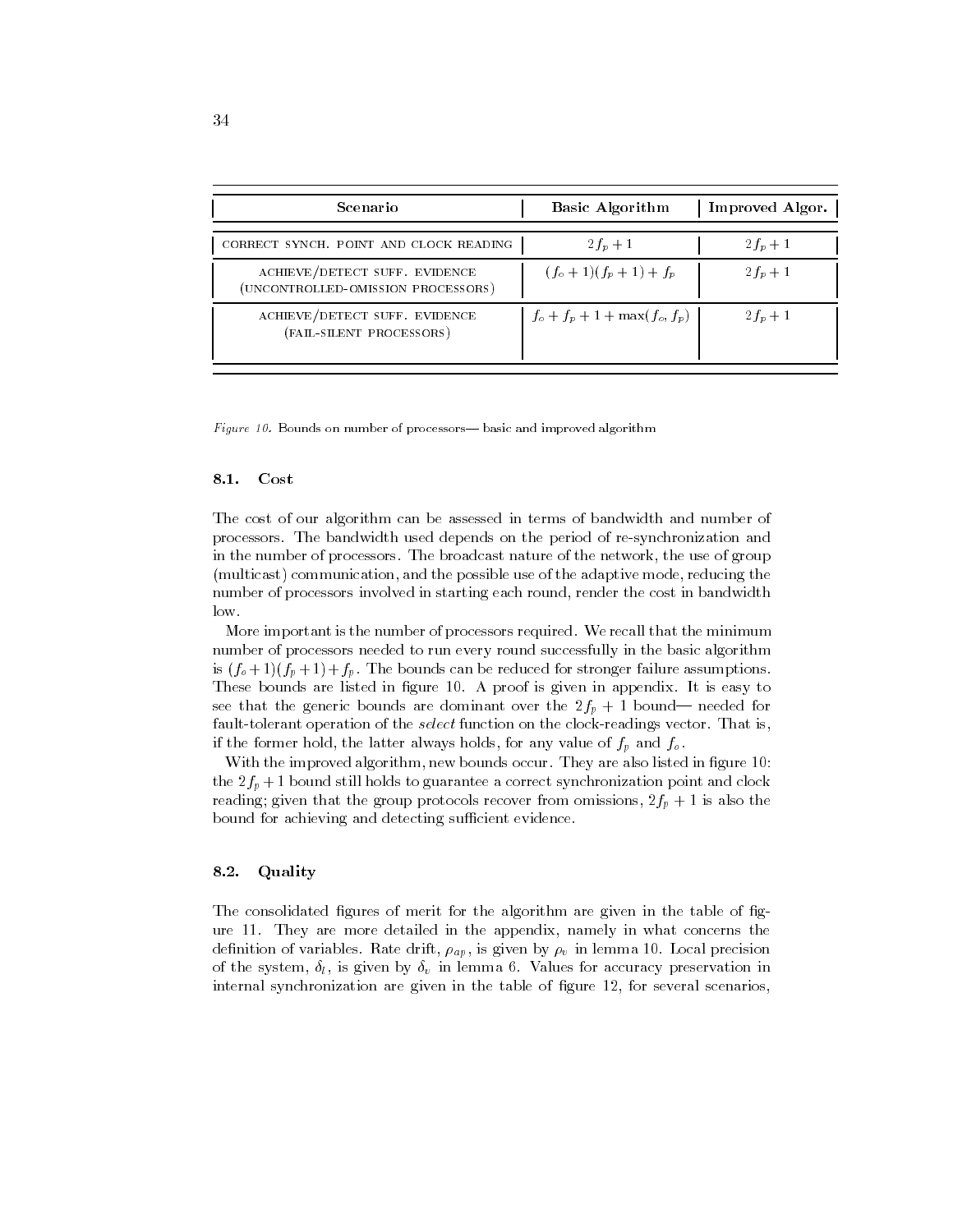| Prot.           | Parameter                                    | Expression                                                                                                                                                                                                                                                                                                                                       | Value $\mu s$       |
|-----------------|----------------------------------------------|--------------------------------------------------------------------------------------------------------------------------------------------------------------------------------------------------------------------------------------------------------------------------------------------------------------------------------------------------|---------------------|
| AP<br>AP<br>AP  | Convergence<br>Rate drift<br>Local Precision | $\delta_{ap} \geq (1+\rho_p)\Delta\Gamma_{tight} + 2\rho_p\Gamma_{agree}^{max} + g$<br>$\rho_{ap} \geq \rho_p + \frac{\Delta_{vc}}{\Delta_{s \text{ pread}}}$<br>$\delta_l \geq \delta_{ap} + [(1+\rho_p)\Delta\Gamma_{tight}] +$<br>$+2\rho_p[(1-\rho_p)^{-1}(T+J^{max})+\Gamma_{start}^{max}+\Gamma_{aareem}^{max}]$<br>with period $T = 150s$ | 101<br>4.4/s<br>500 |
| CS<br><b>CS</b> | Global Precision<br>Global Accuracy          | $\delta_{CS}$ > 2. $\alpha_{CS}$<br>$\alpha_{CS} \geq \alpha_q + \delta_l$                                                                                                                                                                                                                                                                       | 1000<br>500         |

Figure 11. Typical figures of merit of the CESIUMSPRAY protocol: AP- a posteriori internal synchronization; CS- CesiumSpray global external synchronization

whose expression is derived from lemma  $13$ . We are considering, for system figures, continuously adjusted clocks. We recall that go = 100nc. The granulary of the clocks is  $g = 1 \mu s$ .

We now analyze the expressions, and discuss how the results can be improved. We also give experimental figures: the values in the rightmost column are derived from performance measurements and from estimates, made to provide some insight on the possibilities of CesiumSpray in real systems.

From the table, it is obvious that the quality of the a posteriori agreement protocol is practically dictated by  $\Delta\Gamma_{tight}$ , whose components (cf.§3.2) are:

$$
\Delta\Gamma_{tight}=\Delta\Gamma_{prp}+\Delta\Gamma_{rec}
$$

The receive error, in a real-time kernel, may be practically canceled with local network co-processors and interrupt treatment, provided that there is an upper bound for message reception interrupt service latency and that the bound is small <sup>15</sup> . In the limit, it may be intuitively said that precision is optimal, in the sense that it cannot be better than the difference between physical reception times of a message at any two nodes (propagation error).

Compared to the receive error, the propagation error is normally negligible. However, in architectures where programming inside the real-time kernel allows bringing the receive error down to the order of magnitude of the propagation error, the latter can be further reduced by using network mapping techniques [24], which allow to compute individual inter-node propagation times and use them to correct the message delay expression.

Accuracy preservation, which means the capability of maintaining accuracy to real time, by following a correct hardware clock in internal synchronization— i.e.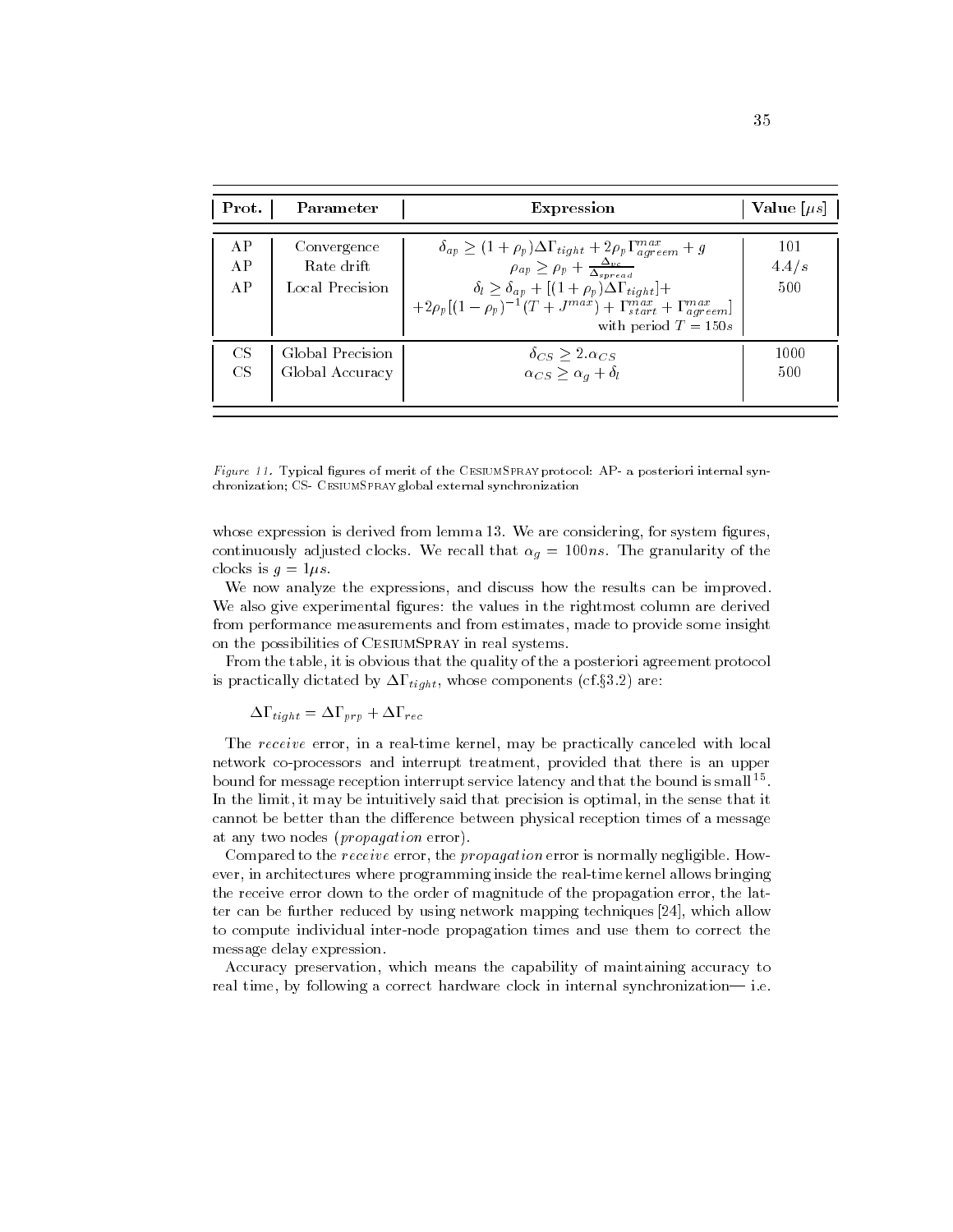verifying an envelope rate  $(cf.\S2)$  cannot be optimal in the terminology of Srikanth & Toueg[28], but is very close to it. The worst possible correct clock will form a bound of the rate drift envelope. The algorithm will, in worst-case, synchronize by that clock and deviate to the outside of the envelope at most by the measure of tight which, as just discussed, can be made very small. Due to the good accuracy preservation of the a posteriori algorithm, CesiumSpray is capable of operating during periods of shortage of external time. This happens when the last GPS-node of a local network— or just the GPS reception— fails for some reason.

We base the values of figure 11 on measured performance, in a real scenario, of the implementation of the a posteriori agreement internal clock synchronization algorithm provided by the group support protocol suite  $x \text{AMp}$  [23]. The results were collected on a real-time distributed system formed of communication boards developed for the DELTA-4 project [20]. The protocol ran on a real-time executive (the SPART <sup>16</sup> kernel), over Motorola 68020 CPUs and accessing a token-bus network. We concentrated on measuring  $\Delta \Gamma_{tight}$ , which is the limiting factor of the precision achieved by our protocol. We have obtained values of  $\blacksquare$   $\blacksquare$   $\blacksquare$   $\blacksquare$   $\blacksquare$   $\blacksquare$   $\blacksquare$   $\blacksquare$   $\blacksquare$   $\blacksquare$   $\blacksquare$   $\blacksquare$   $\blacksquare$   $\blacksquare$   $\blacksquare$   $\blacksquare$   $\blacksquare$   $\blacksquare$   $\blacksquare$   $\blacksquare$   $\blacksquare$   $\blacksquare$   $\blacksquare$   $\blacksquare$  time to run the agreement was agreem = [2 ::: <sup>100</sup>ms]. We consider a conservative value of  $\Gamma_{star}^{start} = 20ms$ , and we estimated  $J^{near} = 400 \mu s$ .

We have loaded our network with background traffic. Unlike  $\Gamma^{max}$ , the value of  $\mathbf u$ ence from the network load. This is an important advantage in intervals in indicate  $\mathbf \Omega$ of our algorithm in comparison with algorithms that depend on  $\Delta\Gamma$ . The precision is also affected by the drift of the clock during the time required to reach agreement. With the drift rate considered for the physical clocks,  $\rho_p = 10^{-5}$ , even a conservative value of 100ms for the agreement time adds just  $1\mu s$  to the algorithm precision.

In consequence, from the table of figure 11 we can deduce excellent figures of merit for CesiumSpray . We targeted a local precision of l = 500s, which yielded a synchronization period of  $T = 150s$ . For a synchronization period of  $T = 30min$ , we would have  $\epsilon$  and  $\epsilon$  = 4ms. Better can be done, with faster kernels  $\epsilon$  or  $\epsilon$  which spend less time within system calls— and the respective uninterruptible critical sections. The SPART platform's average primitive execution time was of the order of  $100\mu s$ . Current platforms can easily be faster by one order of magnitude, with the expected impact in the *receive* error, and thence in  $\Delta\Gamma_{tight}$ .

As for accuracy preservation, figure 12 shows the allowed period of external time outage,  $T_{out}$ , before a specified accuracy is lost, for several scenarios. We considered two starting situations: (a) the worst case, when the clock has already deviated from real time as much as  $\alpha_{CS}$  , and will continue to be fast  $^\circ$  ; (b) the average case, when the clock is synchronized with real time. For each situation, we evaluated the outage duration for two target accuracies: the standard, CS ; and a degraded-mode one, ten times the standard. The standard accuracy cannot be guaranteed for situation  $\{a\}$ . The derivation of the expression of  $\pm \eta \eta$ , as in appendix. For situation  $\{a\}$ , we substituted 0 for  $\omega_{\text{U},0}$  in the expression. The results in the table contribution good behavior of CesiumSpray in the presence of temporary external time failure.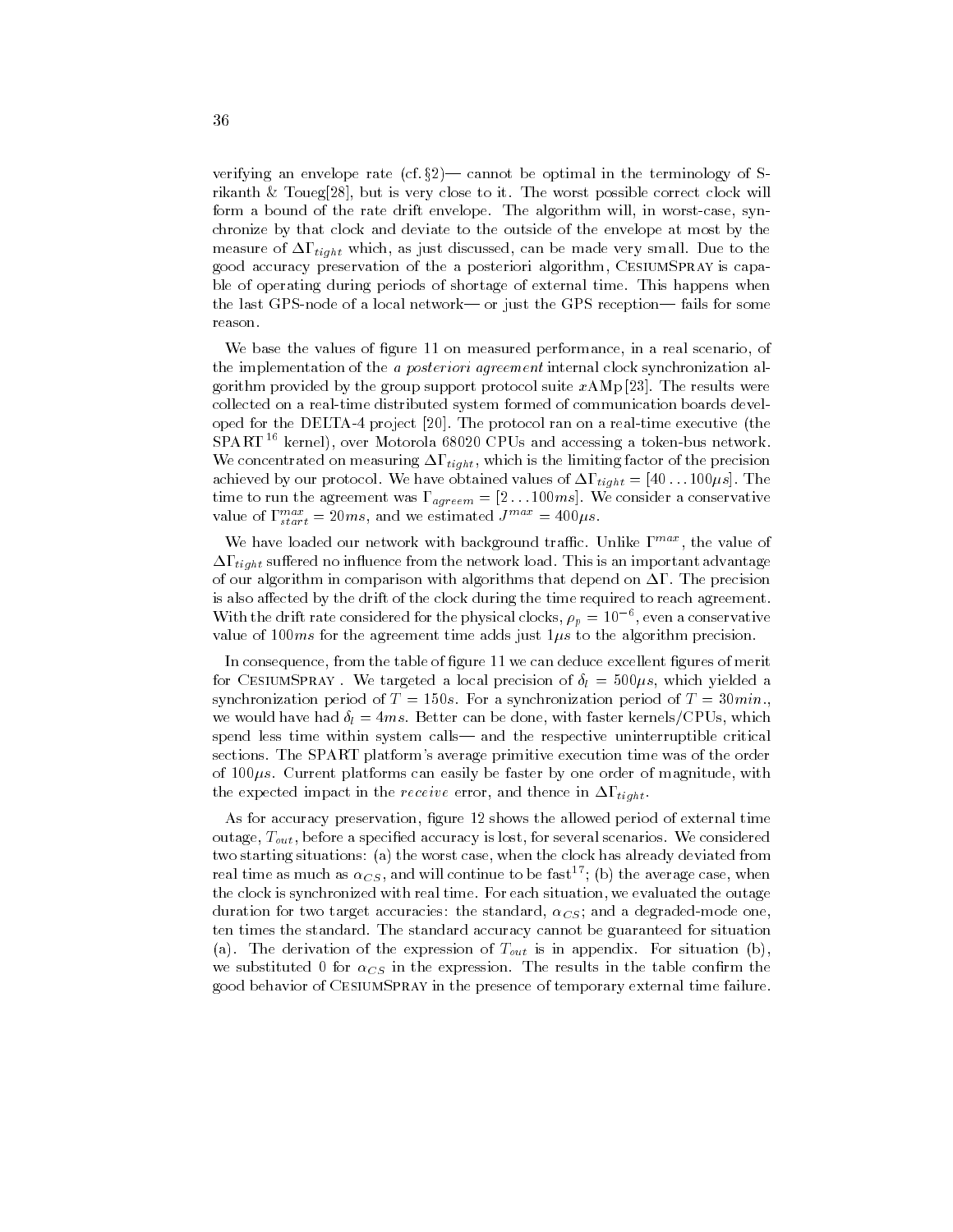| Initial<br>Accuracy<br>$[vc_{k}(t_{0})]$ | Target<br>Accuracy<br>$ \mu s $   | Allowed<br>Outage<br>Duration $[s]$ |
|------------------------------------------|-----------------------------------|-------------------------------------|
| $t_0 + \alpha_{CS}$                      | $\alpha_{CS}$<br>$10 \alpha_{CS}$ | 1034                                |
| $t_{\rm 0}$                              | $\alpha_{CS}$<br>$10 \alpha_{CS}$ | 115<br>1150                         |

Figure 12. Accuracy preservation of CesiumSpray in internal synchronization

This is especially useful for the weak-fail-silent external clock model, with only one GPS-node per local network  $(cf. § 4.4)$ .

#### 8.3. Resilience to assumption uncoverage

Assumptions about the operational environment of a system allow designers to build a protocol and reason about its correctness, fault-tolerance degree, and so forth. In consequence, practically all reasoning is directed to demonstrate that: (i) the assumptions are realistic; (ii) the protocol operates correctly to those assumptions. However, it is reassuring to analyze what happens should things go very wrong, if one is intending to build a real system.

That analysis has been informally made for the a posteriori agreement protocol. We have not gone through all possible violations, but chose instead the few cases that are more likely to occur. The analysis focused on the situations where a single class of faults occurs, and the assumptions about that class are violated. It showed the protocol to be reasonably resilient to those cases:

- 1. maximum communication delays,  $\Gamma_{star}^{star}$  or  $\Gamma_{aareem}^{max}$ , exceeded;
- $2.1$  times exceeding exceeding exceeding to  $\sim$
- 3. maximum number of failed processors,  $f_p$ , exceeded;
- 4. maximum number of network omission failures, fo , exceeded.

In situation 1, the algorithm executes correctly, but precision and rate may be violated. The deviation is itself very small, maximum in the order of  $[\delta(1\,xx\,x\,y)\times\rho_p]$  . Fault-tolerant execution of the *select* function— that is, the guarantee that a correct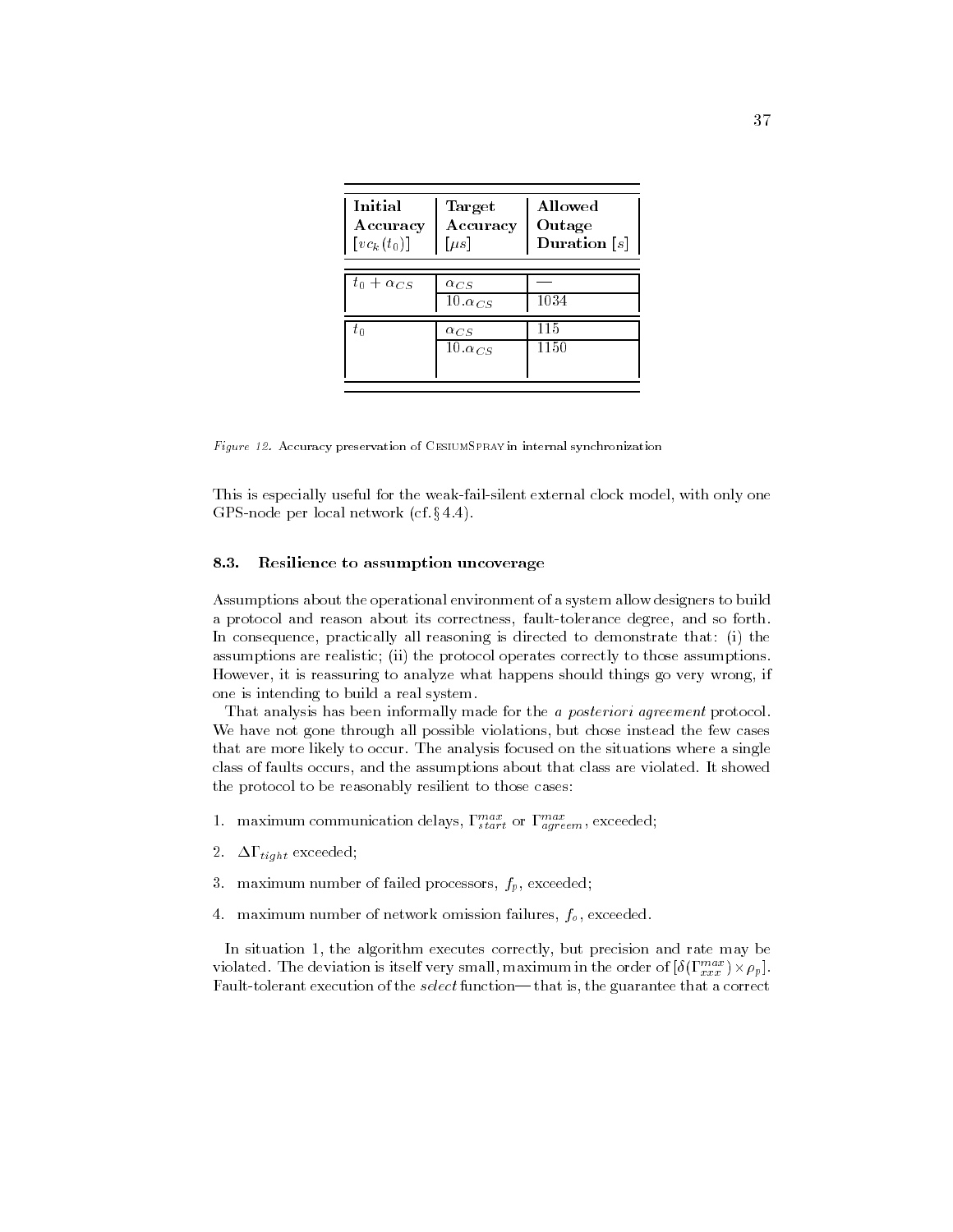clock is selected— may be compromised: in result of the violation of  $\Gamma_{start}^{start}$ , an election may be started (and won) before all readings come, so that the clockreadings vector does not have enough processors (2fp + 1). The protocol is resilient to this violation, as long as the number of unaffected processors is greater than  $2f_p$ .

In situation 2, precision may be violated in the direct proportion of  $[\delta(\Delta\Gamma_{tight})].$ The necessary and sufficient condition is that it occurs in the broadcast winning the election. The effect of this violation is important, so care should be taken in measuring/assessing  $\Delta\Gamma_{tight}$ .

In situation 3, given the single fault class assumption, the protocol only blocks if the number of processors failed in excess leaves the system with less than fp + 1 processors. The fault-tolerant execution of the select function is also secured, while  $\frac{1}{2}$  in the surviving processors is above 2fp + 1. For  $\frac{1}{2}$  ,  $\frac{1}{2}$  ,  $\frac{1}{2}$  ,  $\frac{1}{2}$  and is trivial for the basic algorithm. If the improved algorithm is working with only  $2f$  + 1 processors, select may not be resilient to this violation. Its effect is also important, one safeguard is to have more processors than the minimum bounds.

In situation 4, such a violation can lead to unjustful failure detection, if the violations affect a processor in manner that it looks like having done more than  $f_{\circ}$ omissions. The consequences are similar as underlined for situation 3, although this is a difficult pattern to occur— only probable if the network is in bad conditions.

#### 8.4. Related Algorithms

The a posteriori agreement is effective even under non-negligible loads, provided that the conditions for BNP 4 still hold. However, it only presents signicant advantages when  $\rho$  are small. The unit of underlying operation of underlying on the underlying operation of underlying operation of underlying operation of underlying operation of underlying operation on the underlying ating system and hardware machinery: some systems may not allow a small and predictable preemption time for reception interrupts. The use of LAN bridges may originate high prp values. In the context of internal synchronization only, <sup>a</sup> posteriori agreement can be used to improve synchronization of nodes in the same segment while global synchronization could be ensured, for instance, by a hierarchical algorithm, such as studied in [27]. However, combination with external synchronization in CESIUMSPRAY obviously yields improved quality.

Our algorithm requires the execution of an election protocol. However, the time required to reach election has only a second order effect on the achieved precision. We consider the cost in traffic negligible, in face of the usually available local network bandwidths and given the benefit in precision and determinism, with regard to other approaches [4], [7]. Furthermore, our algorithm does not require any particular agreement protocol (as long as it exhibits bounded termination). Since most fault-tolerant distributed systems are local-network-based and implement some form of agreement protocol, that can be used to perform the election, our algorithm can be easily integrated in such architectures.

The hardware-assisted algorithm of Kopetz removes practically all components of the message delay variance, except the propagation error[11]. Our algorithm,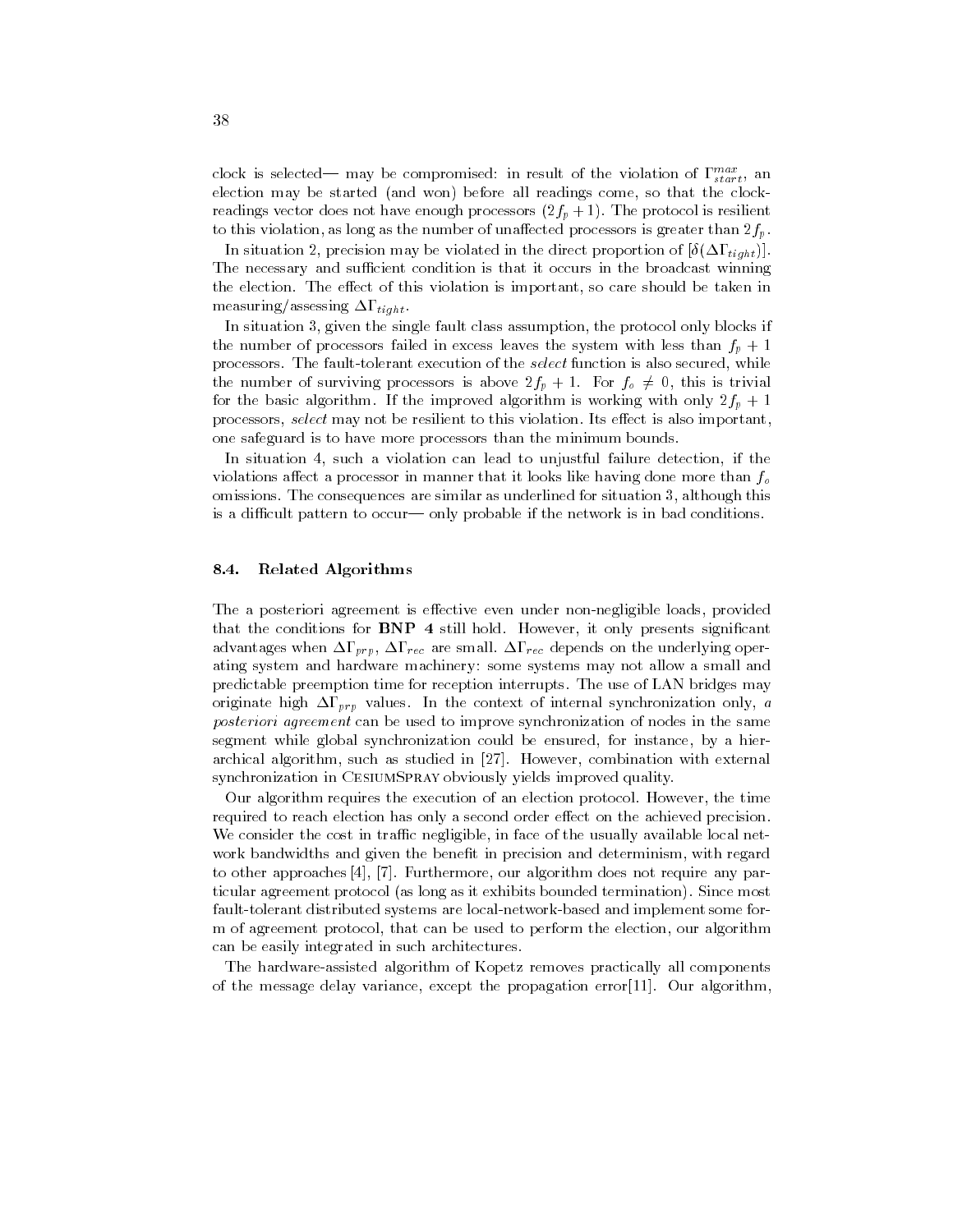without hardware support other than interrupts, only leaves an attenuated receive error besides the propagation error.

The work in [25] is similar to ours, emphasizing the same pseudo-hierarchical structure, and is also based on GPS time for external synchronization. However, it is more related to smaller-scale factory-level real-time networks. Unlike our approach, they exploit hierarchical synchronization, with arbitrary network topologies. They perform a form of internal clock synchronization called clock validation, whereby there may be sets of clocks with high and low accuracy in the network. Unlike ours, when external time is lost, the system is re-initialized.

#### $\overline{9}$ . Conclusions

A precise and accurate global time service for large-scale distributed systems was presented in this paper. The system is a mix of external and internal synchronization, laid down in a pseudo-hierarchical way. It uses the highly precise and accurate GPS time reference to inject external time in each local network. It then progresses further down, inside the local networks, with an algorithm with excellent precision enhancement and accuracy preservation qualities.

This architecture has several advantages. Using GPS, it is superior in price and reachability to radio-receiver-based schemes. Using a symmetrical protocol, it has better fault-tolerance characteristics, and a better determinism-quality product than master-based protocols. Using the a posteriori agreement approach in internal synchronization, it captures the best of non-averaging and averaging families of protocols, by allying the time marker principle of the former to the clock-reading and agreement principle of the latter. In absence of external time, the a posteriori agreement protocol performs better in accuracy preservation and precision enhancement than known external-time-based protocols.

A posteriori agreement behaves best in networks with physical multicast capability, such as LANs and prevailing ATM technologies. Given that the architecture of large-scale computer networks seems to be very well represented byaWAN-of-LANs model, CesiumSpray achieves a proper balance between price, quality, and fault-tolerance, by requiring at least one GPS receiver per local network. Allied to this, the fact that the first level of the synchronization hierarchy short-circuits the computer communication infrastructure where it most compromises scalability the  $WAN$  — is responsible for the good precision and accuracy in large-scale exhibited by CESIUMSPRAY. Notice that these parameters are not influenced by the size of the WAN (neither geographical nor in number of nodes), and only very remotely by the size of LANs| by the almost negligible increase of tight due to the increase in the propagation error with distance, and the agreement time with increased load— which gives CESIUMSPRAY virtually unlimited scalability.

As future work, we plan to extend this system to work with arbitrary duration of external time outages, using adaptive bi-modal accuracy, whereby the system switches automatically from normal accuracy to a degraded accuracy when external time is lost, and back, with a mechanism ensuring smooth recovery.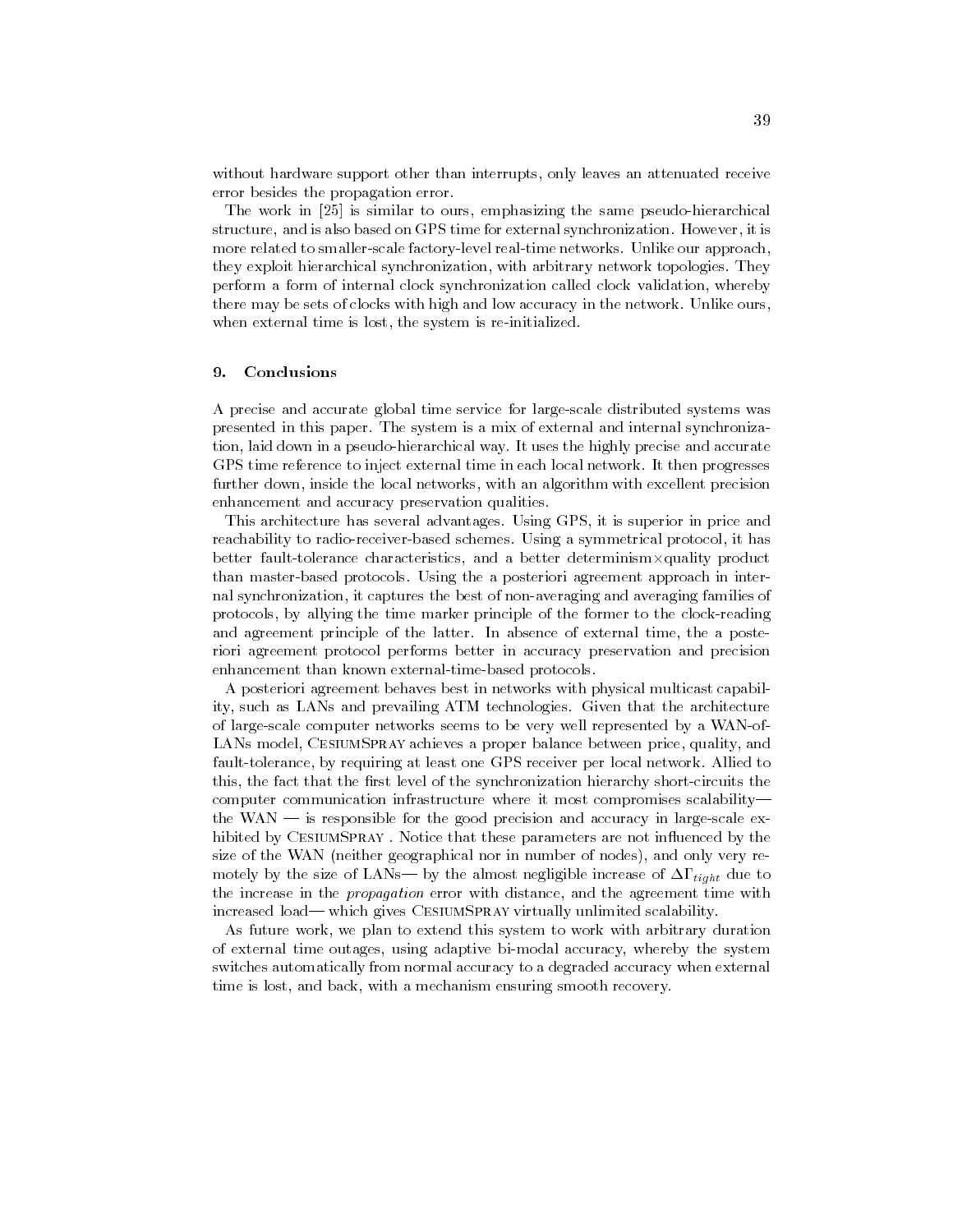#### Appendix

#### A.1. Transmit-with-response protocol

We present a sketch of a tr-w-resp protocol able of tolerating  $f_o = nrTries - 1$  omission failures, and seeking for delivery in a tight broadcast. The protocol is given in [31]. It returns a bag  $Resp$  of expected  $nrResponses$  responses, either when it is full or when it performed  $nrTries$  tries. In the latter case, given the bounded omissions and weakfail-silent assumptions, it will have all the responses from non-failed members. Inserted in the clock synchronization protocol,  $n \text{ } Tries$  will be given by the  $f_0$  assumption, and  $m$  responses will be given by the G $c_k$  View. Notice that into  $s$  compares the bag at each  $\ell$ try, which ensures that the bag only contains responses of the same try, satisfying the tight broadcast condition when all are received.

transmit-with-response ( $\langle$  data, nrResponses, nrTries, Resp  $\rangle$ )

```
50 tries := 0; Resp := empty;51 do tries \langle nrTries \land Resp \neq full \rightarrow52 Resp := \text{empty};
53 Tx(data, id_{tries});54 waitRepliesPutInBag(TwaitReply, Resp);
       tries := tries +155
56 od
57 return Resp;
```
#### A.2. Protocol Parameters

In this appendix we show the results relevant to parametrize the protocol. The proofs are inspired in those in [28]. For brevity, we only present the crucial proofs. Since clocks have a granularity  $g$ , all clock-value-related figures are multiples of  $g$ .

#### A.2.1. Assumptions

**Assumption 1** There is a known upper bound,  $\Gamma_{start}$ , on the time required for a (start) message to be prepared by a correct processor and sent to all correct processors and processed by the recipients of the message.

**Assumption 2** There is a known upper bound,  $\Gamma_{aareem}$ , on the time required to elect a  $c$  candidate clock, after the start of the first candidate clock. For the sake of convenience, the time required to detect the tight broadcast is also included in  $\Gamma_{aareem}^{m}$ .

Assumption 3 The difference, in real time, between the starting time of the same candidate clock,  $ce^{i,n}$ , in two different processors, is bounded by  $\Delta\Gamma_{tight}$ .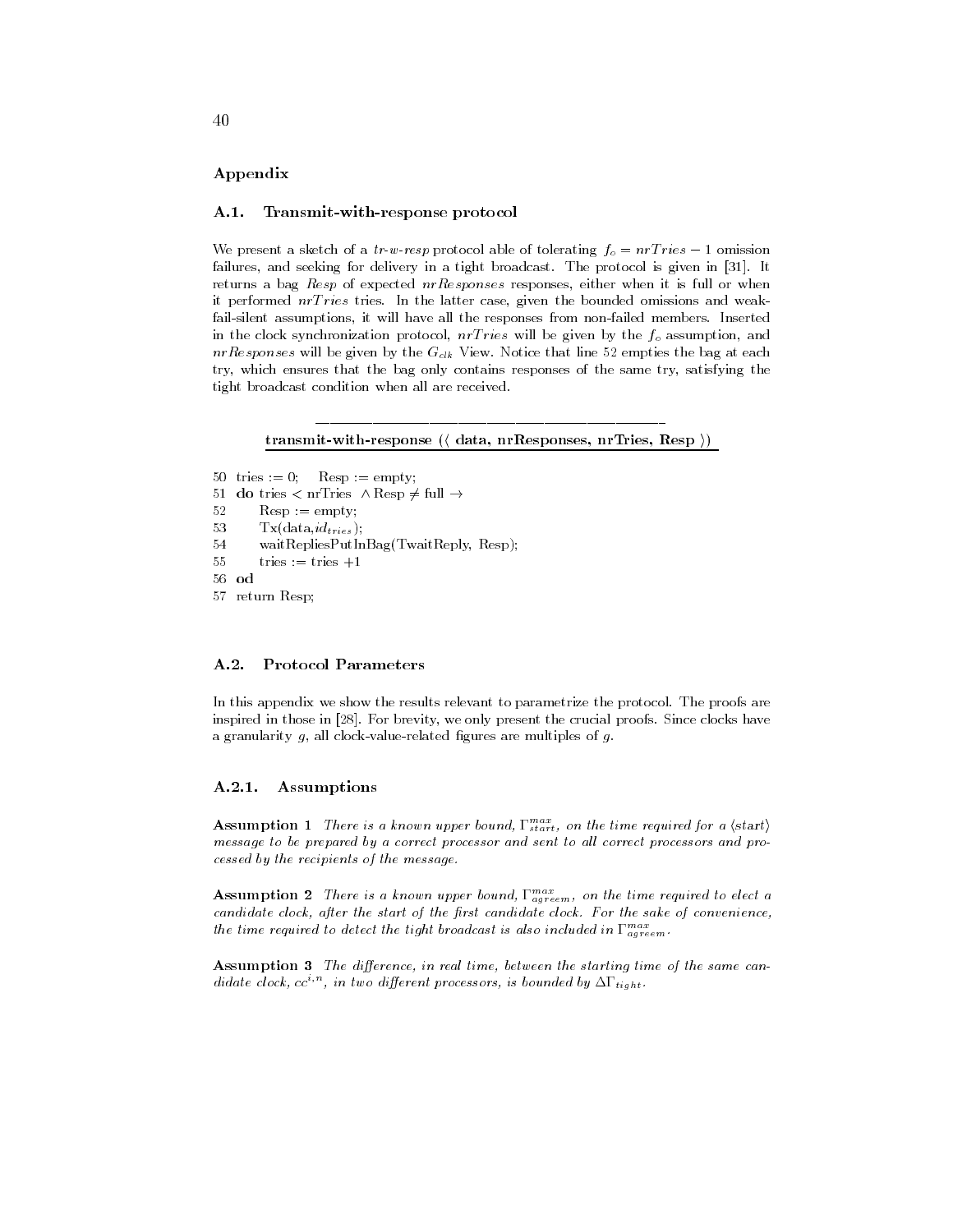#### A.2.2. Internal a posteriori agreement algorithm

#### A.2.2.1. Instantaneous clocks: precision

LEMMA 1 At the end of the i<sup>rre</sup> resynchronization period, virtual clocks differ by at most<br> $(1 + \rho_p)\Delta\Gamma_{tight} + 2\rho_p\Gamma_{aorem}^{max} + g$ . That is, for i  $\geq 1$  and for all correct processors n and  $m, \exists \delta_{ap} : |vc_n^{\dagger}(end^{\dagger}) - vc_m^{\dagger}(end^{\dagger})| \leq (1 + \rho_p)\Delta1_{tight} + 2\rho_p1_{agreen} + g \leq \delta_{ap}.$ 

Proof: ap is the precision enhancement measure of the algorithm. By denition 1 and assumption 3 the value of a candidate clock, at the moment it is started at any processor, differs from the value of the same clock at any other correct processor by at most  $(1 + \rho_p)\Delta 1_{tight}$ . By Assumption 2, end – elected  $\leq 1_{aarea}^{meem}$ . Given clock granularity, there may be a quantification error of g. Thus, by definition  $PU(2, |vc_n^{\prime}(end^{\prime}) \langle v \rangle_{m}^{m}(\text{end}^*) \leq (1 + \rho_p) \Delta 1_{tight} + 2 \rho_p 1_{agreen}^{m} + g \leq \delta_{ap}.$ 

LEMMA 2 Given  $o_{iv}$ , all correct processors start the elected candidate clock soon after a correct processor is ready to do so. Specifically, elected – ready  $\leq (1 - \rho_p)^{-1} \delta_{iv} + 1 \frac{\delta_{iv}}{\delta_{iv}}$ 

LEMMA 3 The correction  $\Delta_{ck}^*$  to virtual clocks is bounded by a know constant,  $\Delta_{ck}^{max}$ , that<br>is  $\Delta_{ck}^{max} \geq |\Delta_{ck}^i|$   $\forall_i$ . Specifically,  $\Delta_{ck}^{max} \geq (1 + \rho_p)[\Gamma_{start}^{max} + (1 - \rho_p)^{-1} \delta_{iv}] \geq |\Delta_{ck}^i|$   $\forall_i$ .

Assume the following two relations:

 $(T - \Delta_{ck}^{max}) > (1 + \rho_p) \Gamma_{agreen}^{max}$ 

Assumption 5  $\delta_{iv} > \delta_{ap} + 2\rho_p[(1-\rho_p)^{-1}(T+\Delta_{ck}^{max})+1_{start}^{max}+1_{agreen}]$ drif t

Assumptions 4 and 5 specify the minimum and maximum values for the resynchronization period, T, for a given desired precision,  $\delta_{iv}$ . The term  $\delta_{ap}$  corresponds to the result of the convergence function, that is, the real time difference between virtual clocks at the end of the synchronization round. The term  $\delta_{drift}$  corresponds to the worst-case drift during the longest possible re-synchronization interval.

Lemma 4 The instantaneous clocks obtained through the algorithm in gure 5 verify the precision property, that is,  $\exists \delta_{iv}$  such that:

 $|vc_k(t) - vc_l(t)| < \delta_{iv}$ , for  $0 \leq t$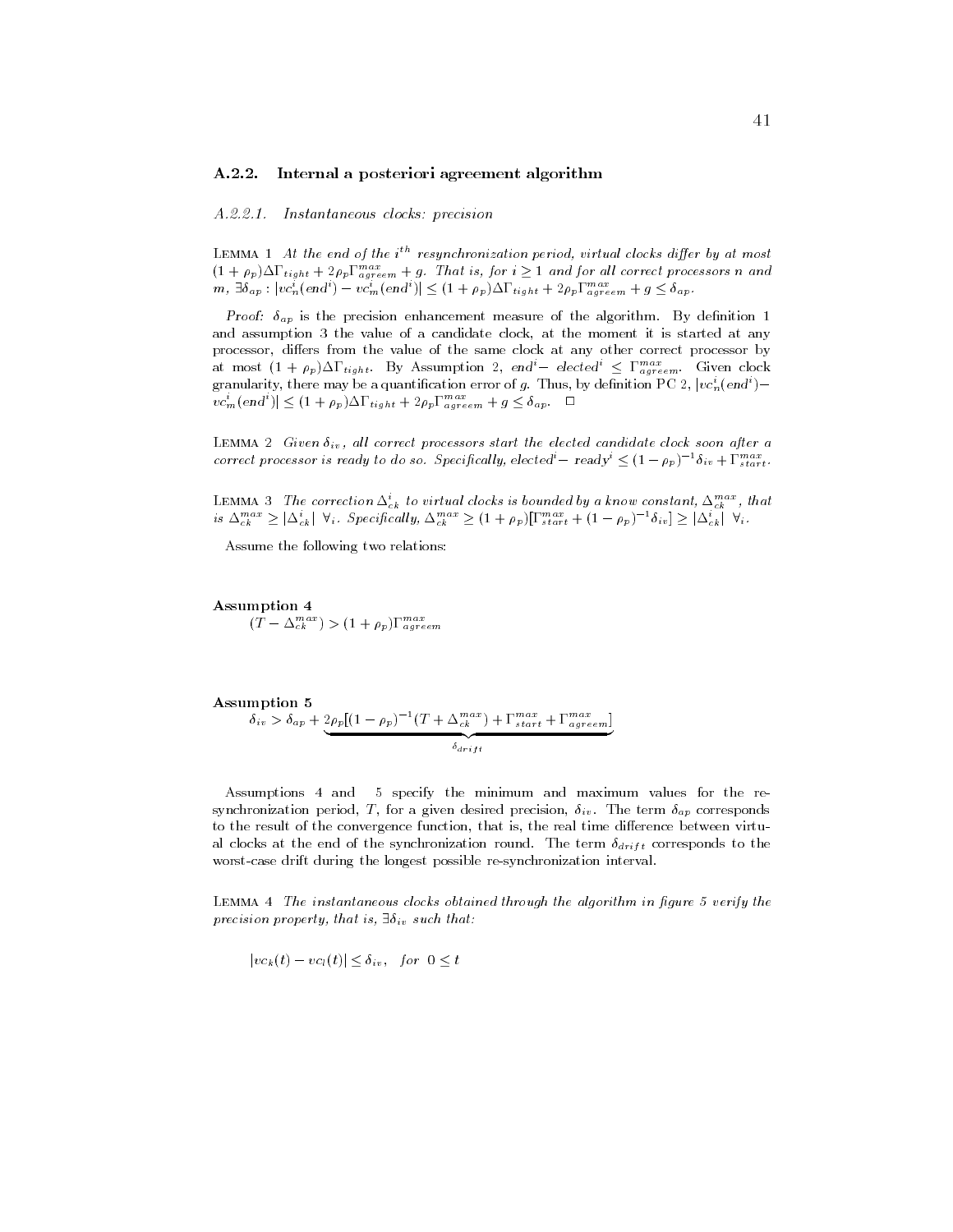#### A.2.2.2. Instantaneous clocks: envelope rate

In this section we give a measure of how much the clocks in internal synchronization deviate from the real time envelope.

LEMMA 5 For any execution of the algorithm, there exists a constant  $\rho_{i\alpha}$  , such that the instantaneous clocks of the algorithm in figure  $5$  verify the envelope rate property, that is  $=$   $\mu$  iii  $\alpha$  and  $\alpha$  that the set of  $\alpha$ 

$$
1 - \rho_{i\alpha} \leq 1 - \frac{(1 - \rho_p) \Delta \Gamma_{tight} - \rho_p T}{T + (1 - \rho_p) \Delta \Gamma_{tight}} \leq
$$
  
\n
$$
\leq \frac{v c_k^i(t) - v c_k^0(0)}{t} \leq
$$
  
\n
$$
\leq 1 + \frac{\rho_p T + (1 + \rho_p) \Delta \Gamma_{tight}}{T - (1 + \rho_p) \Delta \Gamma_{tight}} \leq 1 + \rho_{i\alpha}
$$

*Proof:* The complete proof is omitted for brevity. We prove the upper bound. Let  $E(t_0)$ be the set of executions of the algorithm in which ready<sup>1</sup> = t<sub>0</sub>. Consider an execution  $e \in E(t_0)$  in which  $\mathbb{V}_{k \geq 1}$ , elected = ready', and let the correction for the elected clock<br>be  $\Delta_{ck}^{fastest}$ . In the execution e the physical clock of processor *n* runs at the maximum possible rate, that is,  $1+\rho_p$  with respect to real time. It is clear that execution e is possible. synchronizations is  $(T - \Delta_{ck}^{fastes}) (1 + \rho_p)^{-1}$ . In this period its virtual time increases by T. It can also be shown that, for the same processor, the maximum correction,  $\Delta_{ck}^{Tasstest}$ , will be given by  $\Delta_{ck}^{lastess} = (1 + \rho_p)\Delta\Gamma_{tight}$ . The lower bound proof follows similar arguments. i should be chosen in order to satisfy both bounds. It is easy to see that this is achieved by having  $\rho_{i\alpha}$  follow the upper bound expression.  $\Box$ 

#### A.2.3. Maintaining continuous clocks

Let  $t_n^{\pi}$  be the real time when processor n accepts the i''' virtual clock. Instantaneous virtual clocks exhibit discontinuities at each re-synchronization since there is usually a nonnull difference between two consecutive clocks, given by:  $vc_n^*(t_n^{n+1}) - vc_n^{n-1}(t_n^{n+1})$ . Con-tinuous clocks can be obtained if this difference is spread over a real time interval  $\Delta_{spread}$ . We leave to the reader the proof that with this transformation, clocks continue to verify the precision and envelope rate properties. We prove the rate property.

**Definition.** A continuous virtual clock can be obtained from the instantaneous virtual clocks, using the following function:

$$
vc_m(t) = vc_m^0 \quad \text{for} \quad t < t_k^{a,1} \tag{i}
$$

$$
vc_m(t) = vc_m^{i-1} + \frac{(vc_m^1(t_m^{a,i}) - vc_m^{i-1}(t_m^{a,i}))(t - t_m^{a,i})}{\Delta\text{~sured}} \quad \text{for} \quad t_m^{a,i} < t < t_m^{a,i} + \Delta\text{~spread} \tag{ii}
$$

$$
vc_m(t) = vc_m^i \quad \text{for} \quad t_m^{a,i} + \Delta_{spread} < t < t_m^{a,(i+1)}.
$$

<sup>42</sup>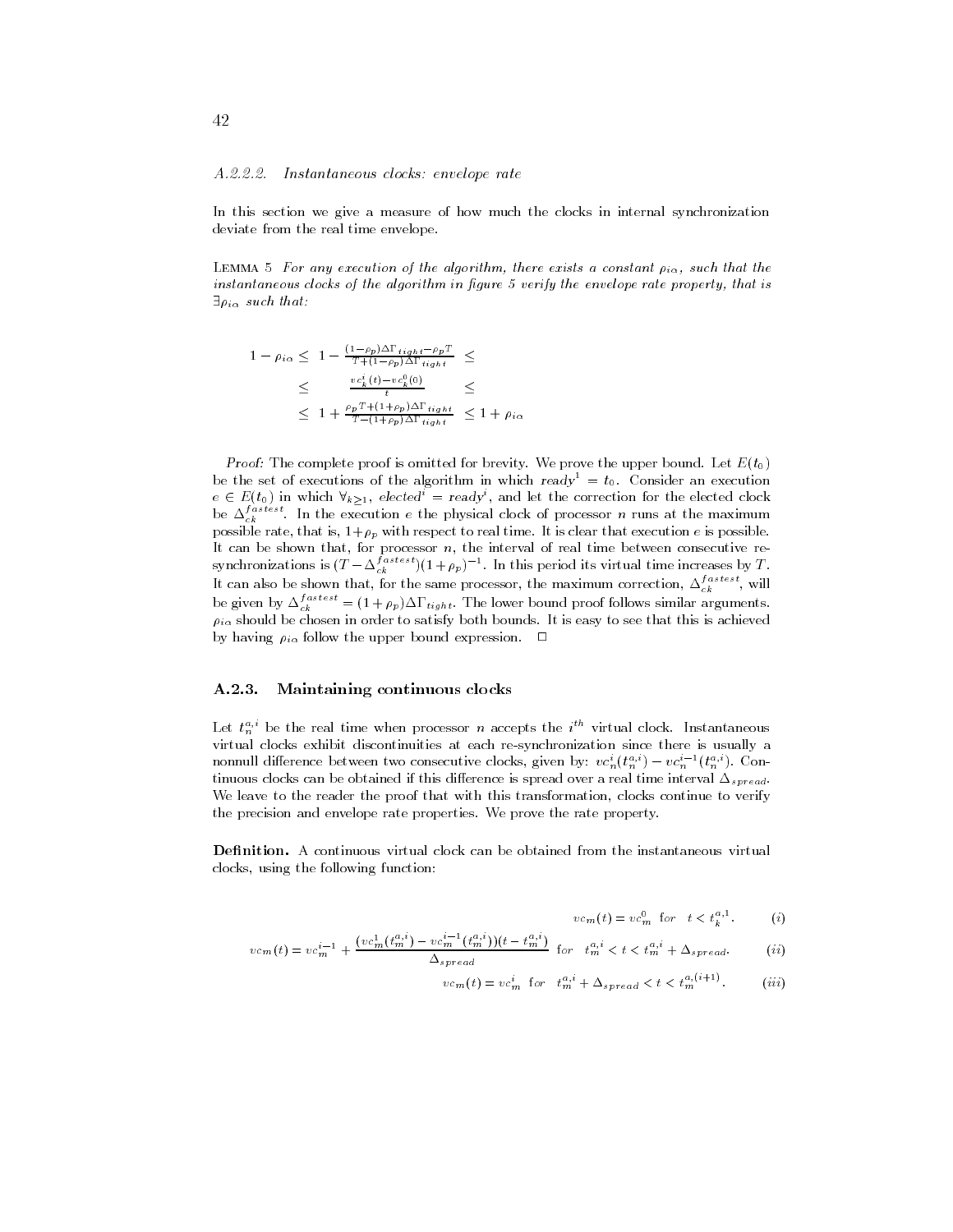#### $A.2.3.1.$ Continuous clocks: Precision

Lemma 6 The continuous clocks obtained by denition A.2.3 based on instantaneous  $clocks$  resulting from algorithm in figure  $5$  verify the precision property. More precise- $|ly: |vc_n(t) - vc_m(t)| \leq \delta_{iv} + (1 + \rho_p)\Delta\Gamma_{tight} \leq \delta_v.$ 

#### A.2.3.2. Continuous clocks: Envelope rate

LEMMA 1 Assume  $\rho_\alpha > \rho_{i\alpha}$  . The continuous clocks obtained by definition A.2.3 based on  $instantaneous clocks resulting from algorithm in figure 5 verify the envelope rate property,$ that is  $\exists \rho_{\alpha}$  such that:

$$
1 - \rho_{\alpha} \le \frac{v c_m(t) - v c_m(0)}{t} \le 1 + \rho_{\alpha}, \text{ for } 0 \le t
$$

#### A.2.3.3. Continuous clocks: Rate

LEMMA 8 The difference,  $\Delta_{vc}$ , between two consecutive instantaneous virtual clocks,  $\mathbf{v}_{i,n}$ , is majored by:

$$
\delta_{iv} + 2\rho_p [(1-\rho_p)^{-1} \delta_{iv} + \Gamma_{start}^{max} + \Gamma_{agree}^{max}] + (1+\rho_p) \Delta \Gamma_{tight}
$$

Proof: By assumption, virtual clocks are no more than  $\delta_{iv}$  apart at ready . By Lemma 2 the elected candidate clock will be started no later than  $(1-\rho_p)^{-1}\delta_v + \Gamma_{start}^{max}$  after ready.<br>Virtual clocks will drift at most  $2\rho_p[(1-\rho_p)^{-1}\delta_v + \Gamma_{start}^{max}]$  during this interval. By assumption 3 elected clocks are started within  $(1 + \rho_p)\Delta_{tight}$  of each other. By assumption 2 it will take at most  $1_{\,a\,g\,r\,e\,e}^{\,a\,c}$  to agree on the virtual clock. The maximum difference between virtual clocks will then be the sum of these factors.  $\Box$ 

Lemma 9 The maximum interval over which the dierence between consecutive instanta neous clocks can be spread,  $\Delta_{spread}$ , is given by:  $\Delta_{spread} \leq (T - \Delta_{ck}^{csc}) (1 + \rho)^{-1}$ .

Proof: The spreading interval must not be larger than the minimum real time interval that this interval is given by  $(T - \Delta_{ck}^{max})(1+\rho)^{-1}$ , thus proving the Lemma. This imposes a bound for the rate of continuous virtual clocks.  $\Box$ 

Lemma 10 The continuous clocks obtained by denition A.2.3 based on instantaneous clocks resulting from algorithm in figure 5 verify the rate property, that is  $\exists \rho_v$  such that:

$$
1 - \rho_v \le 1 - \rho_p - \frac{\Delta_{vc}}{\Delta_{spread}} \le \frac{vc_m(t_{tk+1}) - vc_m(t_{tk})}{g} \le 1 + \rho_p + \frac{\Delta_{vc}}{\Delta_{spread}} \le 1 + \rho_v \text{ for } 0 \le t_{tk} < t_{tk+1}
$$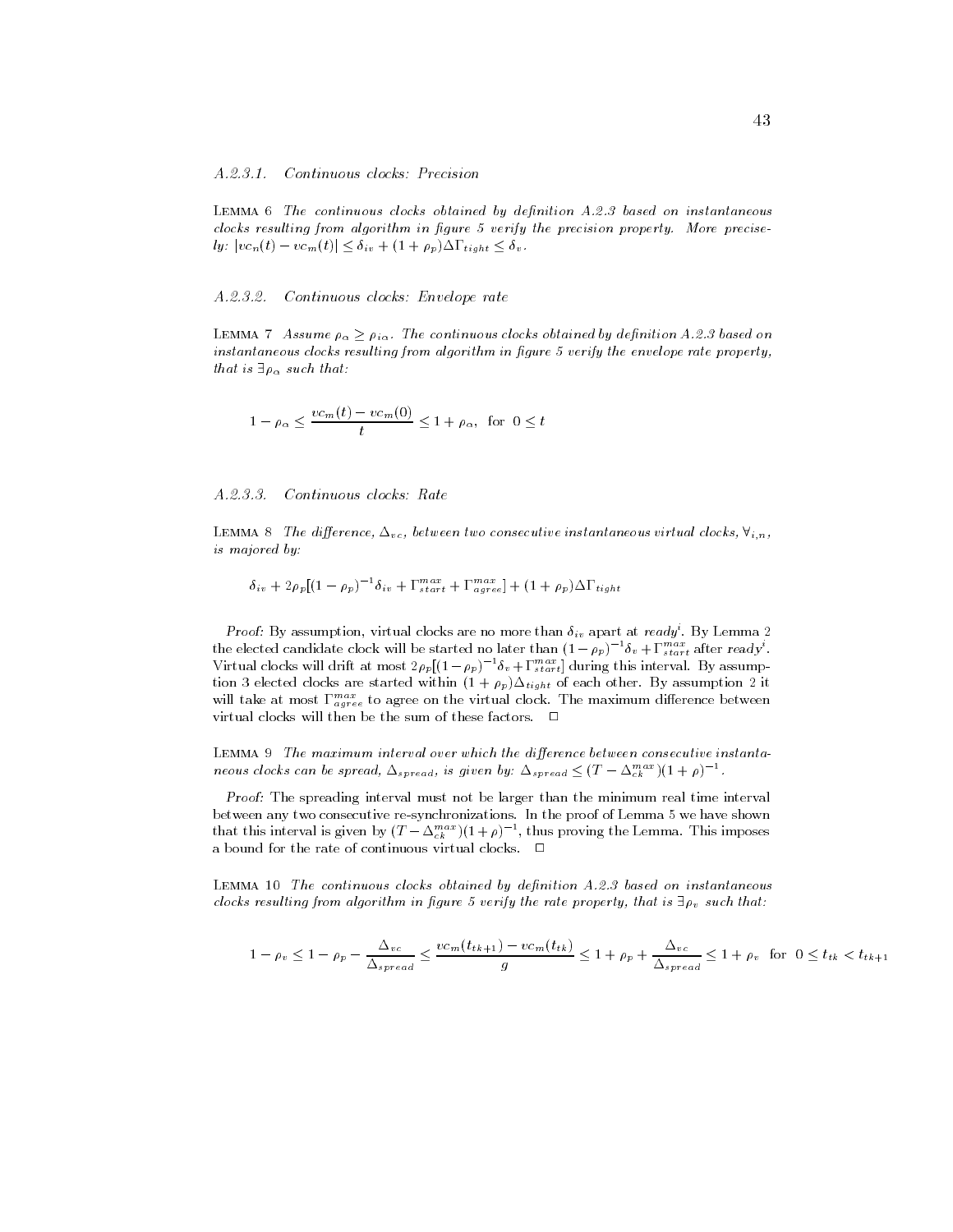#### A.2.4. Global CESIUMSPRAY variables

Let all set allowed accuracy of the set of correct GPS-clocks, as postulated by the NavStar system specications. Consider fully correct operation of the system, that is, local networks always have at least one correct GPS-node. Let  $\delta_l$  be the precision of the set of node clocks of a local network, achieved by the a posteriori agreement algorithm, equivalent to v as per the derivation of lemma 6.

#### A.2.4.1. Accuracy

Lemma 11 The clock of any correct CesiumSpray node veries the accuracy property, that is,  $\exists \alpha_{CS}$  such that:

 $|vc_k(t) - t| \leq \alpha_g + \delta_l \leq \alpha_{CS}$ , for  $0 \leq t$ 

Proof: There is at least one external GPS-node clock in each local network which follows the NavStar GPS time. By lemma 6, every clock is within  $\delta v \equiv \delta l$  of that GPS-clock. Correct GPS-node clocks are at most  $\alpha_q$  away from real time.  $\Box$ 

#### A.2.4.2. Precision

LEMMA 12 The clock of any correct CESIUMSPRAY hode verifies the precision property, that is,  $\exists \delta_{CS}$  such that:

$$
|vc_k(t) - vc_l(t)| \le 2. \alpha_{CS} \le \delta_{CS}, \text{ for } 0 \le t
$$

*Proof:* It is a known result that the precision of a set of clocks with accuracy  $\alpha$  is at least as good as  $2 \alpha$ .  $\Box$ 

#### A.2.5. Accuracy preservation

All proofs until now have been based on a correctly operating CesiumSpray system, i.e., one with enough processors (cf.  $\S$  A.3), and with an external time source per local network. The main consequence is that normal node clocks are closely following GPS-clocks.

However, it is important to consider the consequences of a temporary outage of external time- that is, a local network which is left without any correct GPS-node- even if the reentry conditions after standard accuracy  $\alpha_{CS}$  is lost are not formally studied in this paper. The accuracy preservation achieved by the a posteriori agreement algorithm during a period  $T_{out}$  is given below.

Lemma 15 Given the temporary absence of external time at  $t = t_0$ , the maximum interval that the clock of any correct CESIUMSPRAY clock is quaranteed to withstand without losing accuracy avail, is given by:

$$
T_{out} \leq \frac{\alpha_{out} - \alpha_{CS}}{\rho_v}
$$

<sup>44</sup>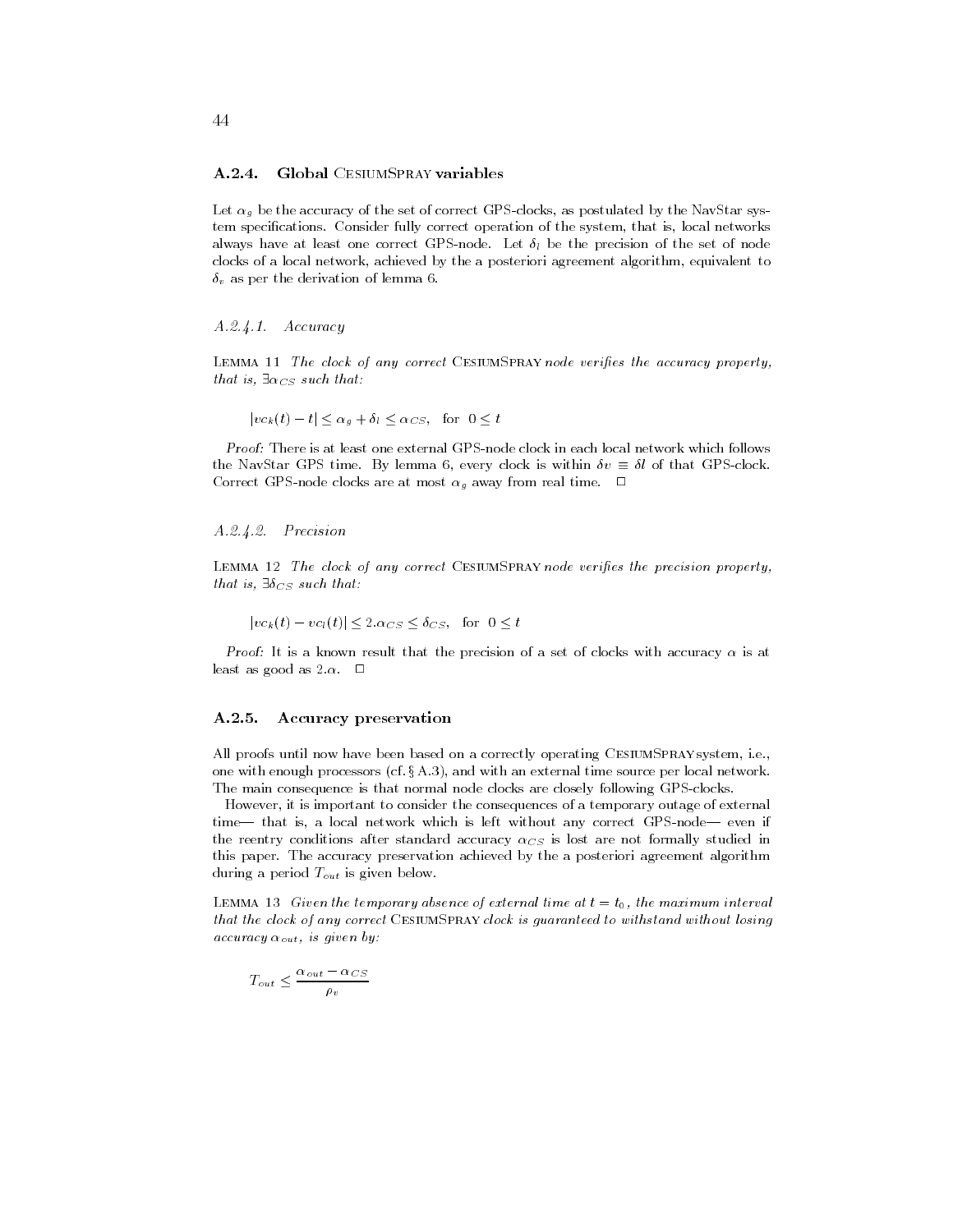Proof: We are going to prove for a fast clock, i.e. one where  $vc(t_0) = t_0 + \alpha_{CS}$ . The bound for slow clocks is symmetrical. From lemma 10, we obtain  $\alpha_v$ . So, for  $T_{out} = t_1 - t_0$ :

 $vc(t_1) - vc(t_o) \le (1 + \rho_v) T_{out}$ 

On the other hand, given final accuracy  $\alpha_{out}$ , and worst-case starting accuracy  $\alpha_{CS}$ :

 $vc(t_1) - vc(t_o) = T_{out} + \alpha_{out} - \alpha_{CS}$ 

Finally,

$$
T_{out} + \alpha_{out} - \alpha_{CS} \le (1 + \rho_v) T_{out}
$$

$$
T_{out} \leq \frac{\alpha_{out} - \alpha_{CS}}{\rho_v}
$$

 $\Box$ 

#### A.3. Proof of bounds on number of processors

**THEOREM 1** In order to generate and detect a tight broadcast,  $(f_p + 1)(f_o + 1)$  processors are required.

Proof of necessity: Assume that only  $f_o + f_o f_p + f_p$  processors are used. Let  $\mathcal{P}^f$  be the set of failed processors and  $\mathcal{P}^c$  be the set of correct processors. Consider an execution where  $f$ p processes are failed and do not generate any broadcast. In this execution, only fo <sup>+</sup> fofp messages are generated. Consider also that these messages can be grouped in disjoint sets  $\cdots$ ,  $\cdots$ ,  $\cdots$ ,  $\cdots$ ,  $\cdots$ ,  $\cdots$ 

$$
\forall_{b \in \mathcal{M}_0} \exists_{p_o \in \mathcal{P}^c} \quad s.t \quad p_o \notin \mathcal{A}_{p_c}^b \forall_{p_c \in \mathcal{P}^c} \tag{A.1}
$$

$$
\forall_{b \in \mathcal{M}_i} \exists_{p_i \in \mathcal{P}^f} \quad s.t \quad p_i \notin \mathcal{A}_{p_c}^b \forall_{p_c \in \mathcal{P}^c} \tag{A.2}
$$

$$
\forall_{i,j}, 1 \le i \le f_p, 1 \le j \le f_p \ p_i \ne p_j \tag{A.3}
$$

$$
\forall i, o \le i \le f_p, \# \mathcal{M}_i = f_o \tag{A.4}
$$

In this execution, messages in  $\mathcal{M}_0$  cannot be detected as tight broadcasts due to omissions during the acknowledgment phases. Messages in each set  $\mathcal{M}_i$  cannot be detected as tight broadcasts due to lack of acknowledgments from one of the failed processors. Each failed processor,  $p_i$  affects a different set of messages,  $\mathcal{M}_i$ . This is execution is clearly possible. Since failed processors affect disjoint subsets of messages of size  $f<sub>o</sub>$  they cannot be detected as failed, thus, they are not removed from  $\mathcal{V}_m^-$  by any correct processor. It is easy to see that, in this execution, we never have  $\mathcal{A}_m^* = \mathcal{F}_m^*$   $\forall_{m \in \mathcal{P}^c}$ ,  $\forall_{b \in \mathcal{M}}$ .  $\Box$ 

 $P$  roof of sumercha, Let  $P$ ,  $Q$  be the set of messages alreeted by omissions. By definition  $\mu$  ,  $\mu$  ,  $\mu$  is the set of the set of messages antocologic by missing acknowledgments from failed processor  $p_i$ . If  $\#\mathcal{M}_i > f_o$ , processor  $p_i$  will be removed from  $\mathcal{V}^c$ . Thus, in order to contribute to prevent a message from being detected as tight broadcast,  $\#\mathcal{M}_i \leq f_o$ .<br>There are at most  $f_p$  failed processors, thus: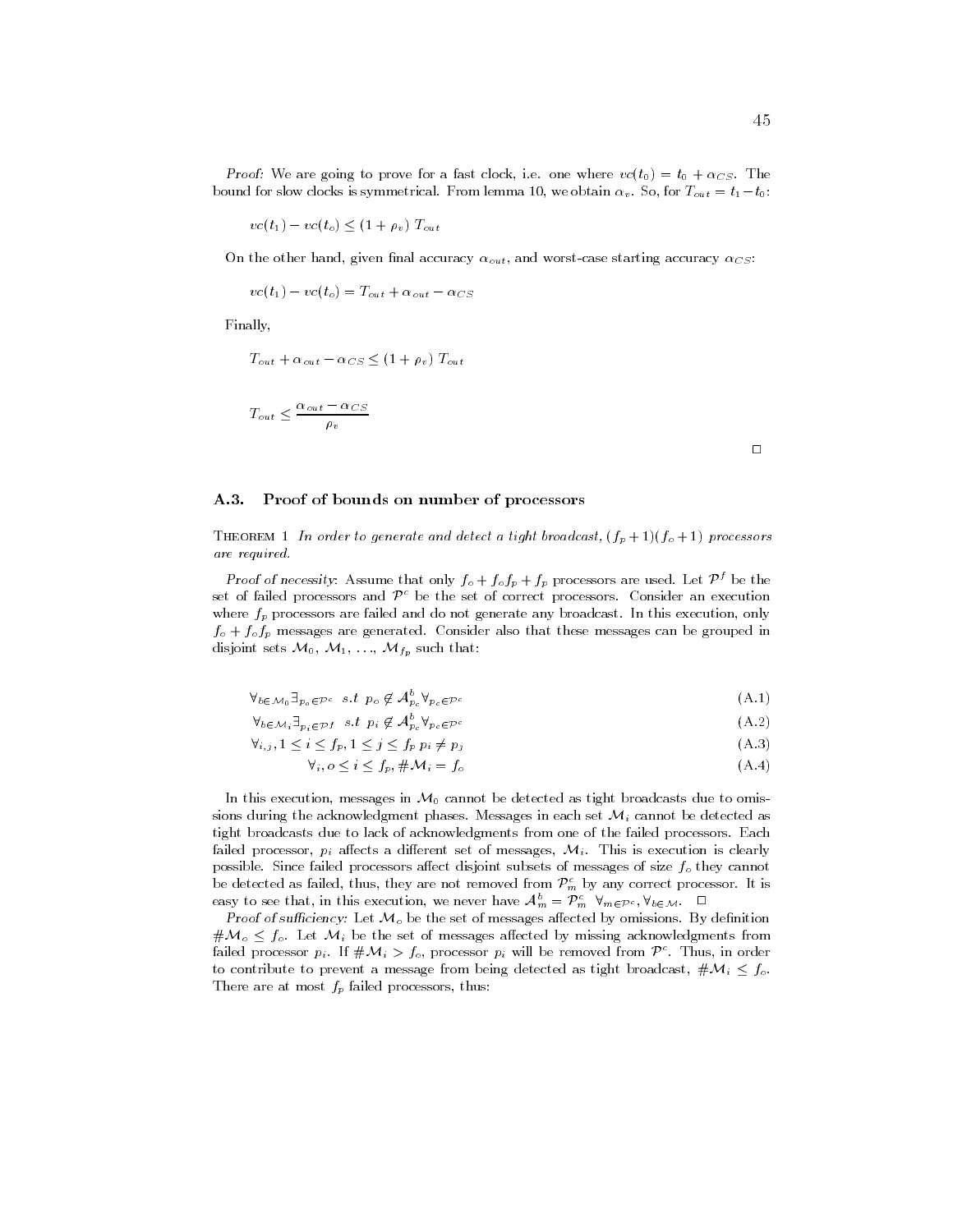$$
#\{\mathcal{M}_o, \mathcal{M}_1, \dots, \mathcal{M}_{f_p}\} \leq #\mathcal{M}_o + #\mathcal{M}_i + \dots + #\mathcal{M}_{f_p} \leq f_o + f_p f_o
$$

That is, at most  $f_{\phi} + f_{p}f_{\phi}$  messages can be disturbed by omissions or failed processors. Thus, its sufficient to generate  $f_o + f_p f_o + 1$  messages to detect a tight broadcast. Since failed processors may never generate any broadcast, at most  $f_o + f_p f_o + 1 + f_p = (f_o +$  $1)(f_p+1)$  processors are required in the system to generate and detect a tight broadcast.  $\Box$ 

**THEOREM 2** In order to achieve and detect sufficient evidence,  $(f_p + 1)(f_q + 1) + f_p$ processors are required.

Proof: The previous result establishes the number of processors required to generate and detect a single tight broadcast (even if processors crash or are too late). To prevent a resynchronization from being triggered by a faulty process that initiates a broadcast too early, our protocol requires the generation of at least  $f_p + 1$  tight broadcasts (this is known as waiting for sufficient evidence [28]). Thus, the new bound is the former, plus  $f_p$ :  $\{f_1, f_2, f_3, f_4, f_5, f_6, f_7, f_8, f_9, f_{10}, f_{110}, f_{120}, f_{130}, f_{140}, f_{150}, f_{160}, f_{170}, f_{180}, f_{190}, f_{100}\}$ 

#### Theorem 3 If processor behavior is strengthened to crash failure, in order to achieve and detect sufficient evidence, only  $f_o + f_p + 1 + \max(f_p, f_o)$  processors are required.

Proof: If the assumption about processor behavior is strengthened to crash failure, maintaining the others (arbitrary clocks, controlled network omissions), the number of processors needed is much smaller. The main reason for the improvement is that when processors start doing omissions, they do not recover. This result can be informally justified this way:  $f_0$  messages may be lost due to omissions;  $f_p$  process may crash and never send messages; another  $f_o + 1$  messages are needed to detect them as crashed;  $\frac{1}{10}$  /  $\frac{1}{2}$ , the messages required for crash detection are enough to achieve sumclement evidence, otherwise  $f_p$  messages need to be sent.  $\Box$ 

#### THEOREM 4 The bounds of theorems 2 and 3 are always greater than or equal to  $2f_p + 1$ .

The bounds on number of processors presented by these theorems always verify the bound on the number of processors needed for fault-tolerant execution of the select function  $\left( -j\right)$  +  $\left( -j\right)$  is the formulation of the former alone. We leave the proof to the reader.

#### **Notes**

- 1. Temps Atomique International, Universal Time Coordinated.
- 2. Fault-tolerance is achieved by replicating the GPS-nodes.
- 3. In an assumed Newtonian time frame.
- 4. It is known that digital clocks have a finite granularity and increase by ticks. This notion is of 4. It is known that digital clocks have a nite granularity and increase by ticks. This notion is of utmost relevance to derive ordering relations in distributed real-time systems [12].
- 5. In any case, limited to  $\rho_p$  [28].

9. See [31] for details.

- 6. This is the physical propagation time, dependent on the variable distance between nodes.
- 7. This model fits practically any LAN attachment one may think of, from workstation type on-board VLSI controller to separate controller on multiboard computer. The little added functionality may be achieved by modifying the LAN driver or writing a shell on top of it.
- 8. A message is a generic name for a piece of encapsulated information that circulates on the network. It may contain a user-level message.

<sup>46</sup>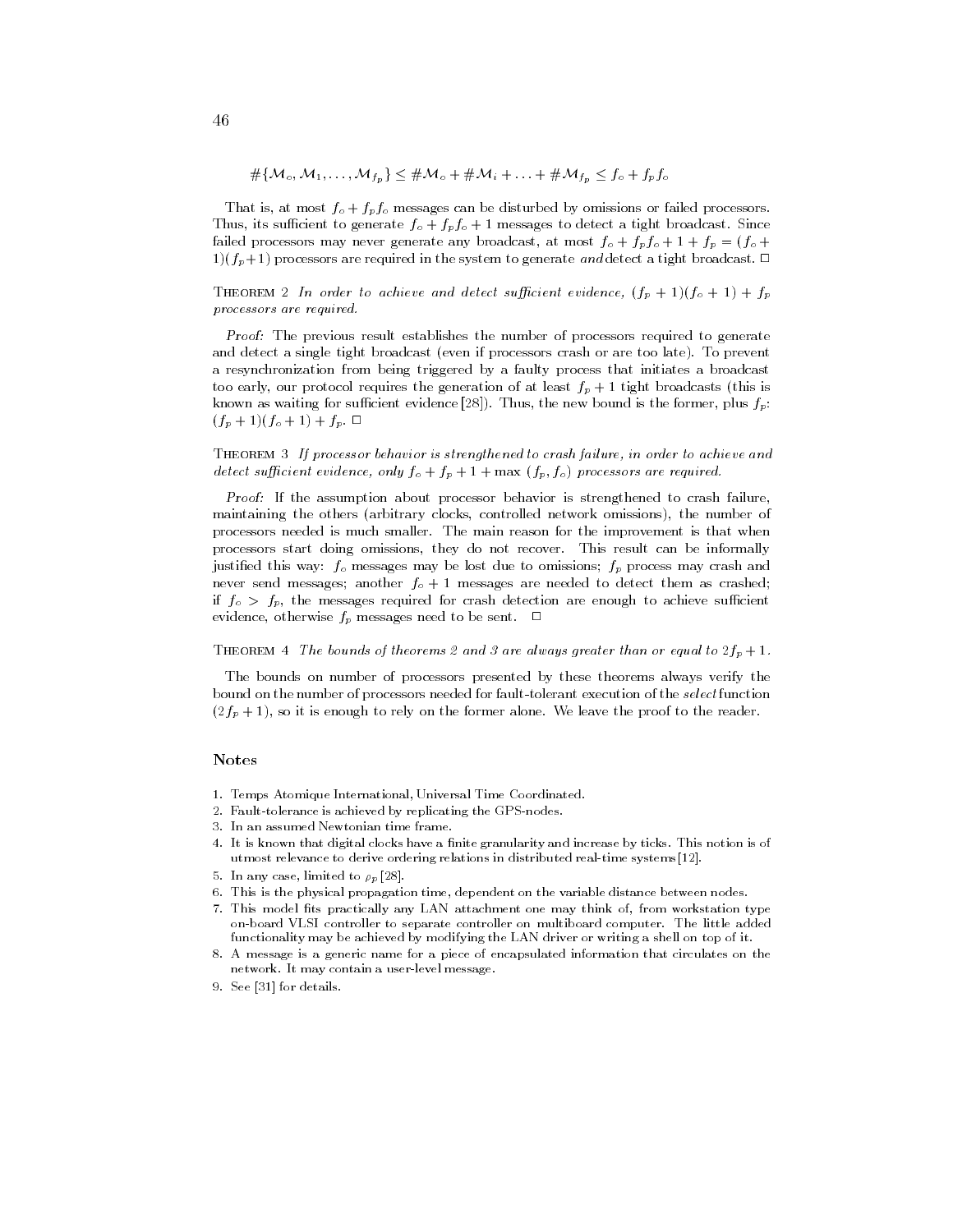- 10.Continuous adjustment will then ensure it also preserves instantaneous rate (cf. appendix).
- 11. In section 5, we show the potential of such kind of tools.
- 12.Hence the utility of BNP 3 as a \failure detection" property, without which detection of faulty processors would be impossible in a non-space-redundant network.
- 13.  $\nu_q$ , used in the explanation of figure 4, is no longer necessary, since any—e.g. the first detected broadcast will do.
- 14. Suppose there are  $2f_p + 1$  running clocks, and  $2f_p + 2$  more enter.
- 15. A note about engineering: the longest non-preemptable CPU execution is a crucial figure to compose this bound. compose the component of the bound.
- 16. SPART is a registered trademark of Bull S.A.
- 17.The case for a slow clock is symmetrical.

#### References

- 1. Kenneth Birman, Andre Schiper, and Pat Stephenson. Lightweight Causal and Atomic Group Multicast. ACM Transactions on Computer Systems, 9(3), August 1991.
- 2. D. Couvet, G. Florin, and S. Natkin. A Statistical Clock Synchronization Algorithm for Anisotropic Networks. In Proceedings of the Tenth Symposium on Reliable Distributed Sys $tems.$  pages  $41-51.$  IEEE, 1991. tems, pages 41, it is the state  $151.$  IEEE,  $151.$  IEEE,  $151.$  IEEE,  $151.$  IEEE,  $151.$  IEEE,  $151.$  IEEE,  $151.$  IEEE,  $151.$  IEEE,  $151.$  IEEE,  $151.$  IEEE,  $151.$  IEEE,  $151.$  IEEE,  $151.$  IEEE,  $151.$  IEEE,  $151.$
- 3. F. Cristian, Aghili. H., and R. Strong. Clock Synchronization in the Presence of Omission and Performance Faults. In Digest of Papers, The 16th International Symposium on Fault-Tolerant Computing, pages 218-223, Viena - Austria, July 1986. IEEE.
- 4. Flaviu Cristian. Probabilistic Clock Synchronization. Distributed Computing, Springer Verlag, 1989(3), 1989.
- 5. Flaviu Cristian. Synchronous atomic broadcast for redundant broadcast channels. The Journal of Real-Time Systems,  $2(1):195{-}212, 1990$ .
- 6. FDDI. FDDI Token-Ring Media Access Control (MAC). ANSI X3.139, 1987.
- 7. Joseph Y. Halpern, Barbara Simons, Ray Strong, and Danny Dolev. Fault-Tolerant Clock Synchronization. In Proceedings of the 3Rd ACM Symp. on Principles of Distributed Computing, pages 89-102, Vancouver Canada, August 1984.
- 8. A.L. Hopkins, T.B. Smith, and J.H. Lala. FTMP A Highly Reliable Fault-Tolerant Multiprocessor for Aircraft. Proceedings IEEE, 66(10):1221-1240, October 1978.
- 9. ISO DIS 8802/4-85, Token Passing Bus Access Method, 1985.
- 10. ISO DP 8802/5-85, Token Ring Access Method, 1985.
- 11. Hermann Kopetz and Wilhelm Ochsenreiter. Clock Syncronization in Distributed Real-Time Systems. IEEE Transactions on Computers, C-36(8):933-940, August 1987.
- 12. Hermann Kopetz and Wolfgang Schwabl. Global time in distributed real-time systems. Technical Report 15/89, Technische Universitat Wien, Wien Austria, October 1989.
- 13. C.M Krishna, K.G. Shin, and R.W. Butler. Ensuring Fault Tolerance of Phase-Locked Clocks. IEEE Transac. Computers, C-43(8):752-756, August 1985.
- 14. L. Lamport and P. Melliar-Smith. Synchronizing Clocks in the Presence of Faults. Journal of the  $A CM$ ,  $32(1):52{-}78$ , January 1985.
- 15. Gerard Le Lann and Nicholas Riviere. Real-time communications over broadcast networks: the CSMA-DCR and the DOD-CSMA-CD protocols. Technical Report 1863, INRIA, March 1993.
- 16. Jennifer Lundelius and Nancy Lynch. A New Fault-Tolerant Algorithm for Clock Syncronization. In Proceedings of the 3rd ACM SIGACT-SIGOPS Symp. on Principles of Distrib. Computing, pages 75-88, Vancouver-Canada, August 1984.
- 17. David Mills. Network time protocol (version 2): Specification and implementation. Technical Report RFC 1119, DARPA Network Working Group, September 1989.
- 18. Alan Olson and Kang G. Shin. Probabilistic clock synchronization in large distributed systems. In Proceedings of the 11th International Conference on Distributed Computing Sys $tems$ , pages 290-297, Arlington, Texas, USA, May 1991. IEEE.